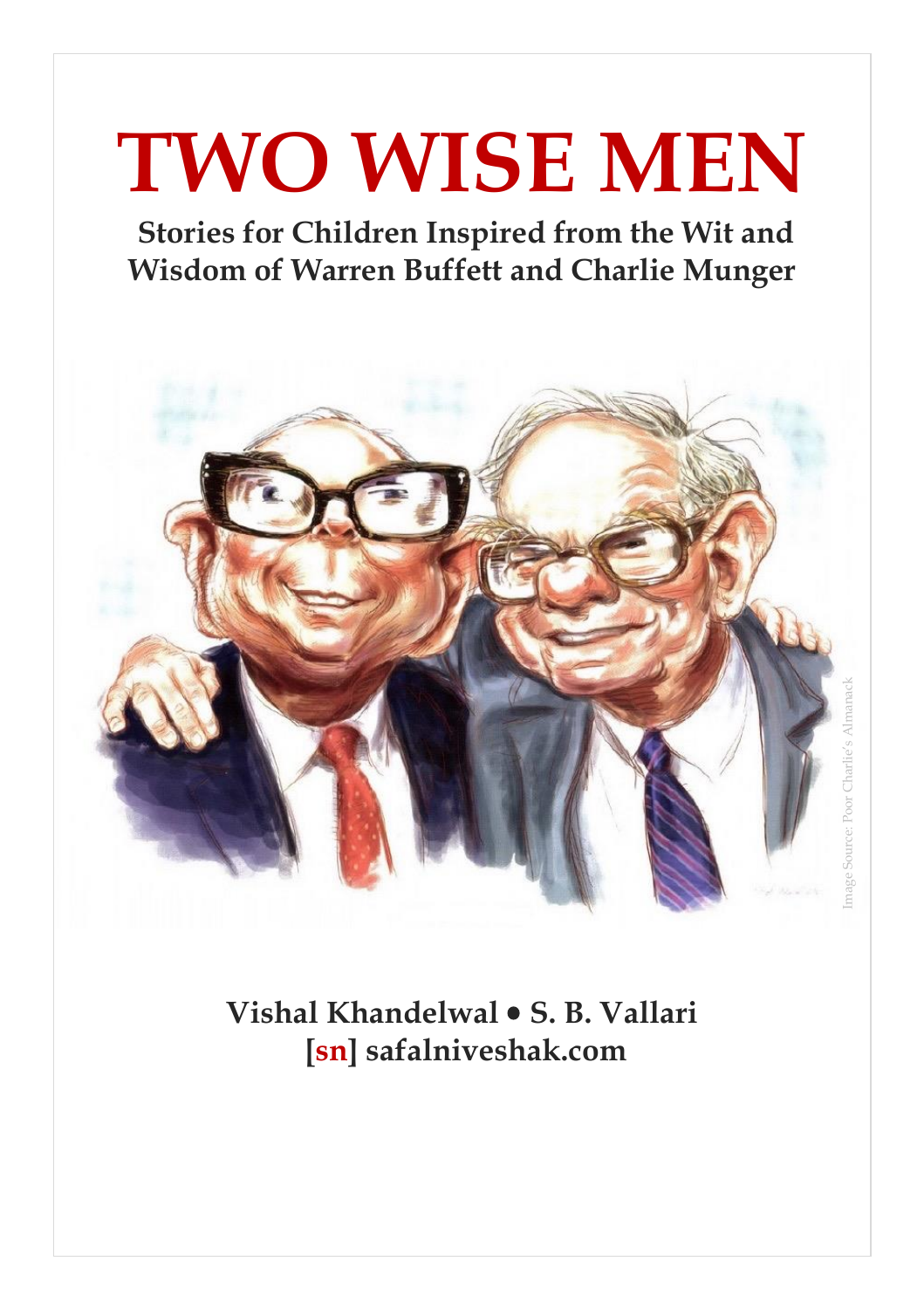### **Foreword**

Dear Young Believer,

In July 2016, Bill Gates, the co-founder of Microsoft and now a philanthropist, wrote a memoir on his 25 years of friendship with Warren Buffett, the world's best investor ever and one of the most-followed businessmen.

Here is how Gates started his memoir –

I don't remember the exact day I first met most of my friends, but with Warren Buffett I do. It was 25 years ago today: July 5, 1991.

I think the date stands out in my mind so clearly because it marked the beginning of a new and unexpected friendship for Melinda and me—one that has changed our lives for the better in every imaginable way.

Warren has helped us do two things that are impossible to overdo in one lifetime: learn more and laugh more.

That last note caught my attention. Including the two lessons that Gates learned from Buffett, there are four most important lessons I have learned from studying the latter and his partner Charlie Munger over the past 15+ years.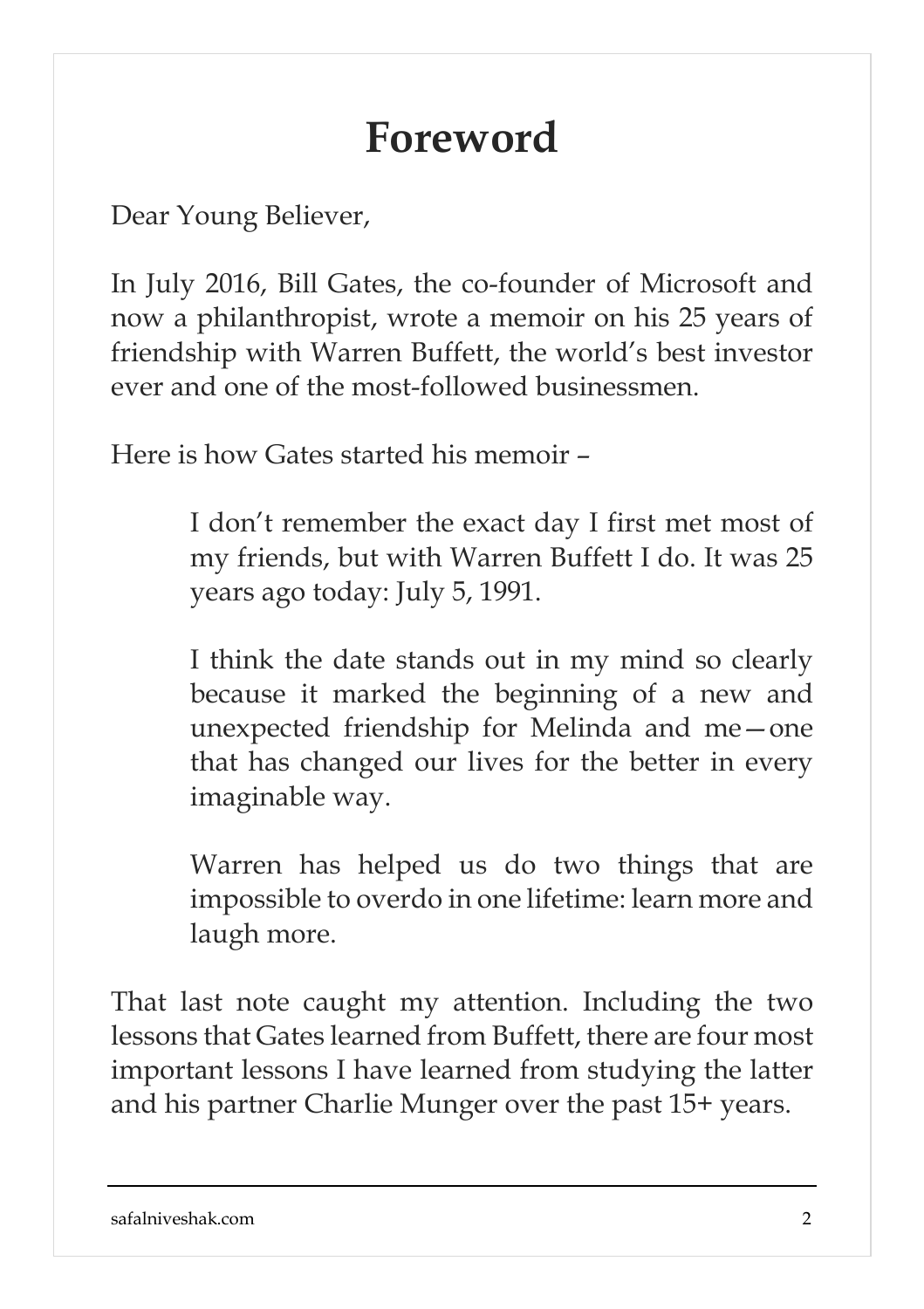One, the importance of being a lifelong learner. Two, keep my life simple. Three, closely guard my character and reputation. Four, not take life too seriously and stay happy always. These are apart from the hundreds of lessons I have learned from these two wise men on how to be sensible with my money.

However, when it comes to passing on these lessons to children, I always found one thing lacking – stories that would convey these lessons to children in the language they understood, or stories that parents and teachers could use to pass the invaluable lessons from Buffett and Munger to children in the language they loved.

Thus was born the idea of creating this book that contains a lot of such stories that would pass on the lessons on life, career, relationship, money and behaviour from these two wise men to children.

The stories you would read in this book have been coauthored by my friend S.B. Vallari and me. Vallari is a fiction writer based in India. Her current focus is on writing short stories for children and young adults.

You see, the current state of our lives is largely a direct result of the stories we tell ourselves, and what we really believe is possible – not what we say is possible, but what we believe deep down in our core.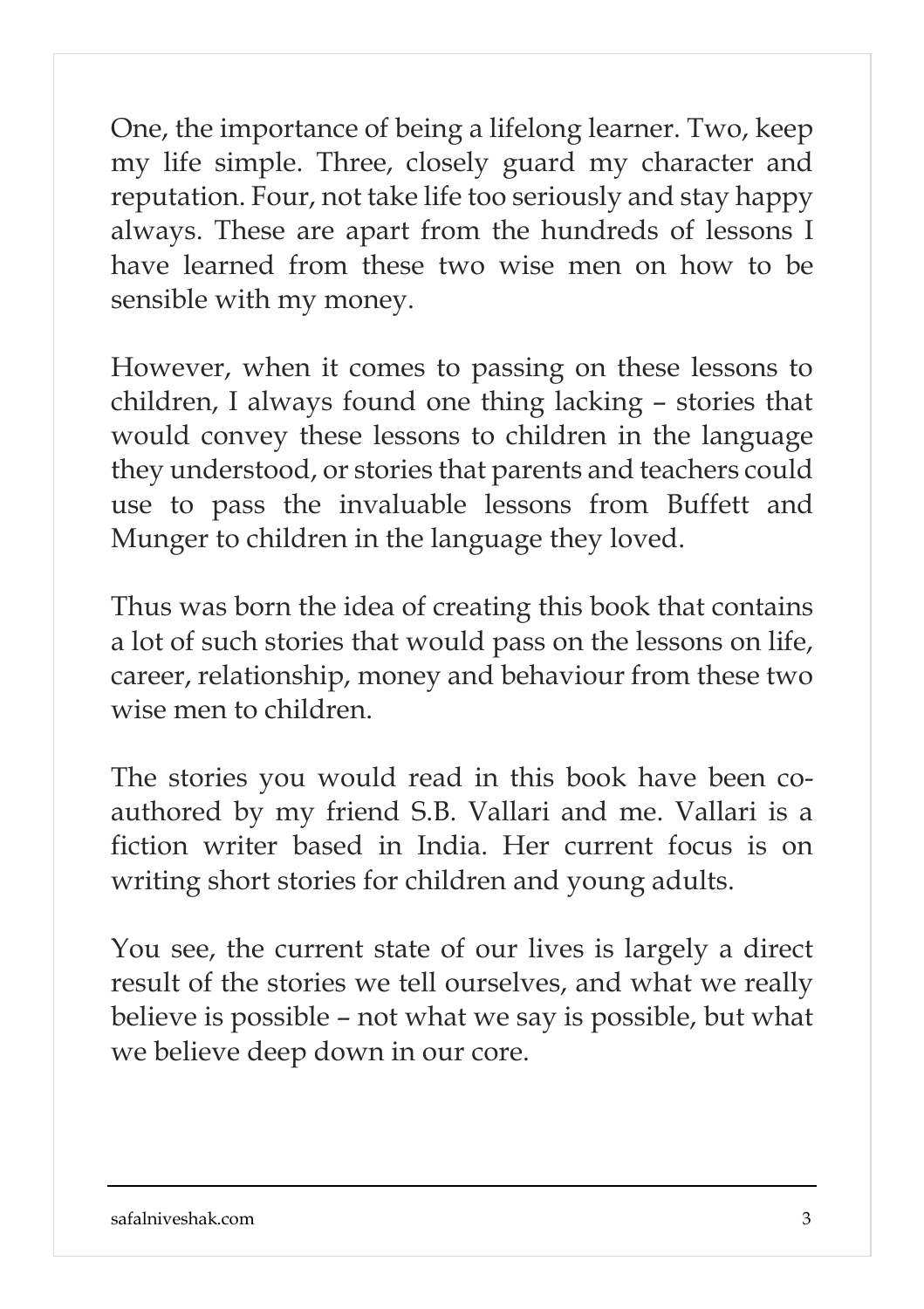If we change the limiting stories we tell ourselves, we will be able to change our lives for the better. The stories you read in this book are non-limiting, simply because underlying them are thoughts from two of the wisest men in the world living today that have helped them become so wise.

Of course, you will learn the lessons you most need only when you are ready for them. So, read these stories, and re-read them, because they will help you immensely when you are ready to use the lessons contained in them to make yourself wiser and happier.

I have benefited a lot from the wit and wisdom of Buffett and Munger. I am sure you would too.

Here's to your wisdom.

Love, Vishal *Safalniveshak.com*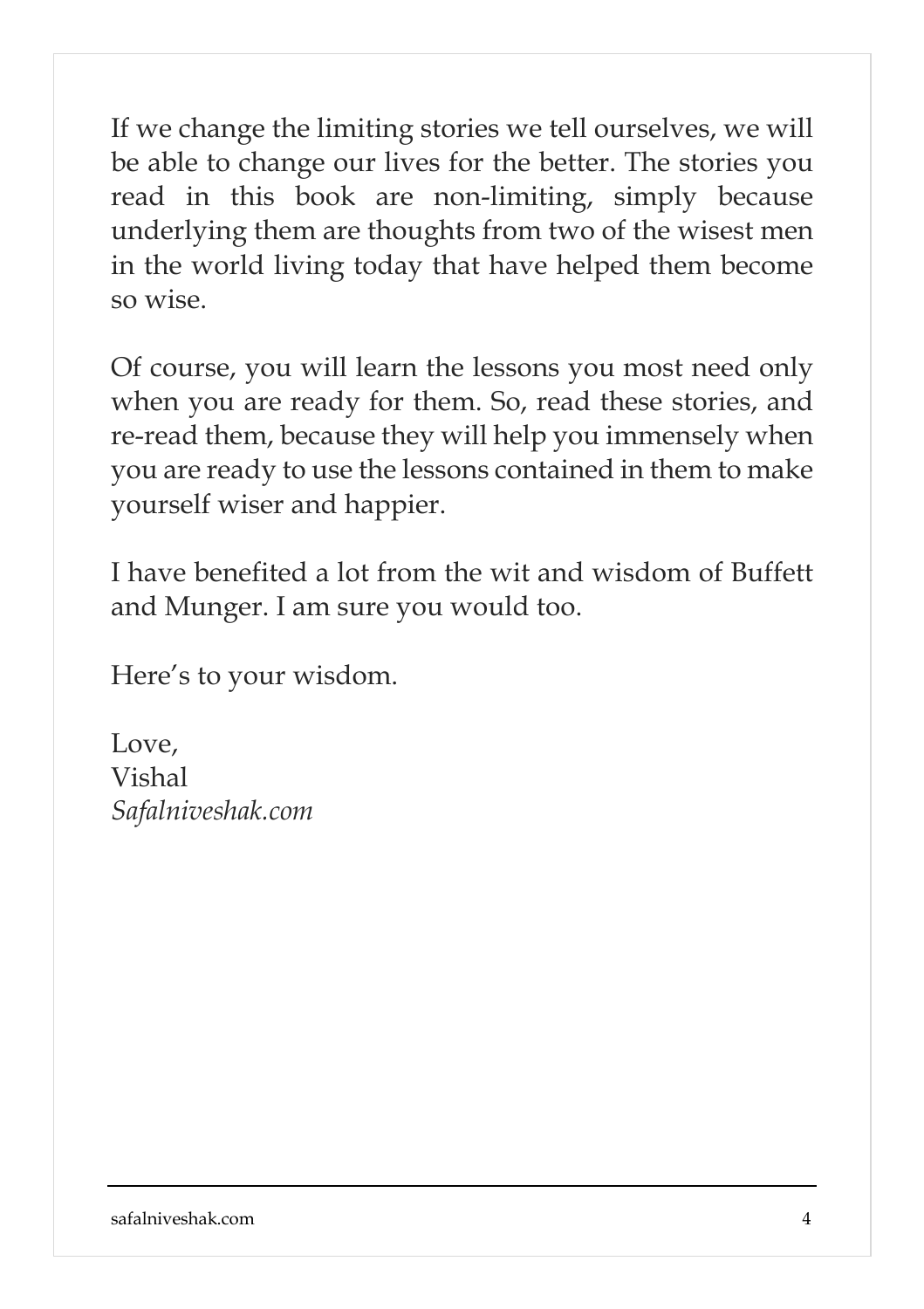### **The Three Teeth in My Mouth and Other Stories**

Hello! How are you doing today?

I am sitting in my bed and writing this to tell you that I have begun a book. A book that I have wanted to write for a long time now. It just so happens that I have begun writing it on my birthday.

I got some money for my birthday this time. I am so excited to receive three thousand rupees on my thirteenth birthday. I have never been given money before for my birthday. And why I got money instead of presents today also has a story. I am going to tell you this story before I begin my book.

It all started when a long time ago, my Papa came home one day from office. As he took off his shoes and tie and sat down on the sofa without even talking to us, my mom looked at me and put her finger to her lips.

"Shhhhhhhh," Mummy told me softly, "Papa is tired. Leave him alone today."

I looked at Papa turning on the TV to his favourite news channel.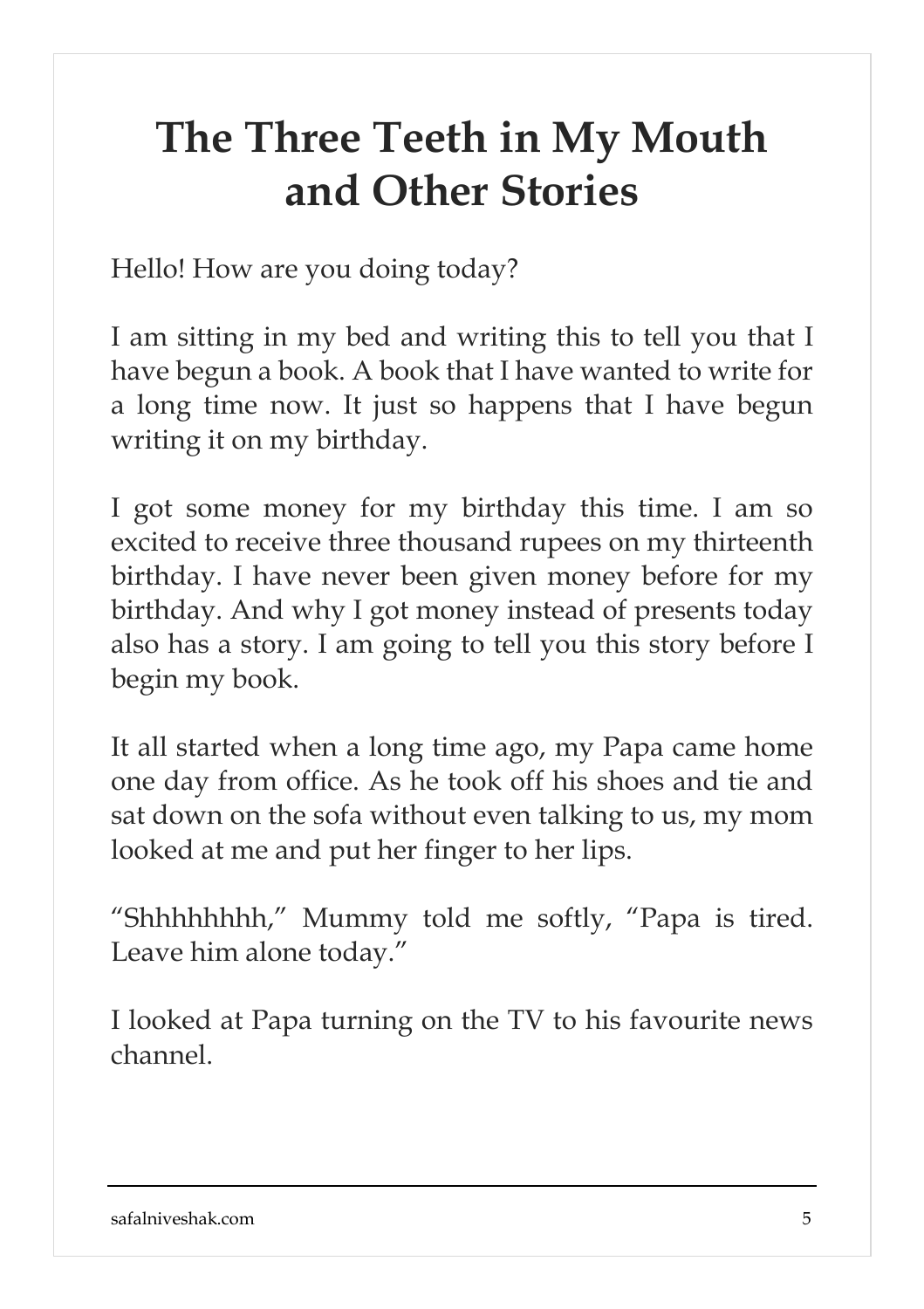"No, he's not!" I told my mom. "He is going to watch news now." I ran and climbed into his lap.

Papa pushed me away a little. "Not now, Keshav," he said. "Go and sleep now. It is past your bedtime."

"I am not feeling sleepy Papa. And you promised you would tell me about the thing that happened yesterday. I remember what it's called, a scam, right Papa?" I asked him, pulling his shirt.

Papa looked at Mummy. "Instead of bedtime stories, he wants to know what is a scam! Why did Sameer Rai go to jail? Why has the Prime Minister declared a war on corruption? What is black money? Why did an award winner make fake money?"

My mom smiled. Papa continued, "He still has two or three teeth left in his mouth that need falling out. How do I make him understand how to behave and act sensibly? How do I help him understand the true value and worth of money?"

I didn't understand what Papa said to Mummy. How were the remaining three teeth in my mouth that had to fall out so that I got new ones related to what I was asking him? I kept quiet. Mummy was saying something to Papa.

Papa was shaking his head. "At least try, Vijay," Mummy said.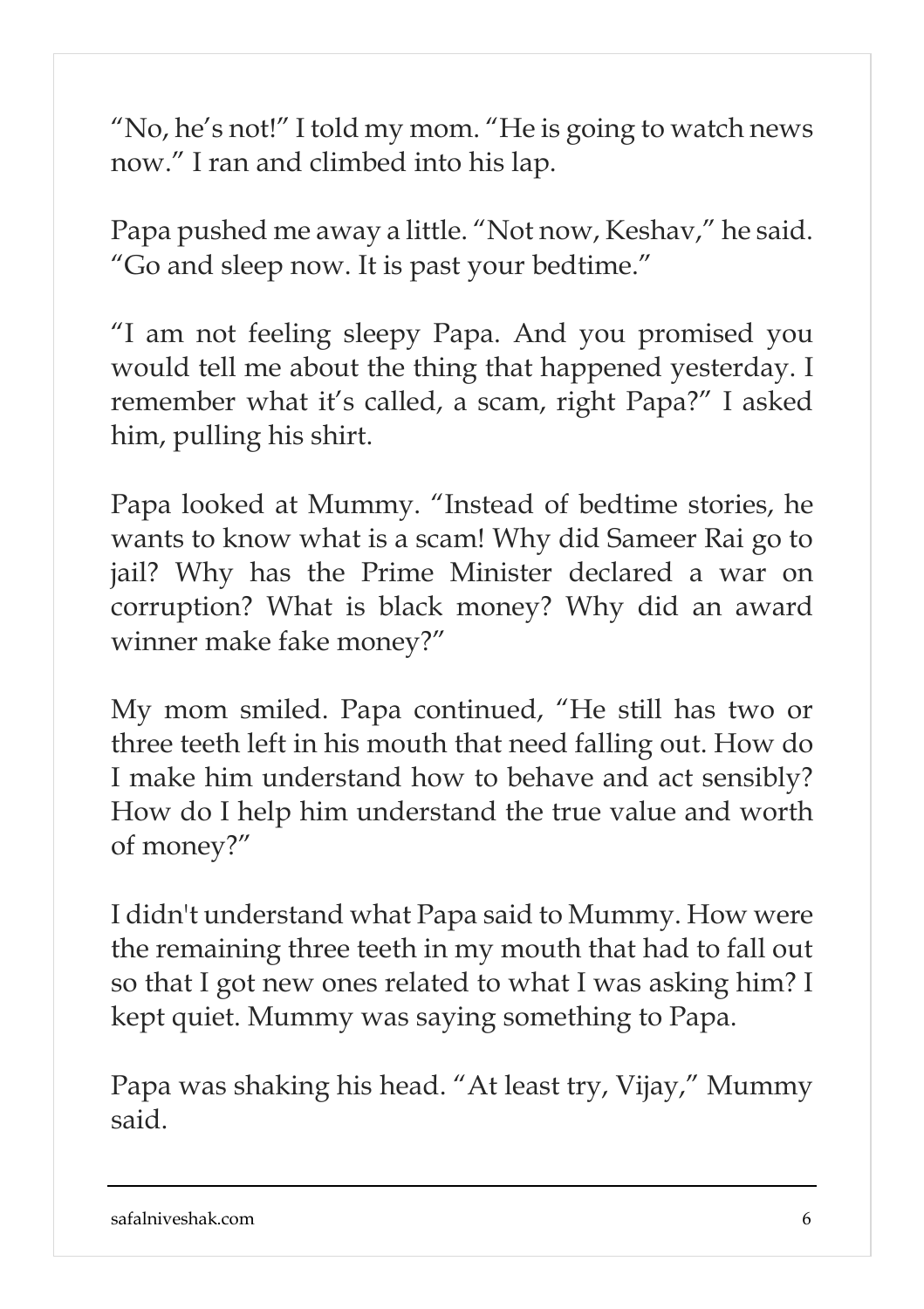Papa looked at her and flung his hands in the air. "Okay, done. After all, there's nothing to lose, is there? Let's see how much he understands. It'll be good for me too."

He came towards me, lifted me up and said, "Come Keshav, let me tell you a story before you go to bed."

He pulled out a big, fat book from the shelf in the drawing room and we walked to my room.

He waved at Mummy. "Good night, Mummy!" I wished her. "Come join us when you finish your work."

"Please enjoy yourselves," she smiled and replied. "I have too much work to do."

"Okay," Papa said. "Okay," I said.

Mummy laughed. Papa and I went to my bedroom. This was the first night in many nights when my father told me stories. Stories about people – adults stronger, and not so strong as him, children older and younger than me, poor adults, rich adults, happy children, sad children, honest adults, lying children, lying adults, honest children. And more and more and more.

I have collected these stories so that we could all learn from them. I certainly learn from them every day.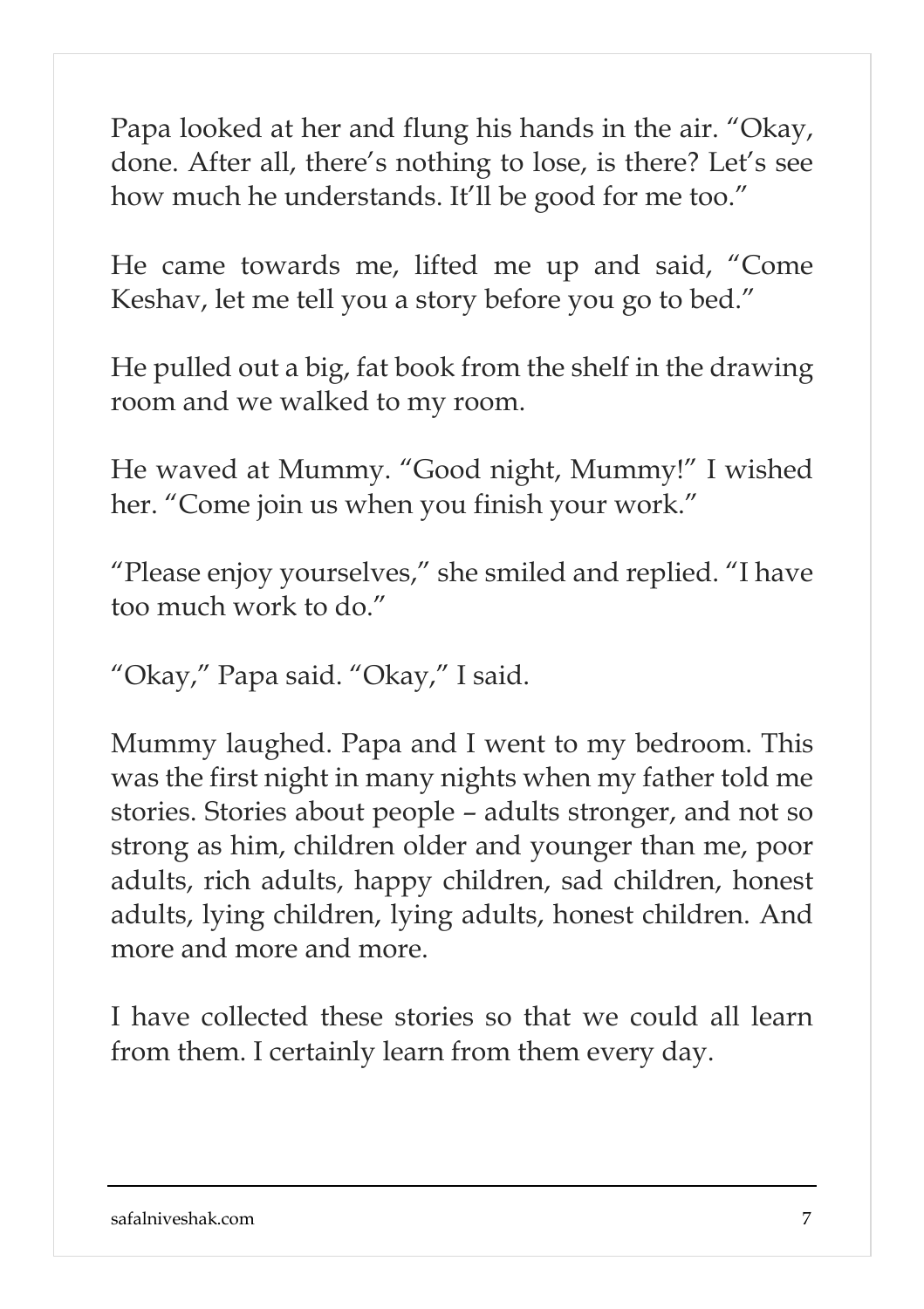I have collectively titled these stories as "Two Wise Men." This is because most of these stories contain lessons from Warren Buffett and Charlie Munger, whom my Papa calls the two wisest men in the world from whom he has learned a lot.

I hope you have as much fun reading them as I had listening to them from my Papa before going off to sleep every night.

Cheers, Keshav Bhatia Class VIII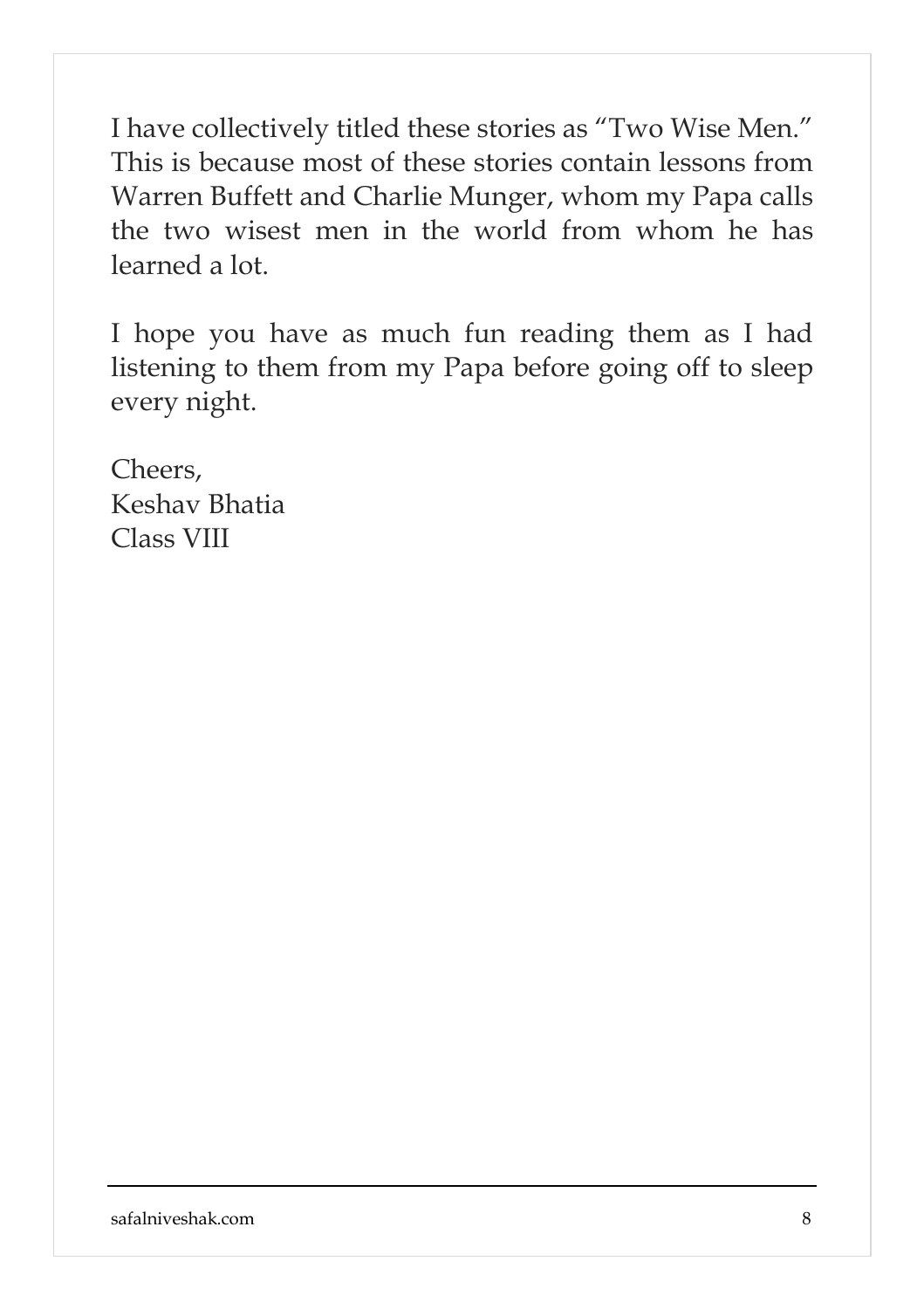# **TWO WISE MEN**

## **Stories for Children Inspired from the Wit and Wisdom of Warren Buffett and Charlie Munger**

safalniveshak.com 9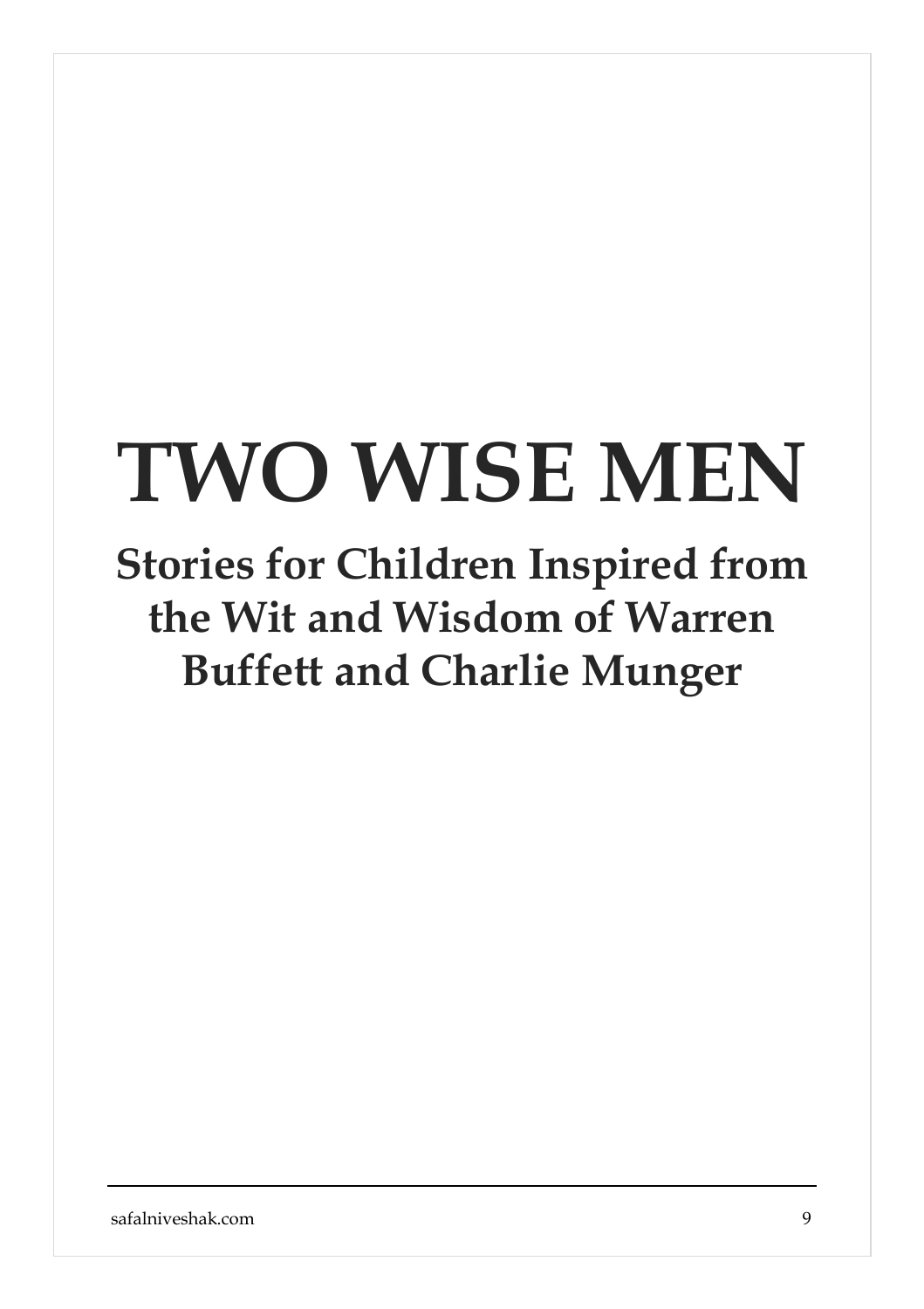### **Contents**

|       | Lost and Found: The Kohinoor Diamond     | 11  |
|-------|------------------------------------------|-----|
| Н.    | A Teacher's Dilemma                      | 17  |
| III.  | The New School                           | 22  |
| IV.   | The Two New Restaurants in Town          | 26  |
| V.    | The Dora Doll Birthday Party             | 33  |
| VI.   | The Banana Tree                          | 39  |
| VII.  | The New Video Game                       | 45  |
| VIII. | The Earth Revolves Around the Sun        | 50  |
| IX.   | My Dad's Hero                            | 56  |
| X.    | The Bungalow on the Corner of the Street | 65  |
| XI.   | The Syrup Ice-Cream Man                  | 72. |
|       |                                          |     |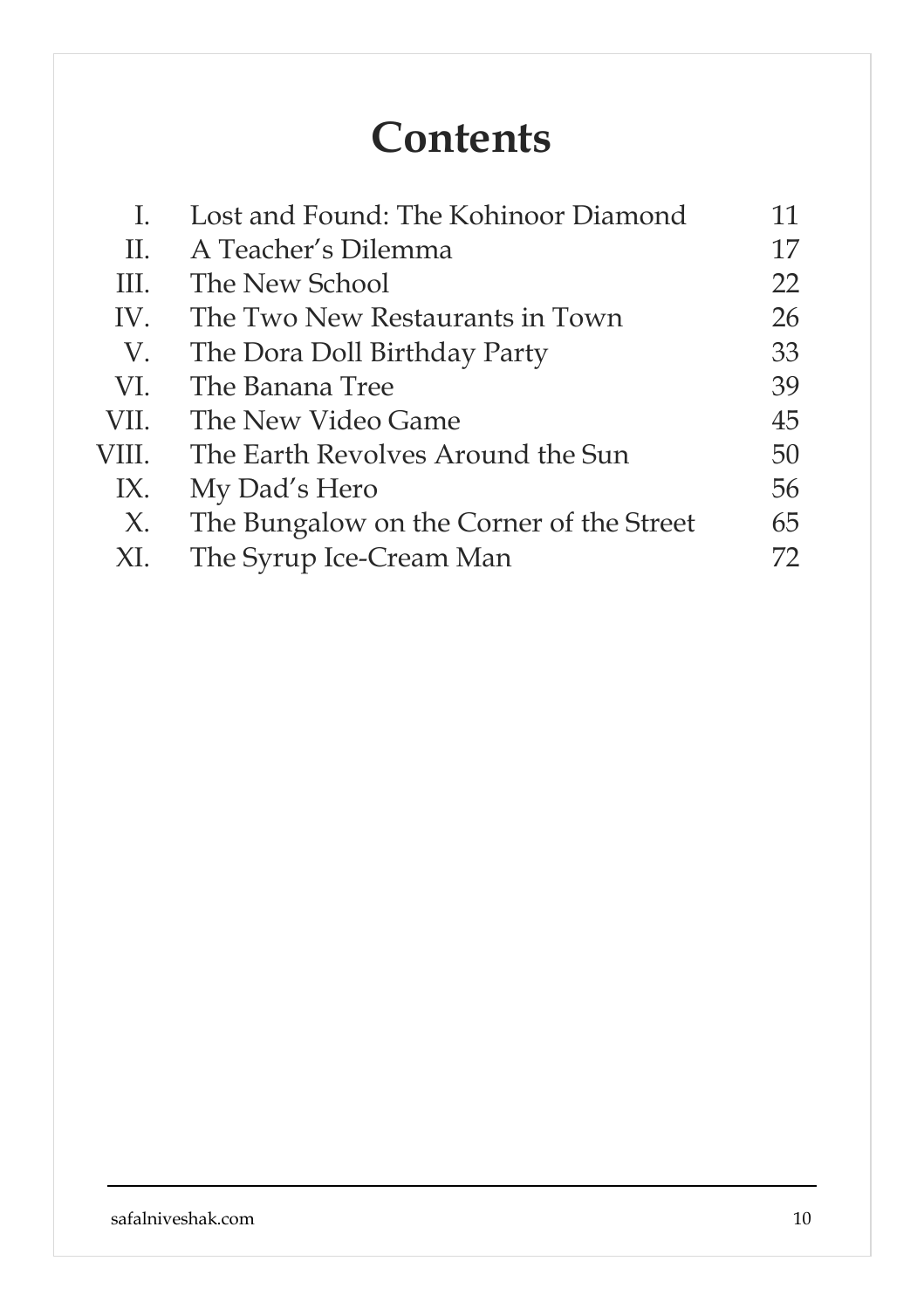# **"Knowing what you don't know is more useful than being brilliant."**

~ Charlie Munger

\*\*\*

### **Lost and Found: The Kohinoor Diamond**

Raju, Deepu and Sonia were walking down from school one day. They all lived in a lane near Red Fort in Delhi. They were fighting over who got better marks in the History half-yearly exam.

Sonia was smiling. She had a speaking disability so she could not speak much. She listened to the other two fight. She had scored seventy percent in her exams. She showed her paper to her friends.

"That's nothing. Even I scored seventy percent. But I have a 'very good' remark with five stars," Deepu said.

"I got a seventy percent too. But ma'am told me I was the best student in class," Raju exclaimed happily.

A young boy was walking behind them. He heard them talking and quickly overtook them. As he hurried past them, he dropped a shiny looking stone on the road.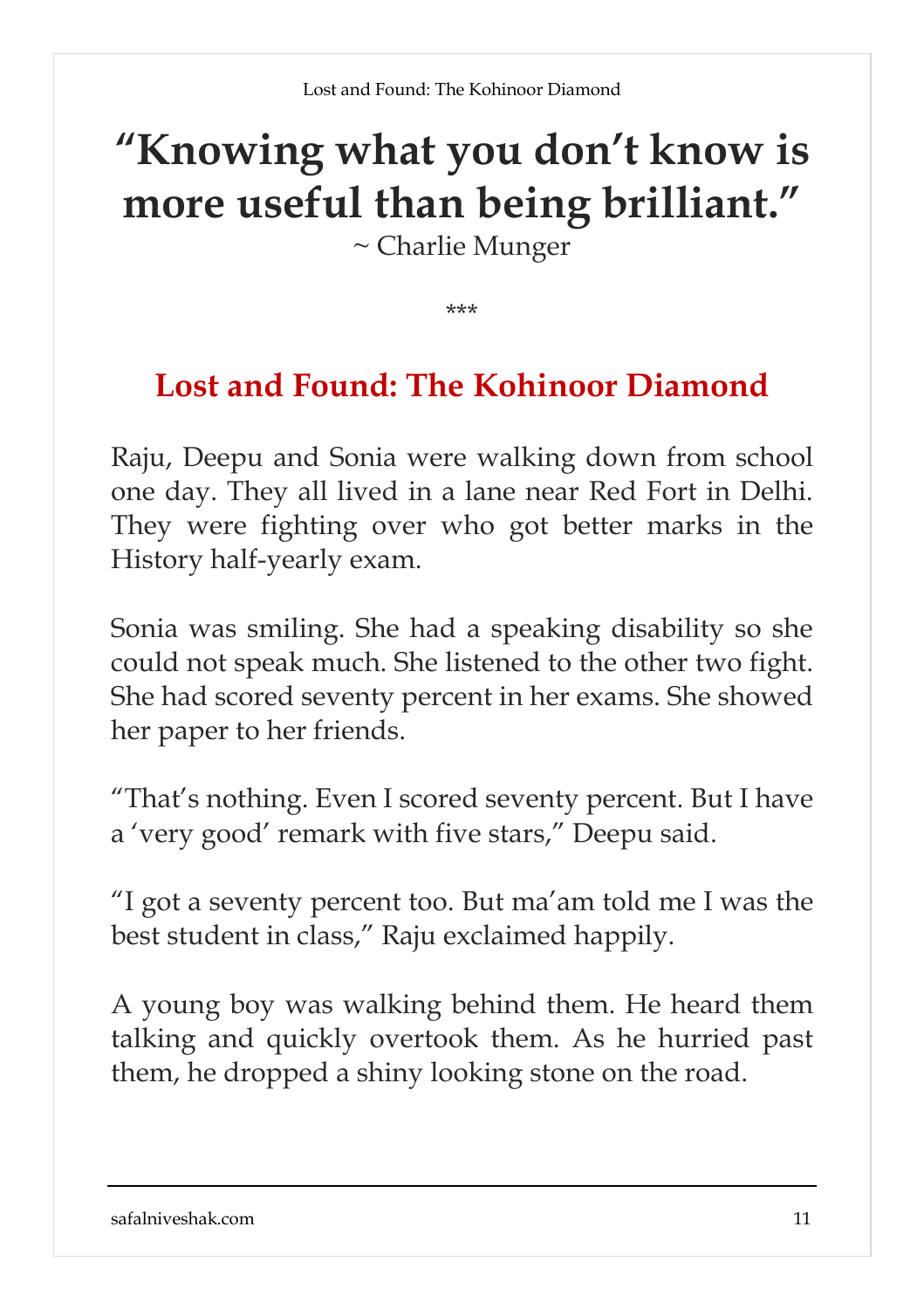Raju ran and picked up the stone. "Hey, you dropped this!" he shouted.

The boy stopped, looked back and saw Raju holding the stone in his hand, calling him to come back. He walked back to him. "Oh, thank you! My mother would have scolded me so much!" he said.

"Not a problem. But what is this?" asked Raju.

The boy looked left and right. He looked all around before leading Raju to a corner of the road. Deepu and Sonia, feeling left out, went behind them too.

"Don't tell anybody. This is a part of the Kohinoor diamond! You know about it, don't you?" he asked Raju.

"Kohinoor?" Raju could not contain his excitement. "Yes, of course! It was a part of the decorations of this very fort we are standing in front of. The Red Fort! And it was taken by the Britishers," he said. Sonia nodded her head vigorously.

"Not just that. Our government is negotiating with the British government to get it back," said Deepu.

"Wow, you guys know it all!" said the boy. "So you know that a part of it was kept back by the soldiers of the Red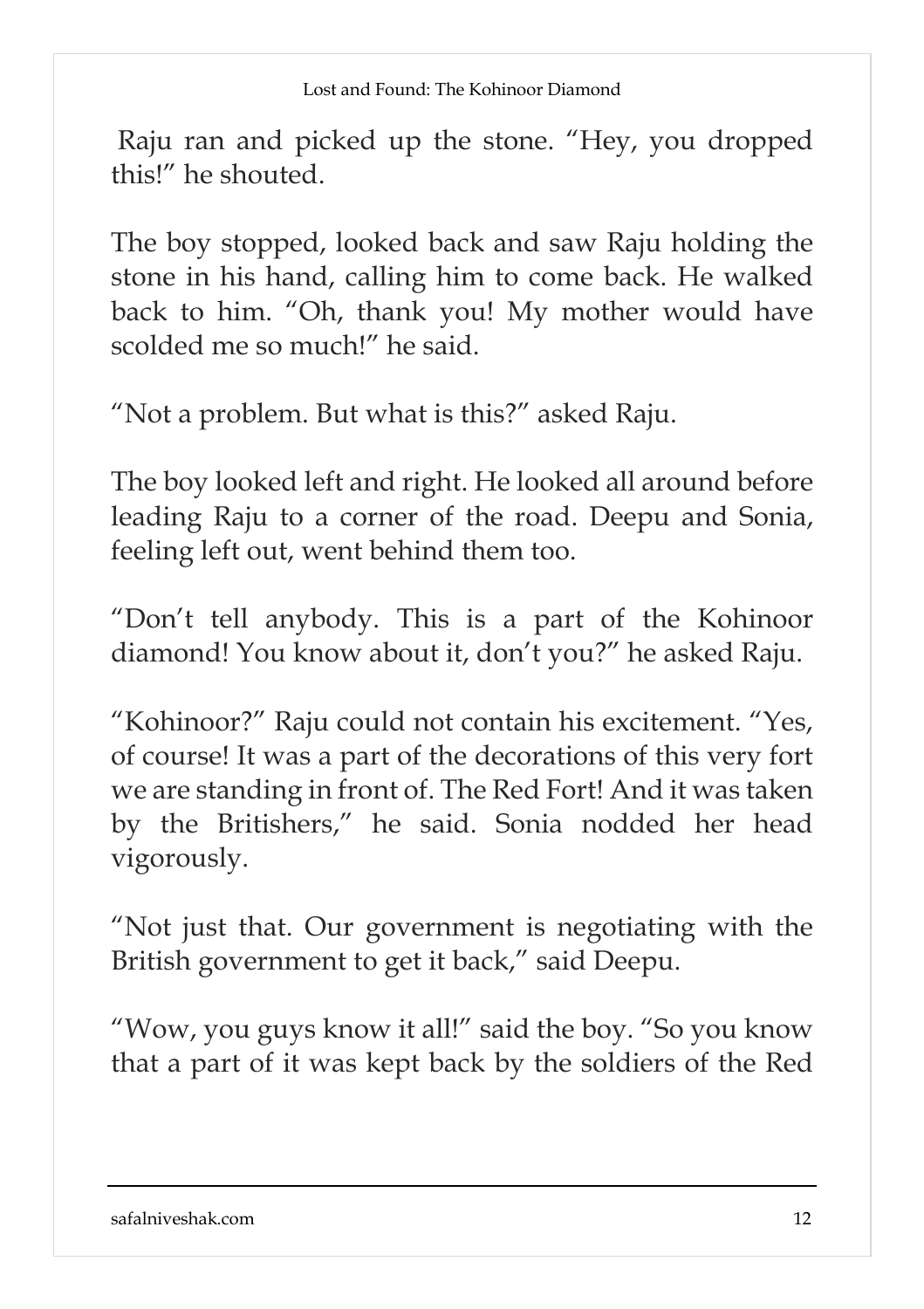Fort? They knew it was going to be stolen and broke it into two and kept the bigger part here," he said.

Raju cleared his throat, and said, "Of course! I know that!"

Deepu and Sonia nodded their heads.

"You three are very smart," the boy said. "Tell you what? You can take this part of the gem and show it to your parents."

"Yes! Yes! Yes!" shouted the boys and Sonia, silently in her mind.

"Here, take it. But, you must give me something that I can keep against this diamond," the boy said. "You see, we are meeting for the first time."

"What is your name?" asked Raju.

"Deepak", said the boy.

"Very well, Deepak. We will give you our mobile phones," Raju said. "That's all we have now."

"But that won't be enough in return for such a precious diamond I'm giving you," said Deepak.

"But our mobiles are very expensive!" exclaimed Deepu.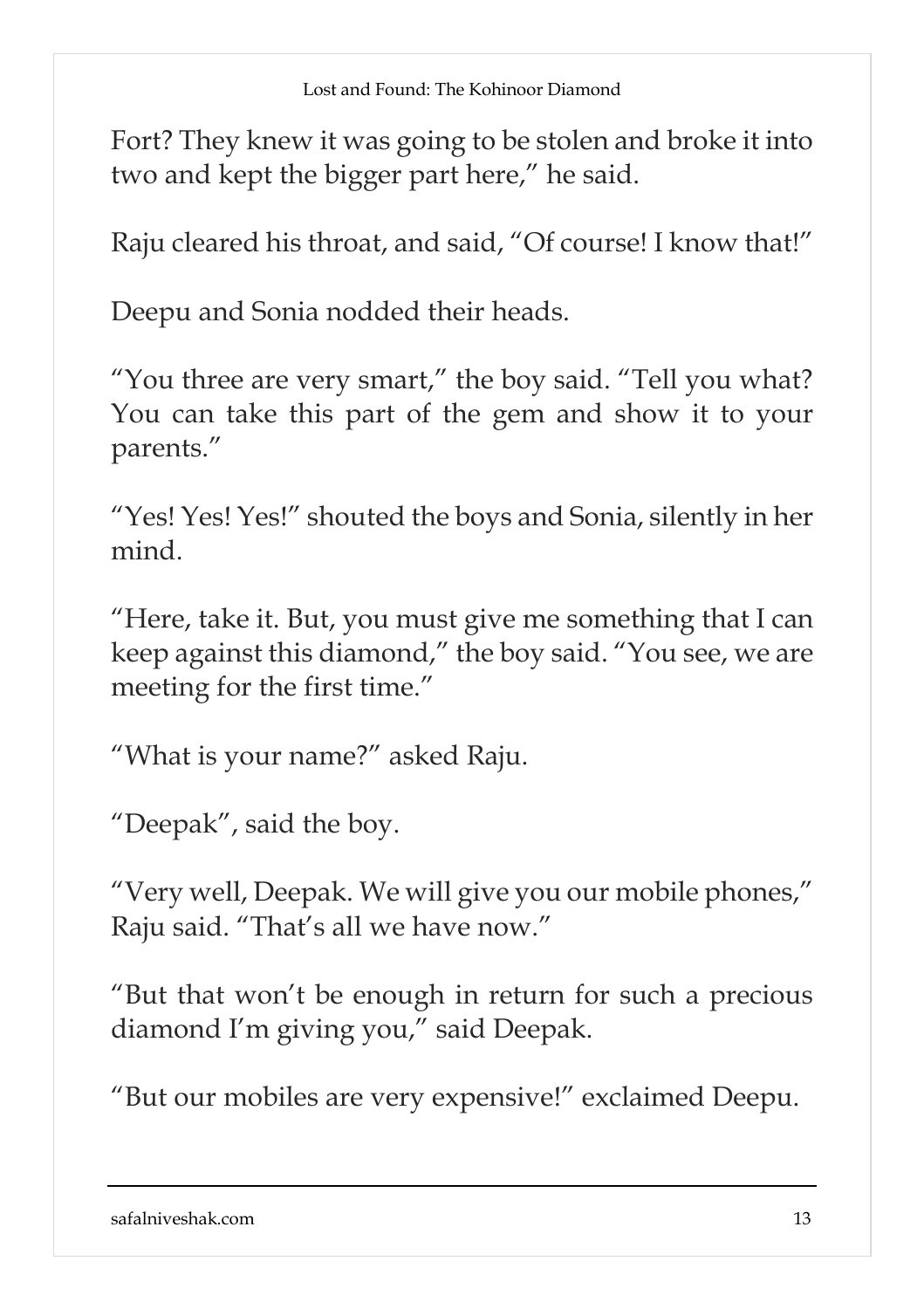"Oh ok, that is fine," Deepak said, taking the phones from Deepu and Raju.

"We will return the Kohinoor in the evening to you, Deepak," said Deepu, and they all ran off to Raju's home first. Excitedly, they thrust the diamond under Raju's father's nose.

Raju's father looked up from his work book. "What is this?" he asked.

"Uncle, Deepak gave it to us to show it to you all!" said Deepu, not being able to contain his excitement. "It's a part of the Kohinoor!"

"Who Deepak? Kohinoor? What Kohinoor?" asked Raju's father.

"The Kohinoor Diamond, Papa! This one!" Raju said.

"Where did you get that? Who is this Deepak who gave it to you? Has he been home before?" asked his father.

"N….n…no, Papa," Raju stammered, the colour of his face going pale.

"What have I told you? Where have you heard that there is a Kohinoor Diamond in India presently?" he asked. "I…I…I don't remember now," Raju said.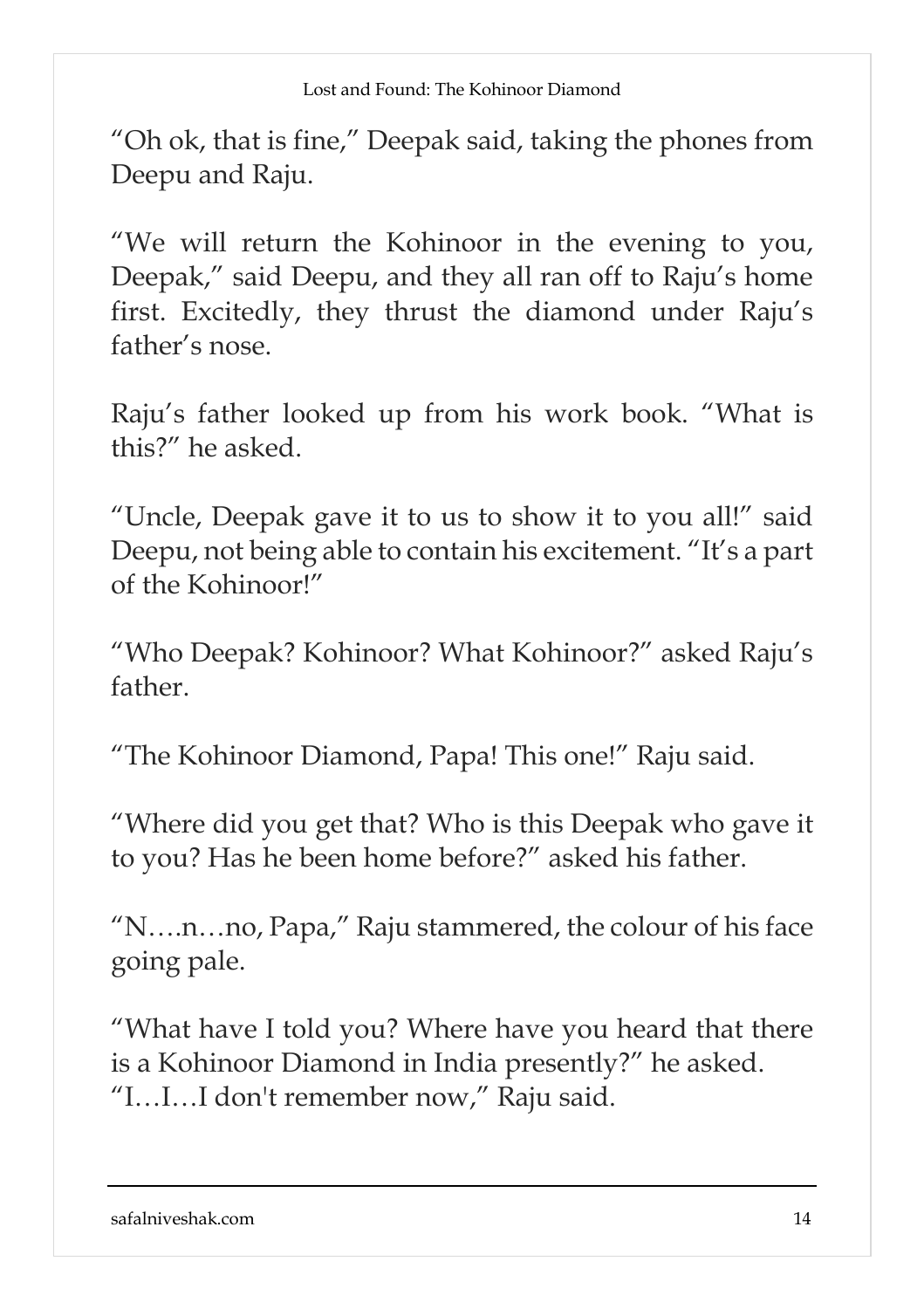"Also, a diamond cannot be broken down unless by another diamond itself! And that's very rarely done," Raju's father continued. "It's the hardest found substance in nature. It is almost always used to cut other substances."

Raju, Deepu and Sonia looked at him, stunned. They did not know what to say. Sonia was the first one to react. She started crying. Raju's father looked at her, then Raju.

He hit his head with his palm and sank into his chair. The three children sat down beside him, both Raju and Deepu were also in tears by now.

Raju's father composed himself. "Get up kids! You lost your phones but you gained something very valuable today," he said.

The children looked up. They could not understand. Hadn't they just lost their phones to a thief?

"That's right. We have all gained a valuable lesson from this theft. Remember, you may know a lot, but you don't know everything. So, the next time you don't know something, think twice before acting," he advised.

Then he added, gently, "It will be far more useful for you to admit it to yourself and then act upon something." He held their hands as they walked towards the door.

#### safalniveshak.com 15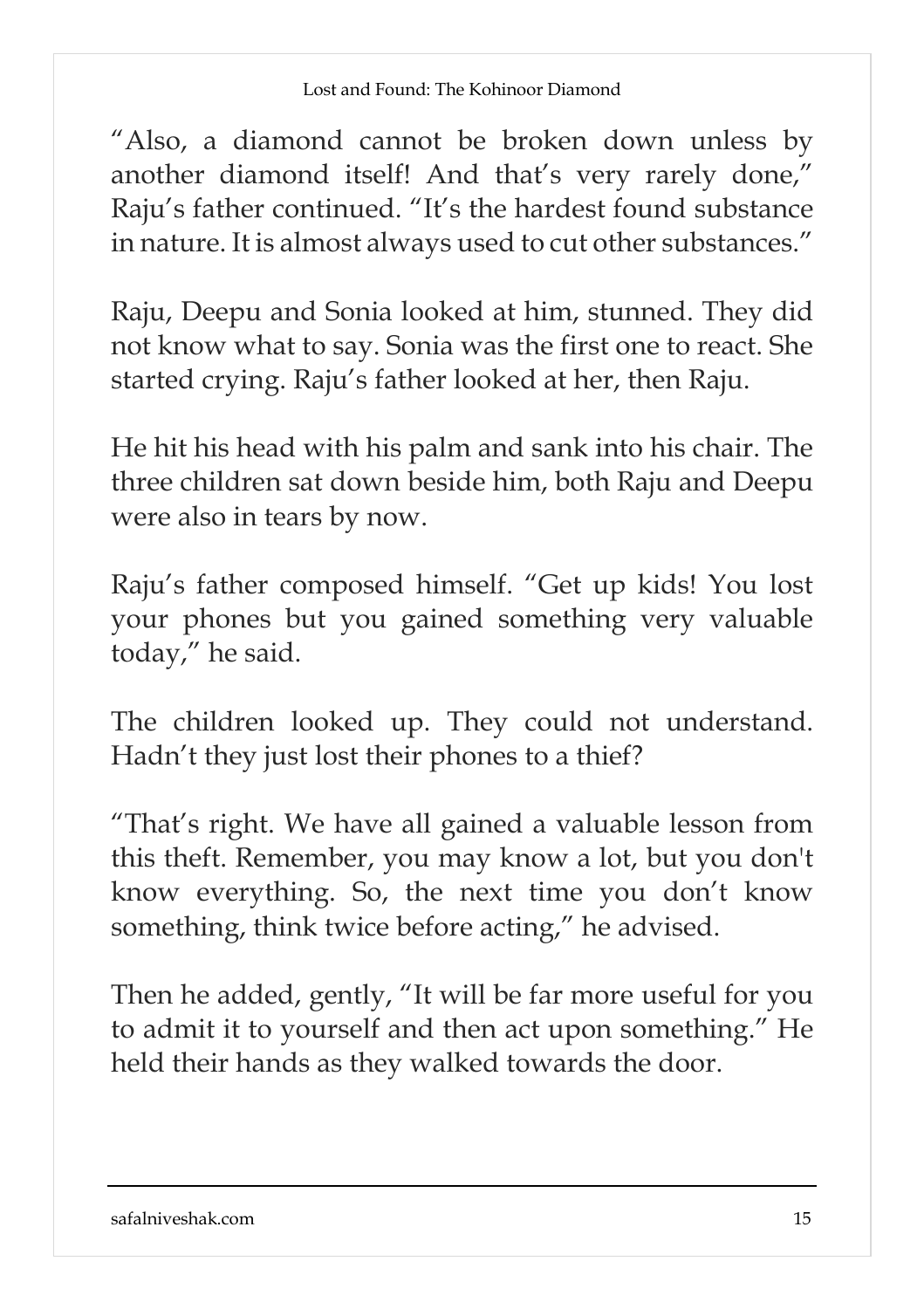He left them at the door and went off in search of the stolen mobiles.

The three children did not move from the door till he was out of sight.

\*\*\*

**Remember: There are a lot of things we know because we have learned about them in books or from others. But there are a lot more things we know nothing about (like, maybe, that there's no broken piece of Kohinoor in India). So, it's important to know that you** *do not* **know everything. Only when you accept this, you will not act in haste and keep learning and become better in everything you do in life.**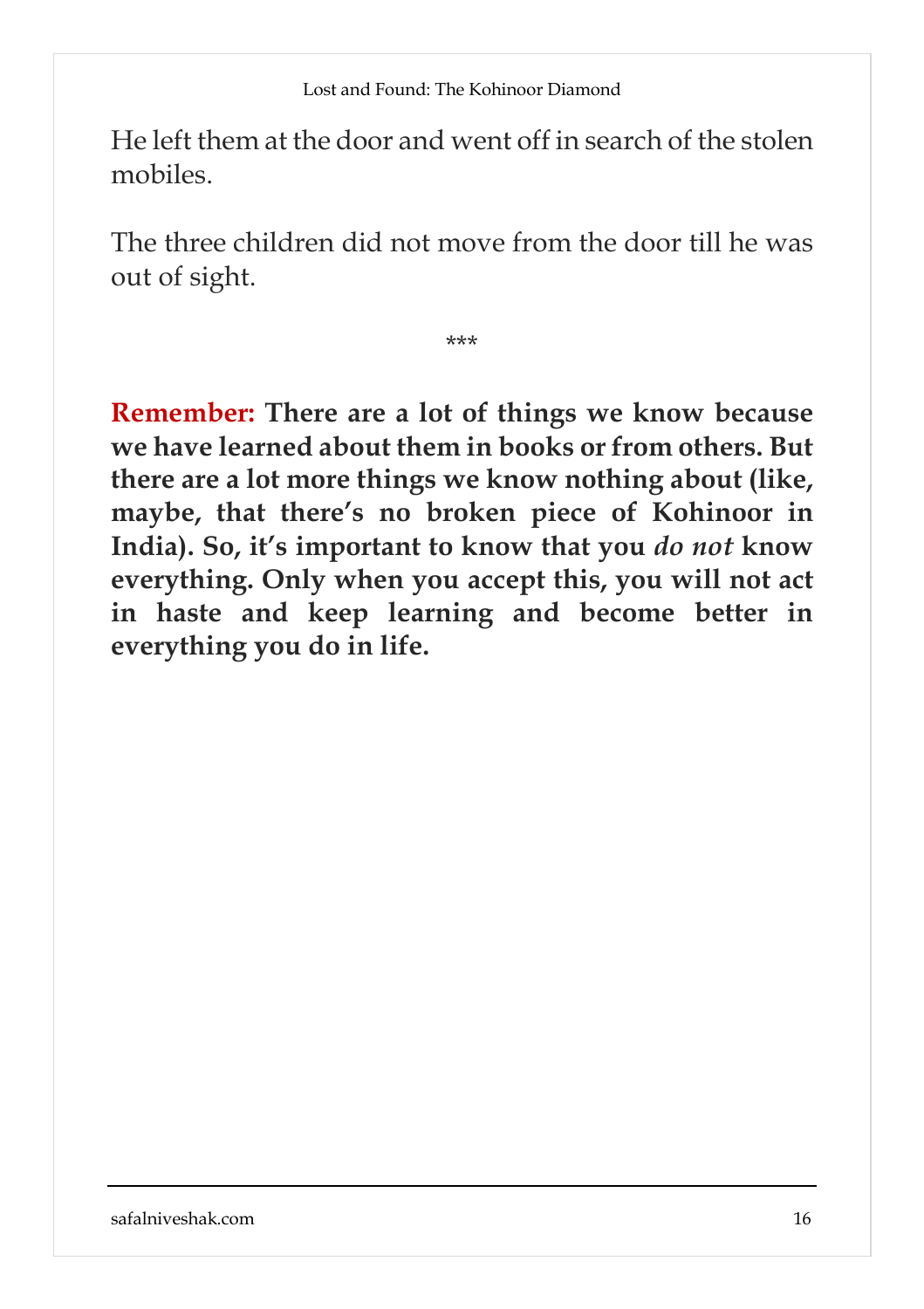# **"It takes 20 years to build a reputation and five minutes to ruin it. If you think about that, you'll do things differently."**

 $\sim$  Warren Buffett

### **A Teacher's Dilemma**

\*\*\*

Mr. Ramshankar was a Physics teacher in the old part of Delhi. For more than 20 years, he had taught aspiring boys and girls who wanted to be engineers the fine nuances of the subject of Physics.

He loved his subject, and he knew how to talk about it. It was only a matter of time before parents started requesting him to take tuitions for their children after school as well.

Now Mr. Ramshankar was a very upright and honest man. He was not very comfortable with the idea of teaching after school and taking the huge amounts of money being offered to him without keeping the school informed of the same.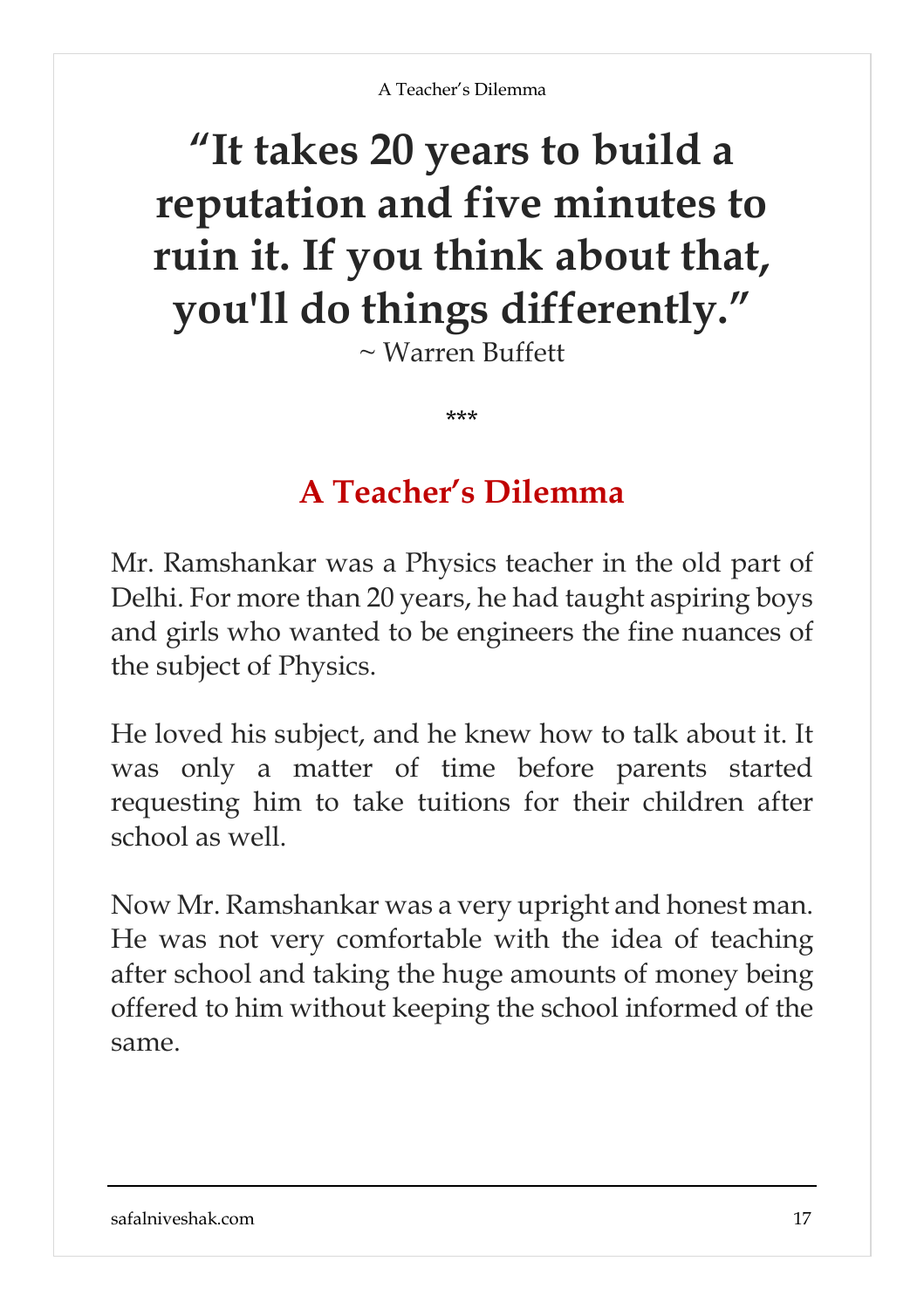But he did not know what to do. He could teach extra hours, but his school management would not understand why he would want to teach students the same thing again after school hours and earn more money through it. After all, if the students needed more lessons, it could be arranged for in school as well. He also did not know how to say no to the repeated requests that the parents were putting before him.

At first, he hesitated and told them to give him some time to think about it. Then, he just grew quiet when they came daily to discuss the matter with him. He also suggested the parents to go to the school management and talk to them about extra classes. But the parents would not listen. They thought it would take a lot of time to get their request considered and executed at school. They wanted a short cut. So they kept going to his house.

Finally, Mr. Ramshankar couldn't bear it any longer. He would just get up and leave the room when a parent came to his house on the pretext of a having cup of a tea with him. Parents did not know how to convince him any longer.

Except Raju's father, who had a bright idea. When a group of parents gathered in his house to discuss the matter of Mr. Ramshankar's stubborn refusal one evening, he shared his idea. "Why not offer Mr. Ramshankar a new TV set?" he said. "He owns a pretty old set that isn't working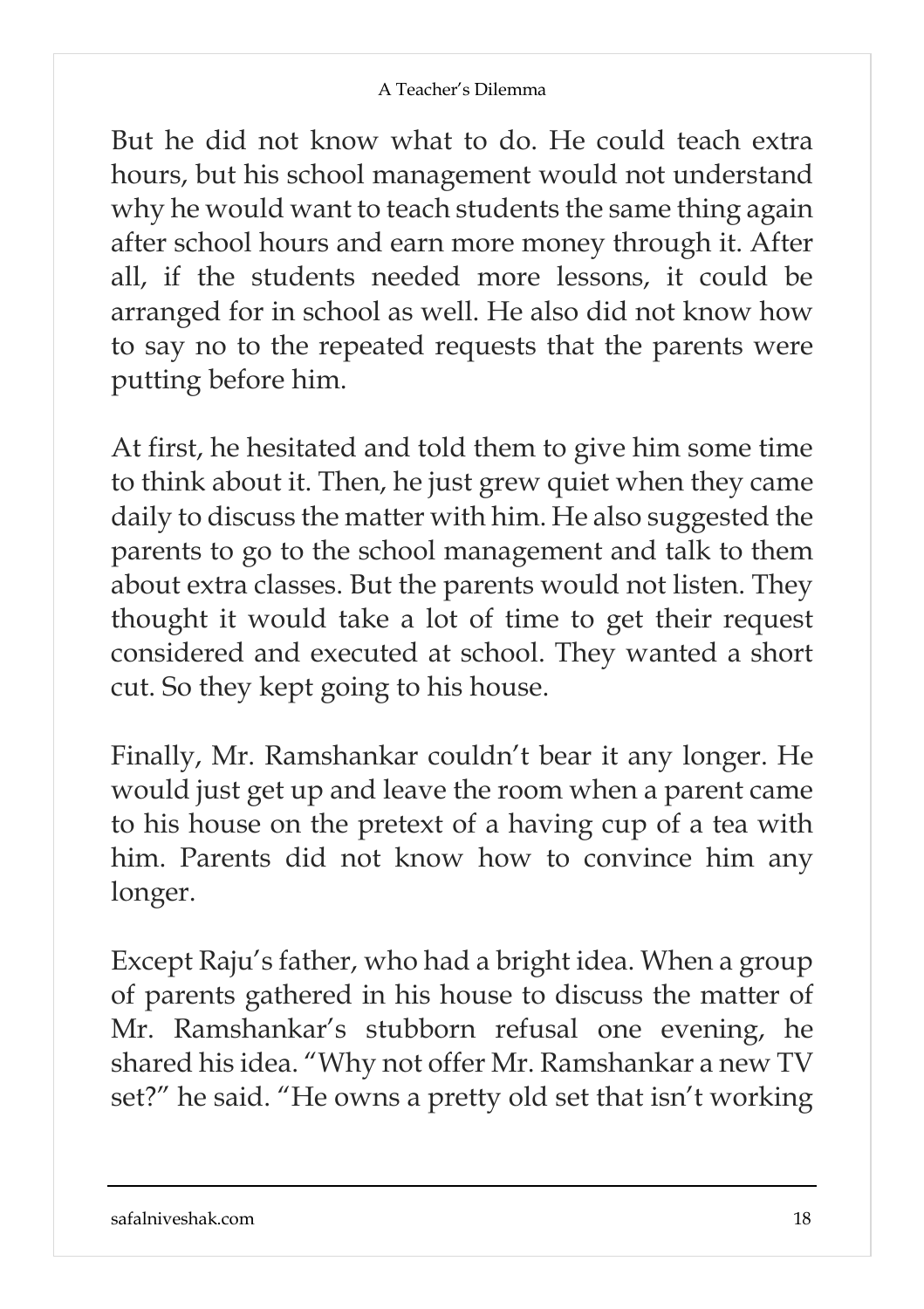most of the time. And as far as I know, he loves watching television news daily."

"That's a great idea!" said Deepu's father. "I'll go and tell him we will give him a TV set in return for one month of tutoring our three children."

"Yes, yes. You should go. And tell us what he says," said Sonia's mother.

Deepu's father took off for Mr. Ramshankar's house immediately. He arrived on his doorstep and rang the bell. Mr. Ramshankar opened the door, took one look at him and began closing it without saying a word.

"Wait…wait, Mr. Ramshankar. I've come to make you an offer you can't refuse. Please be so gracious as to accept it," said Deepu's father.

"What is it?" asked the old teacher.

"We are going to gift you a high definition TV set. We are proud of having a teacher like you in our community. Please accept it and take our children for one month of tuitions," he said.

Mr. Ramshankar was glued to the floor upon hearing this. He could not believe his ears. He had been saving to buy a new TV set since a long time, and he still did not have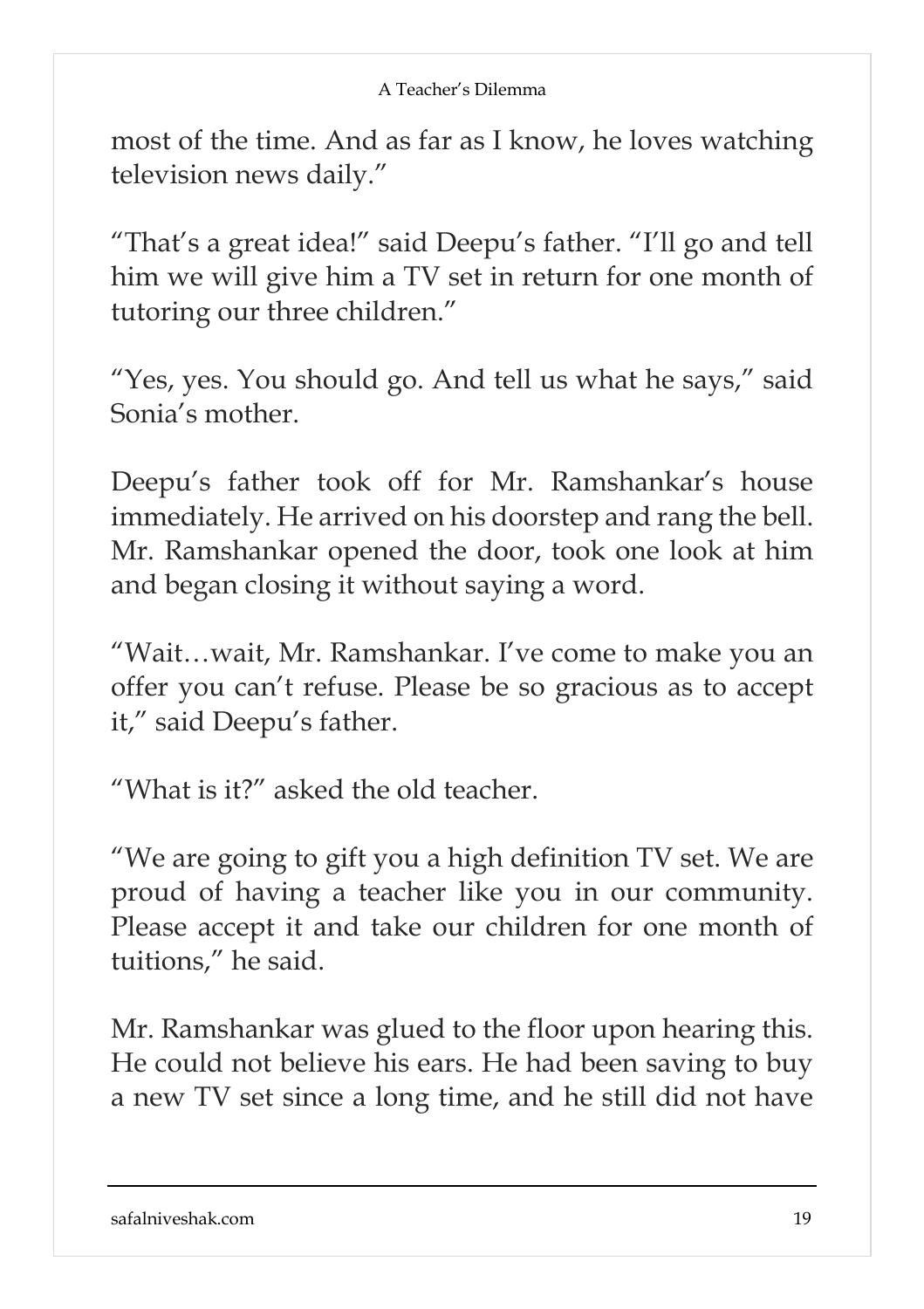enough money to get one to enjoy his late-night TV news and other shows.

Here was an offer he could not resist. Without thinking much, he accepted it. "Yes…yes, I will. Oh yes! For sure. A month, you say? Why, of course, yes," he exclaimed.

Deepu's father was overjoyed. He sailed off to Raju's house and was greeted excitedly by cheers of victory. The neighbours got curious and came to the house too.

"What is it? Why are you so happy?" asked a neighbour.

Sonia's mother told him the story. He too, congratulated Deepu's father on convincing Mr. Ramshankar. After all, it was not easy to talk to him about the tuitions.

Amongst the neighbours was a young woman named Divya. She was an upcoming journalist and new in the neighbourhood.

Upon hearing her neighbours, she silently slipped out of the crowd and went and wrote what she heard on her computer. She made a call to her office and emailed the story to them much before midnight.

The next day, the local newspaper in its city edition carried a report titled – "Reluctant Physics Teacher accepts HD TV set bribe as one month tuition fee."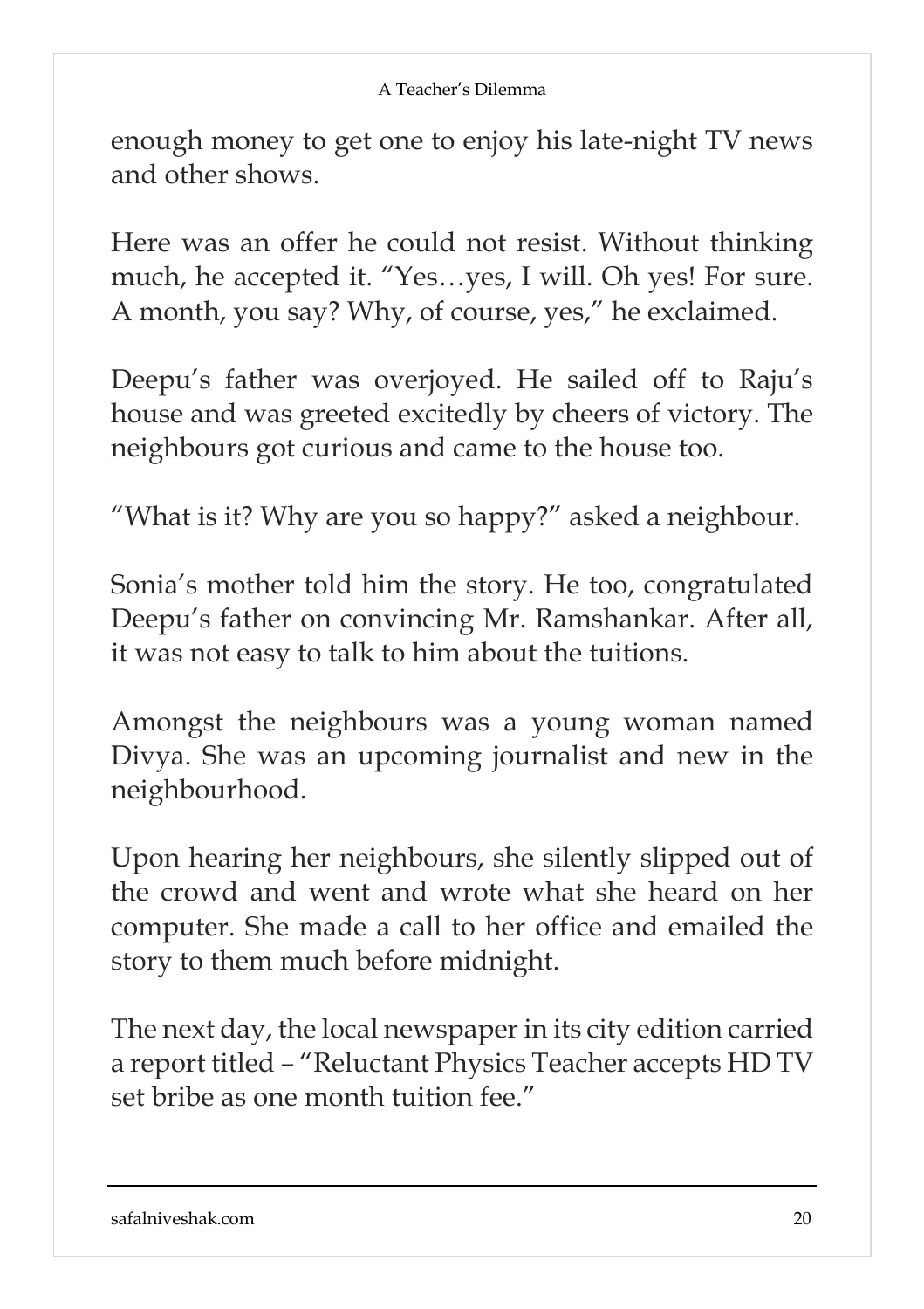Mr. Ramshankar was marked absent in the teacher's attendance register at school that day. That very night, he left Delhi, never to come back to his native place ever again.

\*\*\*

**Remember: Your reputation, in simple words, is the way in which people think of you. So, a dishonest person or one with bad habits or harsh nature will not have a good reputation. People will like to forget such a person or talk about him in contempt. On the other hand, a kind, honest, and good natured person will have a good reputation. That is, people will be happy remembering and talking about him.**

**Your reputation helps you out in countless ways, mostly in ways that you never actually see. And so, you must always maintain a good reputation, because only then will people trust you and you will be happy in life. It is very difficult to build a good reputation, but it is very easy to lose it. One bad, dishonest deed, and you lose any good reputation you have created for yourself. So be very careful of how you behave with others, and otherwise. Always be kind to others, and honest, and practice good habits.**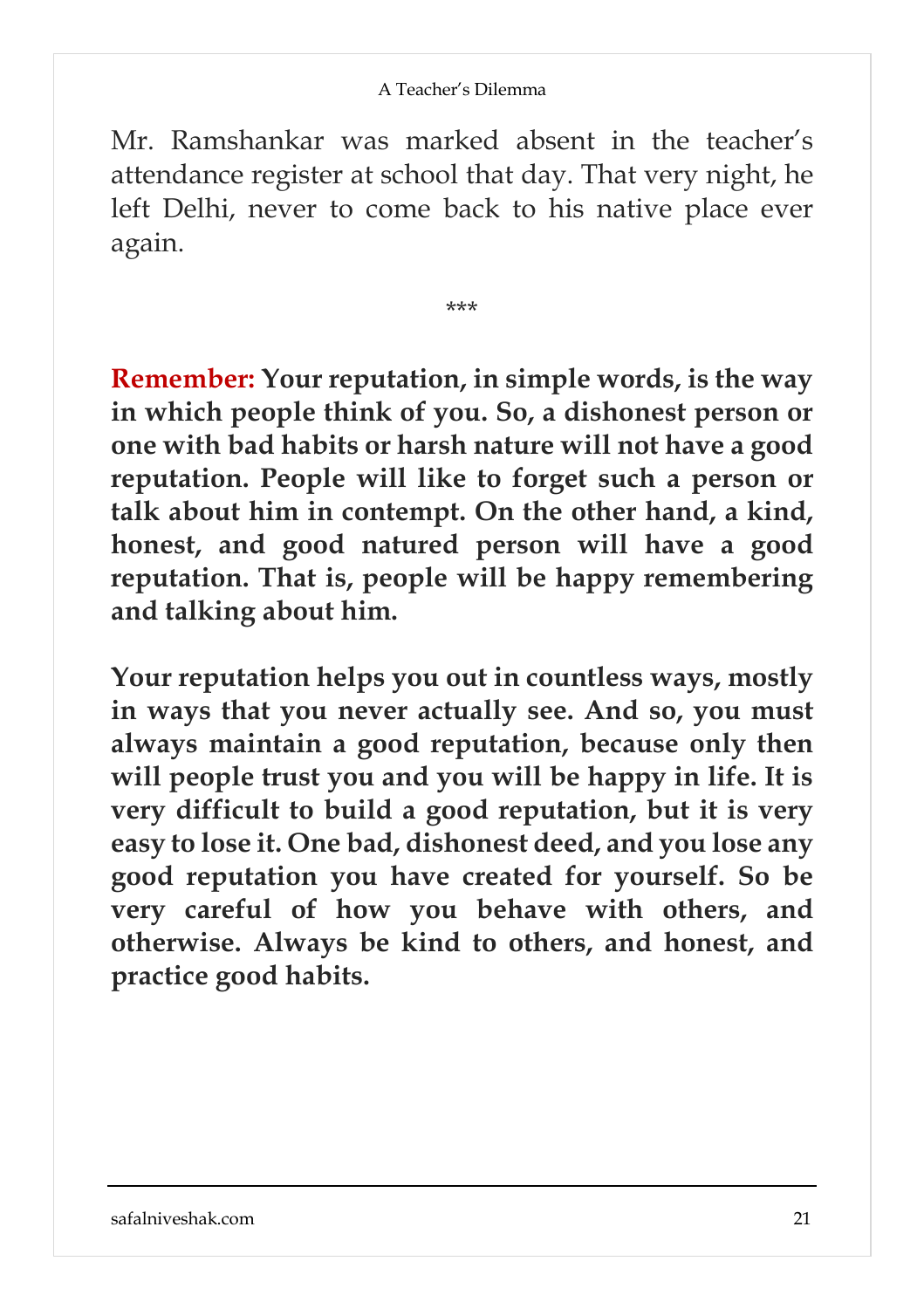# **"The most important investment you can make is in yourself."**

~ Warren Buffett

\*\*\*

### **The New School**

Harini was leaving home to join a boarding school, and she did not know when she would come back. All she knew was that she had to perform well at her new school. Her uncle, her aunt, her mother, her father, her grandparents, her dog and the cat on the wall stood on the door of the house and she waved everyone goodbye.

Harini had no qualms about leaving home. All she wanted was to explore her options to be able to pursue her career after school. Where she lived currently, her choices were limited after Class X. So, she asked her parents to send her to a reputed school with a hostel near her town, and they agreed after some discussion with other family members.

As she sat in the car, her two-year-old brother came running to hug her. He was followed by Asha's son, who had the habit of running around Harini's brother all the time.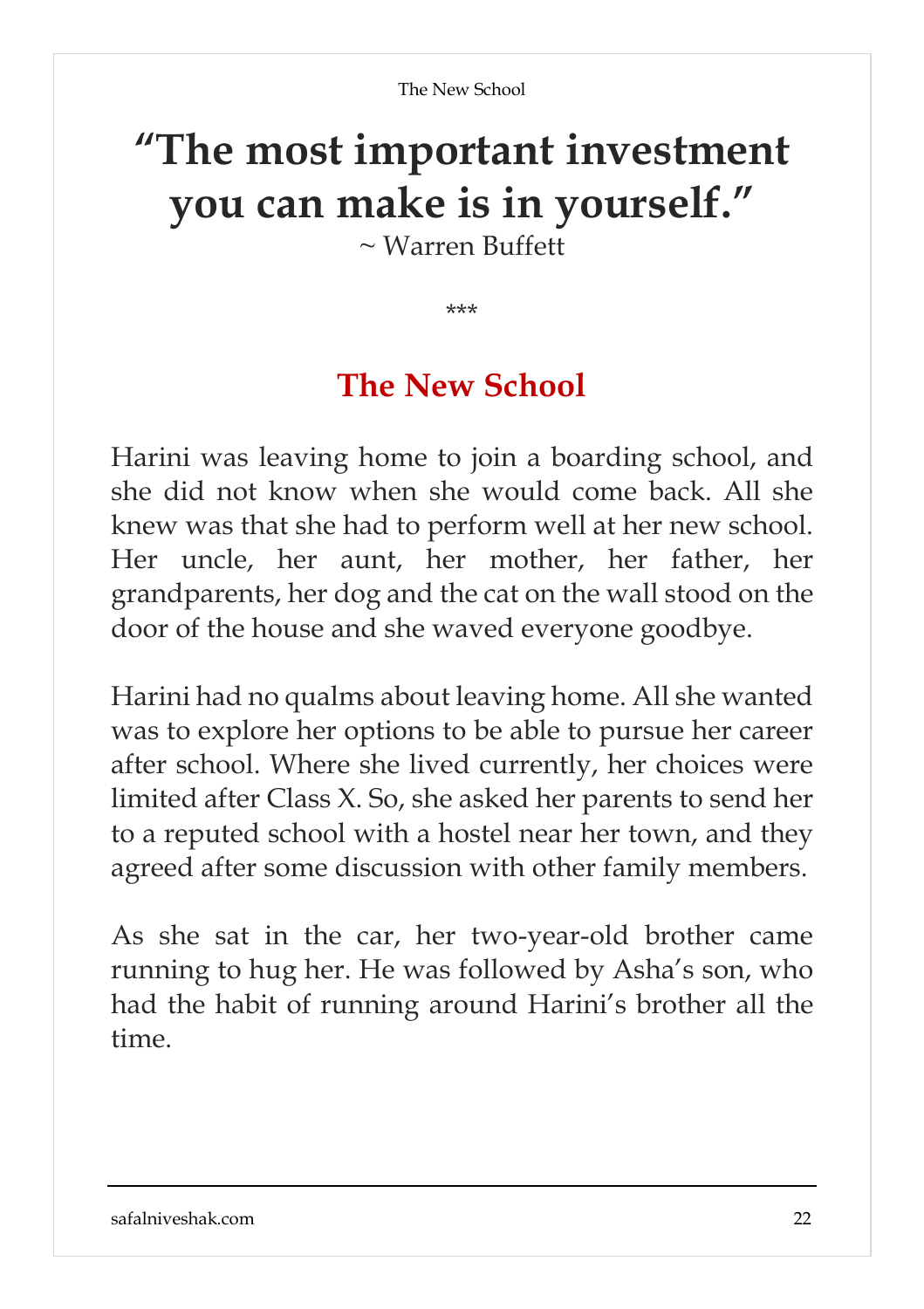#### The New School

Asha was the domestic help who lived with them. She did not have a home of her own. Harini did not know why she did not have a home to go to after finishing her work, but she was happy to have Asha around.

Harini was ready to leave, when Asha's son climbed inside the car as well and refused to get down. Asha came running and started scolding her son to get out of the car. He was six years old and was very fond of cars.

Vishwajeet uncle, Harini's father, tried to coax him into getting down too. "Son, I will come back after dropping Harini to the station and take you for a ride. She is getting late. Hurry now, get down!" he said.

"I want to go to new school with Harini too," he said. "Who will teach me how to speak in English at home now?" he asked, upset that Harini was leaving them.

Harini looked at her father in the car seat next to her. "Papa, can Jeevan go with us? I can teach him at my new school in my free time. Can he stay with me in the hostel?" she asked.

Harini's father looked at her, with a smile on his face. He put his arm around her shoulder, and said, "One day, when you are older, you can come back home and take him with you. For now, you must invest in yourself so that you can take his responsibility later."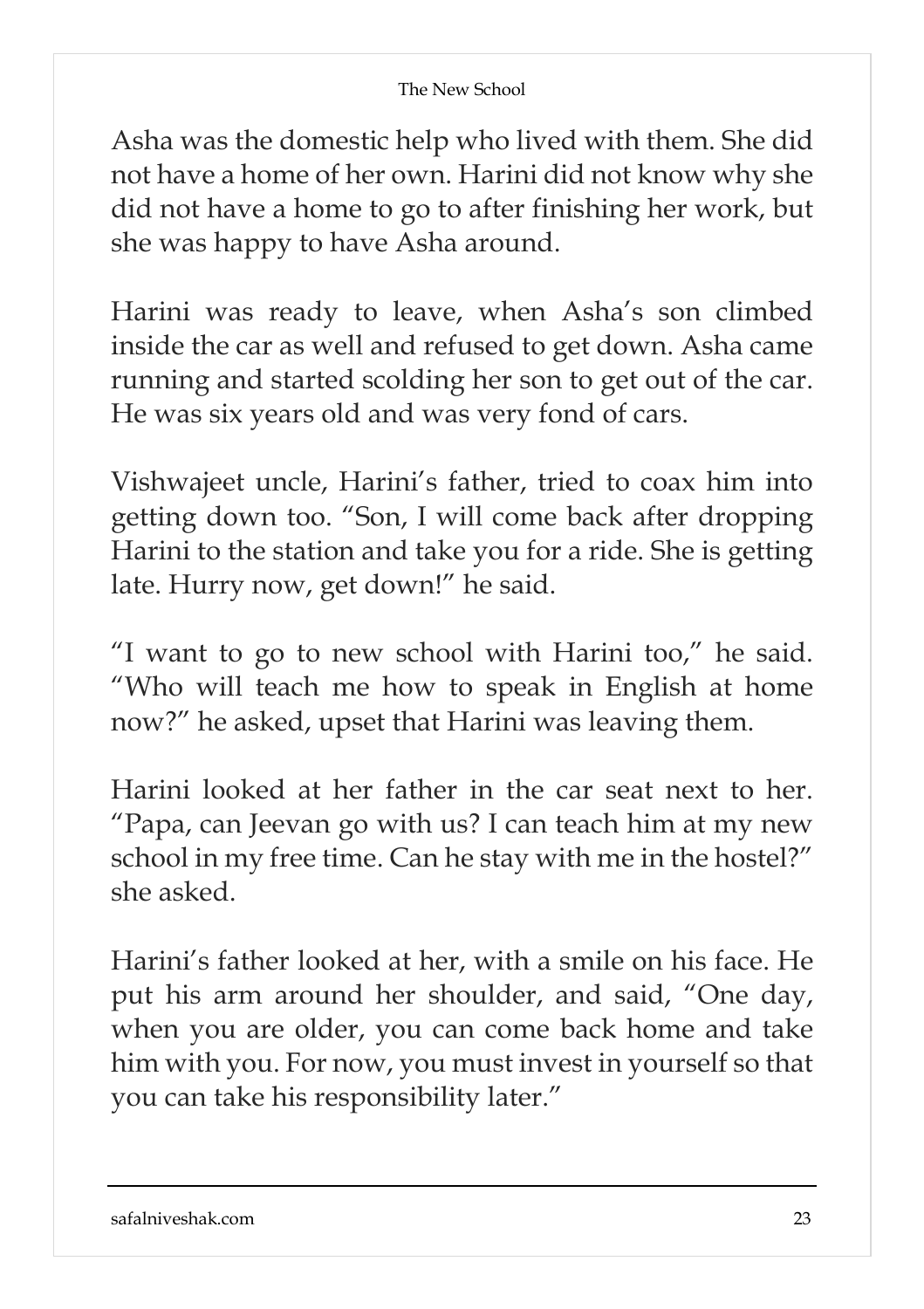#### The New School

Harini did not understand her father. She was quiet.

So Vishwajeet uncle tried again, "Okay, let me ask you something. Can you take care of Jeevan all by yourself at the hostel?"

"No Papa," Harini replied.

"So, that means you need more help if you want to take care of him right now, isn't it?" he asked.

Harini nodded her head.

"When you finish your studies, can you take care of yourself all alone?" he asked.

"Yes Papa. But I don't know if I can immediately take care of myself even after I finish my studies," she said.

"So you are saying that you are unable to take responsibility for another person now. You want to, but you must invest in yourself to make yourself independent. Then you can teach Jeevan also," he said.

Harini realized her father was trying to help her first become independent herself. She hugged him. "I promise Papa, I will stand on my own feet before I start teaching Jeevan," she said.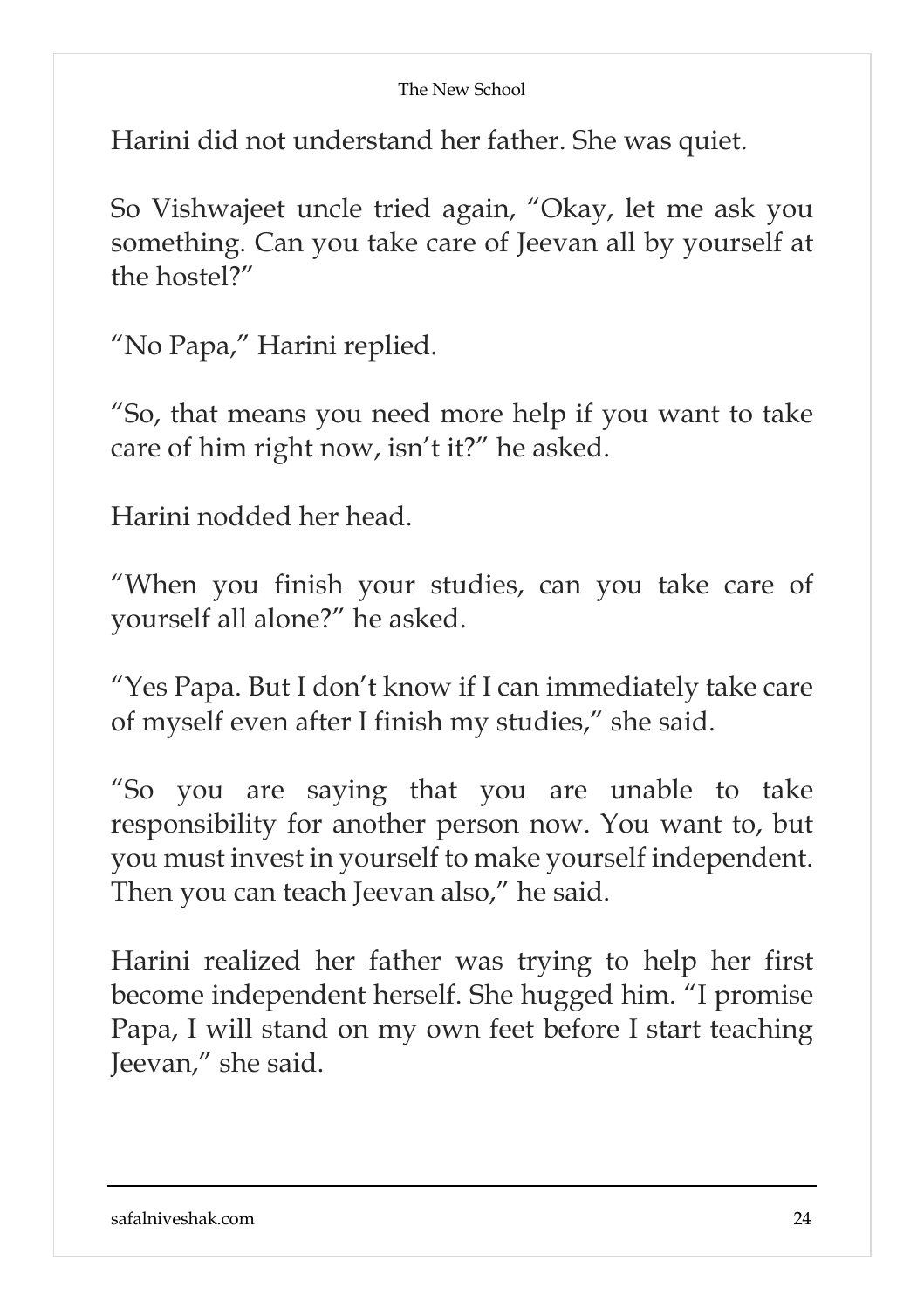#### The New School

"Then I also promise. Mummy and I will teach him English while you are gone. Once you have learnt it very well in your new school, you can take over. Is that okay?" he asked.

"Yes Papa! I'll learn it so well, I'll beat you and Mummy at it. Then I can teach Jeevan, isn't it?"

Harini's father hugged her. His brother pulled at Jeevan's sleeve, asking him to get down from the car.

"Come back soon, Harini didi," Jeevan said, after hearing them speak. He quickly got down to follow the two year old, who was already running full speed across the garden towards the jasmine tree. The flowers were in full bloom, and they were going to shake the bark of the tree till the flowers fell on them. It was spring time again.

\*\*\*

**Remember: Investing in yourself is the best and foremost thing you must do. It simply means continuously spending time to improve your skills and abilities, and being open to learning from your own and others' mistakes. Maybe learn a new language, or a new music instrument, or how to write and speak well. When you become a lifelong learner, your life will be happier and wealthier, perhaps in more ways than one.**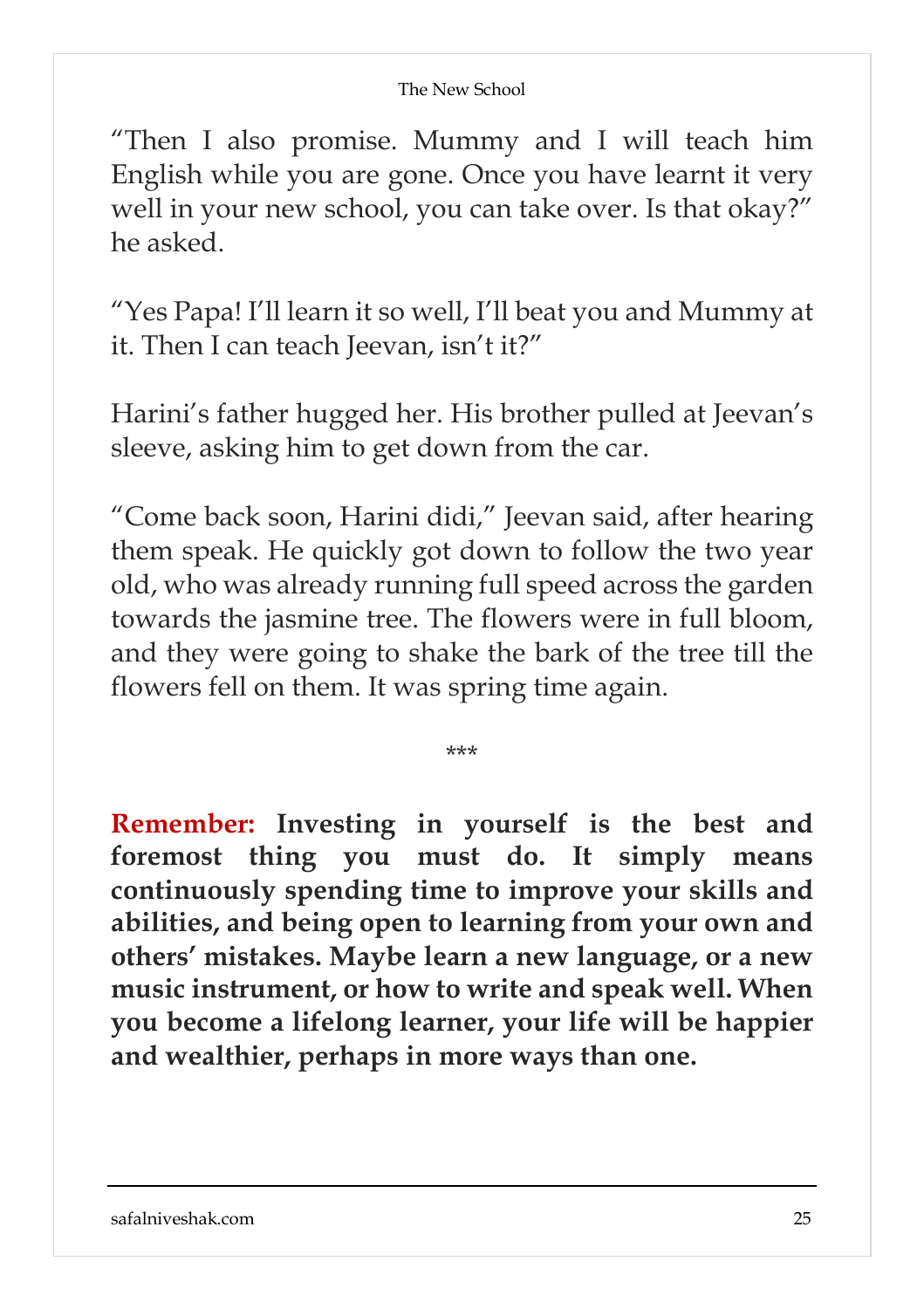# **"To get what you want, you have to deserve what you want. The world is not yet a crazy enough place to reward a whole bunch of undeserving people."**

~ Charlie Munger

\*\*\*

### **The Two New Restaurants in Town**

It was a winter morning in Lucknow. Mohan and Gopal had come to this town a year ago. They were originally from Bikaner. Mohan's parents were still living in Bikaner, and he was ready to ask them to move to Lucknow.

Gopal, on the other hand, was not quite settled in his work. His parents were also in Bikaner, but he was unable to ask them to shift. As it is, he thought he should do that only after he heard Mohan speak about it this morning.

Both Mohan and Gopal had set up separate branches of the same restaurant after coming to Lucknow. They were cousins and it had been their dream to open a restaurant together.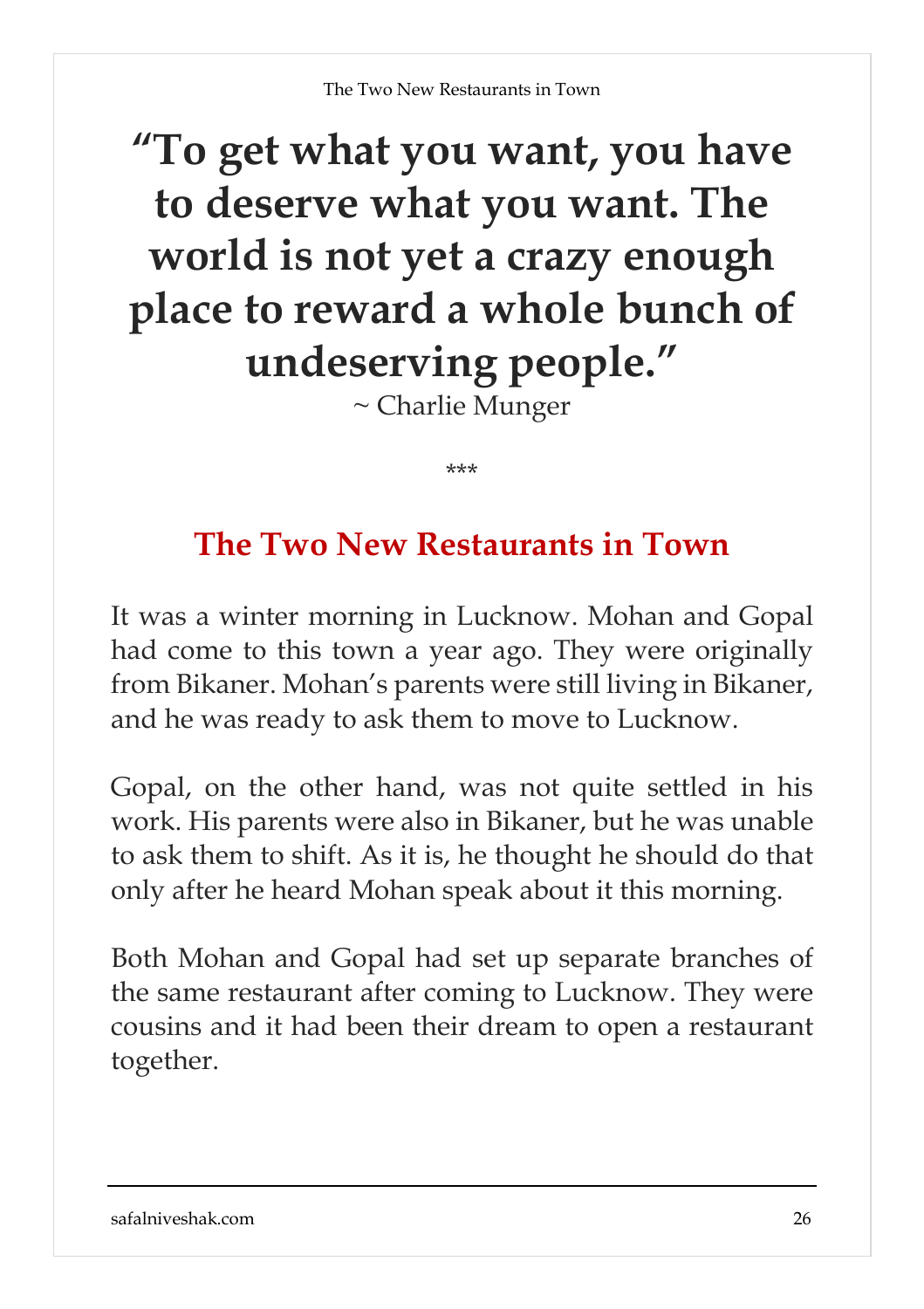Being ambitious, they had decided to set up two branches right at the beginning.

Their restaurants were located a few meters apart from each other on the same road near two busy bus stops, where they served breakfast like hot poha, idli and dosa, upma and bread and omelette to early morning travellers and others.

As they walked together on this winter morning towards their restaurants, Mohan talked to Gopal about convincing his parents to move to Lucknow from Bikaner. For a year now, he had got up every morning at 4.00 am to prepare the items needed for making the food himself and take them to the restaurant.

Gopal, on the other hand, did not feel the need to do so. He had told Mohan he would employ someone to do the early morning preparations and would join him at 6.00 am to leave for their restaurants. They both lived together in the same apartment.

At the restaurant, Gopal had three other people working for him. Gopal would tell them what to do, and go over to Mohan's to watch TV that Mohan had installed for his coworkers when they took a break.

Gopal would head to his branch only at noon, when at Mohan's branch, everyone would finish their work and go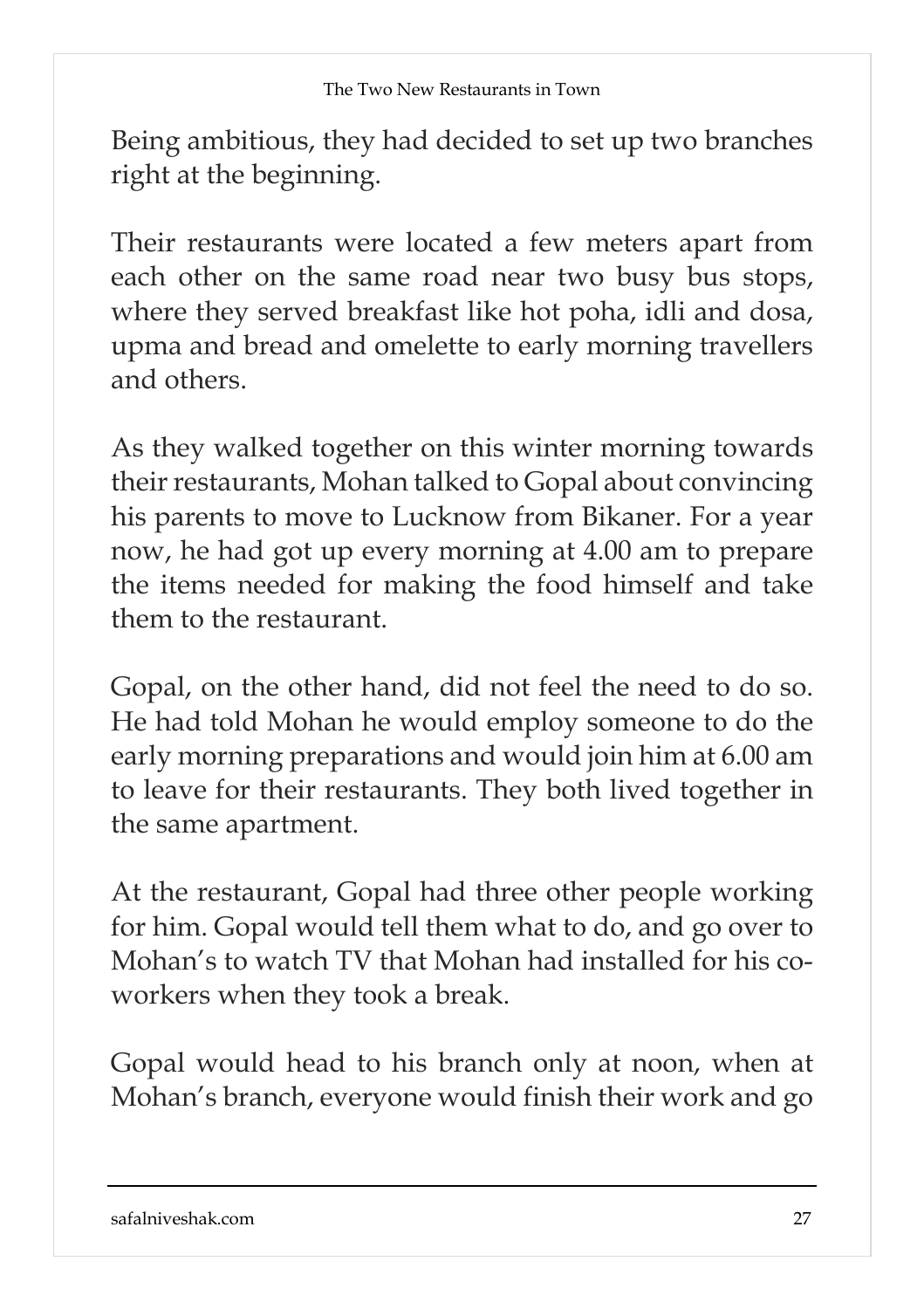for a small break. They would then return and prepare evening snacks for their customers. Mohan had set up this routine with much difficulty.

He had worked hard and had found people to work with who were diligent and sincere. He was grateful to have made a team after many months of investment in people who were honest, friendly and did their jobs well. He would try and send people to Gopal's branch as well, but nobody stayed at that restaurant for long.

Gopal was not as sincere as Mohan. He was lazy, and would usually think of leaving work onto others. If they could not finish it, he would leave it to them to finish it the next day. Thus, at Gopal's restaurant, everyone was overworked, even though they were making less quantities of food than at Mohan's restaurant.

Gopal had trouble finding people to work for him, and he always had to ask Mohan to help him.

Mohan was a firm, sometimes strict but kind person. He would ensure that his restaurant prepared all the food items well before people started arriving early morning. He spoke to everyone who came to eat there and assured his snacks were healthy and nutritious, and that they tasted good.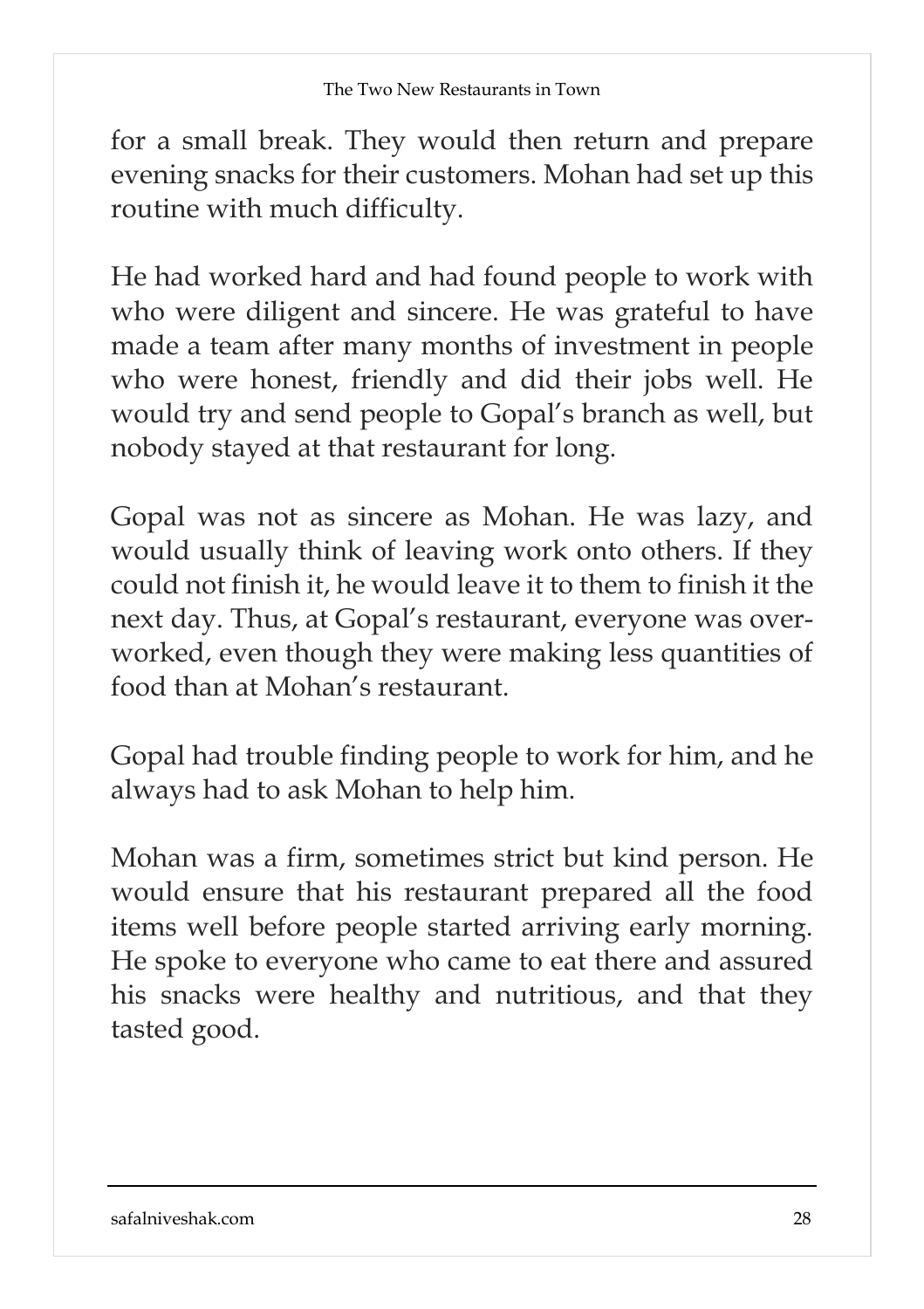He also shared a good relationship with his co-workers and always discussed everything with them about running the restaurant. He would not only feed the animals around his compound, he would also carefully plan how much to cook every day, so that there was minimal wastage of food.

All these qualities had helped him achieve his dream of putting up a restaurant and running it well enough to start earning profits from it. That he had managed to start earning well from it in the very first year was by no means a small feat. But he was worried for his cousin brother.

In contrast, Gopal would sometimes disappear from his restaurant even in the evenings to entertain himself with people from the neighbourhood, who he called his 'new brothers'. He left it upon his workers to run the place by themselves. When they would not show up for work, he would complain to Mohan and get irritated with them.

He would always tell Mohan to not make his workers get used to him at the restaurant, after all, they had to set up more places as early as possible. Whatever extra money Gopal made, he spent on his evening outings with the people in his colony.

Mohan tried to tell him to spend less on going out, if he wanted to invest in opening more branches. But Gopal was sure he could make more money to do so. He would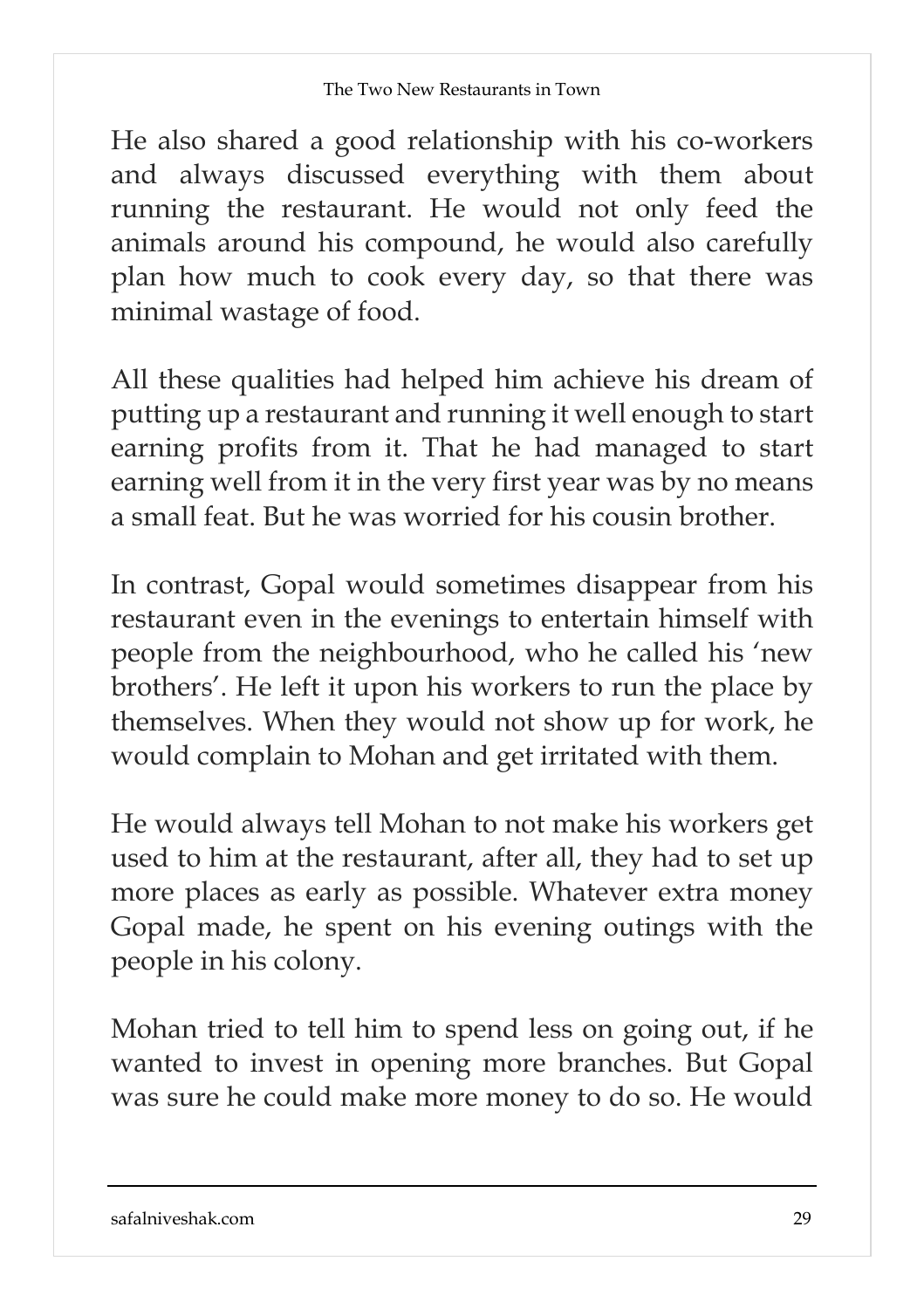talk to Mohan about earning lakhs of rupees from their branches, and then looking for new locations in the town.

When Mohan told him he wanted his parents to move to Lucknow, Gopal did not know how to react. It was too soon for him. He asked Mohan how he would support them also in Lucknow.

"I have made a decent profit in this one year," Mohan said. "I think, in some time, I can ask my parents to consider shifting to Lucknow."

"But isn't it too soon?" Gopal asked. "How much profit have you made? I cannot afford to bring my parents here. I have barely earned any money this year. Isn't it early for a business to start earning profits?"

"Well Gopal," Mohan said, "I have managed to save a bit. I can now shift into a bigger house as well. What are you planning to do?"

"I have no plans to shift my family here yet! And I cannot afford a bigger place! How will I pay rent for this place alone?" he said, getting angry with Mohan.

"Of course, Gopal, I won't shift till you can earn some more money," Mohan replied while keeping his hand on Gopal's shoulder.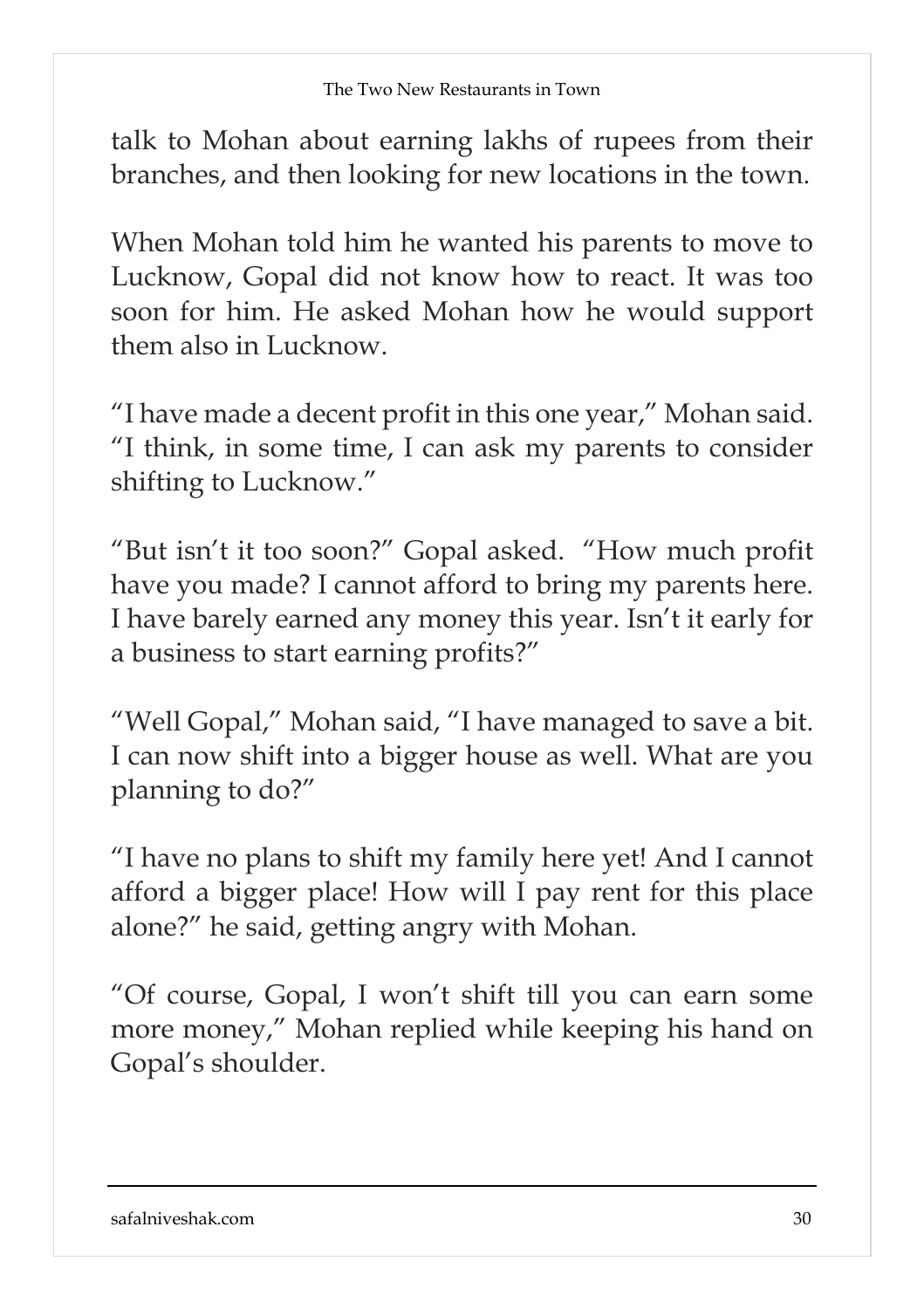"You go! You only think about yourself! I'll manage on my own," Gopal said, and left the house in a fit of rage. Mohan tried to call him, but he refused to pick up his phone. When Gopal returned late at night, he asked Mohan to pack his bags and leave.

Mohan left the house and shifted to a friend's place. He kept trying to talk to Gopal, but Gopal would not talk to him. Slowly, Mohan gave up on trying to have a conversation with him. After two months, Gopal and Mohan became complete strangers for each other.

Gopal's new brothers who used to go out with him every day went to ask Mohan for work, and that is when he found out that Gopal had suffered a huge loss in his business in the last two months.

Their families had also completely stopped talking to each other, so Mohan did not know that Gopal had shut his restaurant and had gone back to Bikaner.

Mohan asked Gopal's so called brothers why they did not stop him, or look for a way in which he could stay back. The brothers criticized Gopal and told Mohan that they did not like Gopal. He was a good-for-nothing fellow.

Mohan turned them all out of his restaurant. He did not give any of them a job. Any person who said bad things about someone they called their brother could not be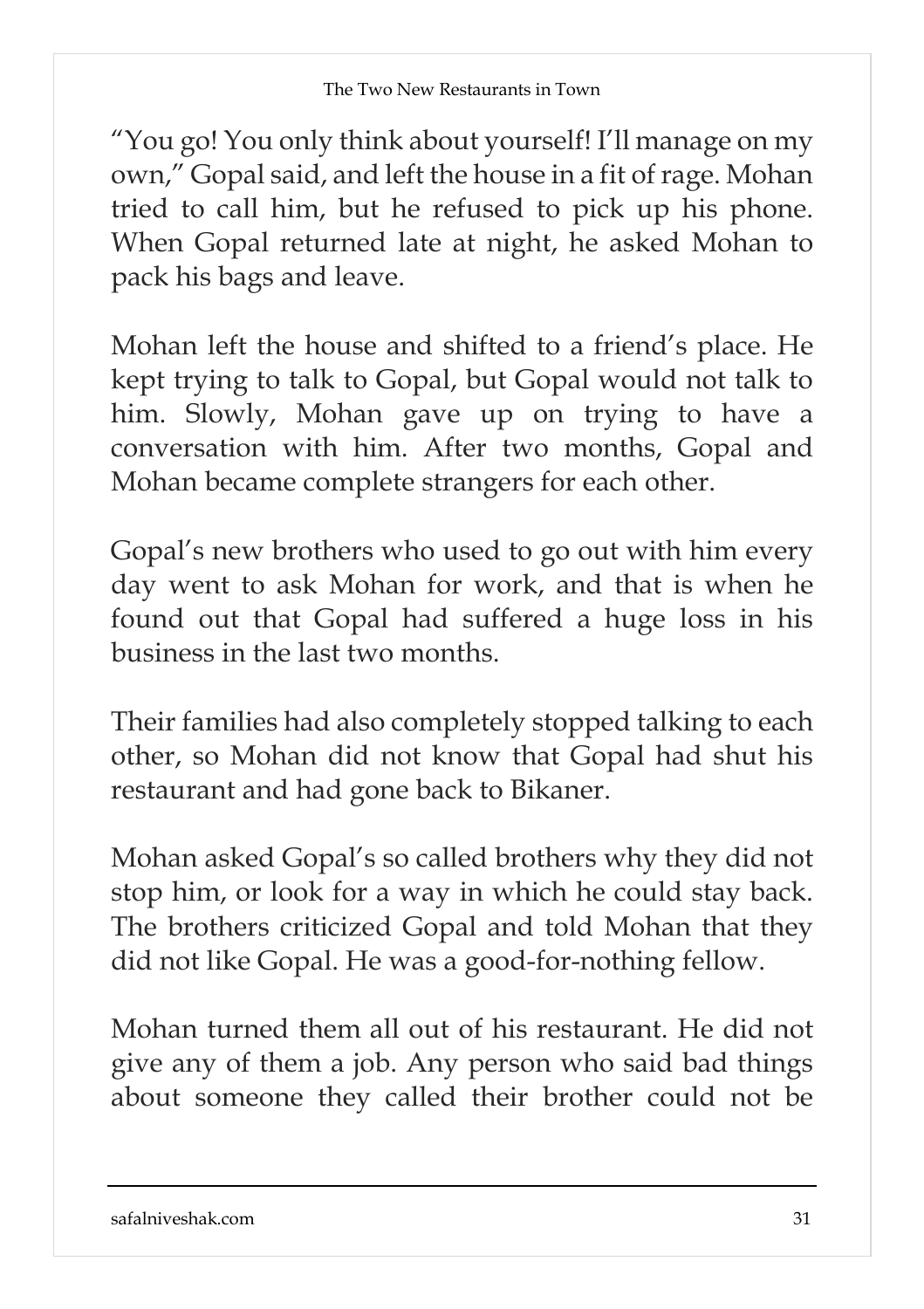trusted. He shut all doors on them and cried at night for Gopal.

The world had helped his restaurant flourish and he had realized his dream in this new town. But the same world had punished Gopal for being irresponsible, careless and late in his work. Gopal had gone back to parents with a broken dream.

\*\*\*

**Remember: If you wish to achieve anything in life, like you want to become a great dancer or a painter, or a scientist or doctor, you must work hard at it. It is only when you work hard and with dedication over a long period, you become deserving of what you want to achieve. It is rare that people achieve any success in life without hard work and dedication.**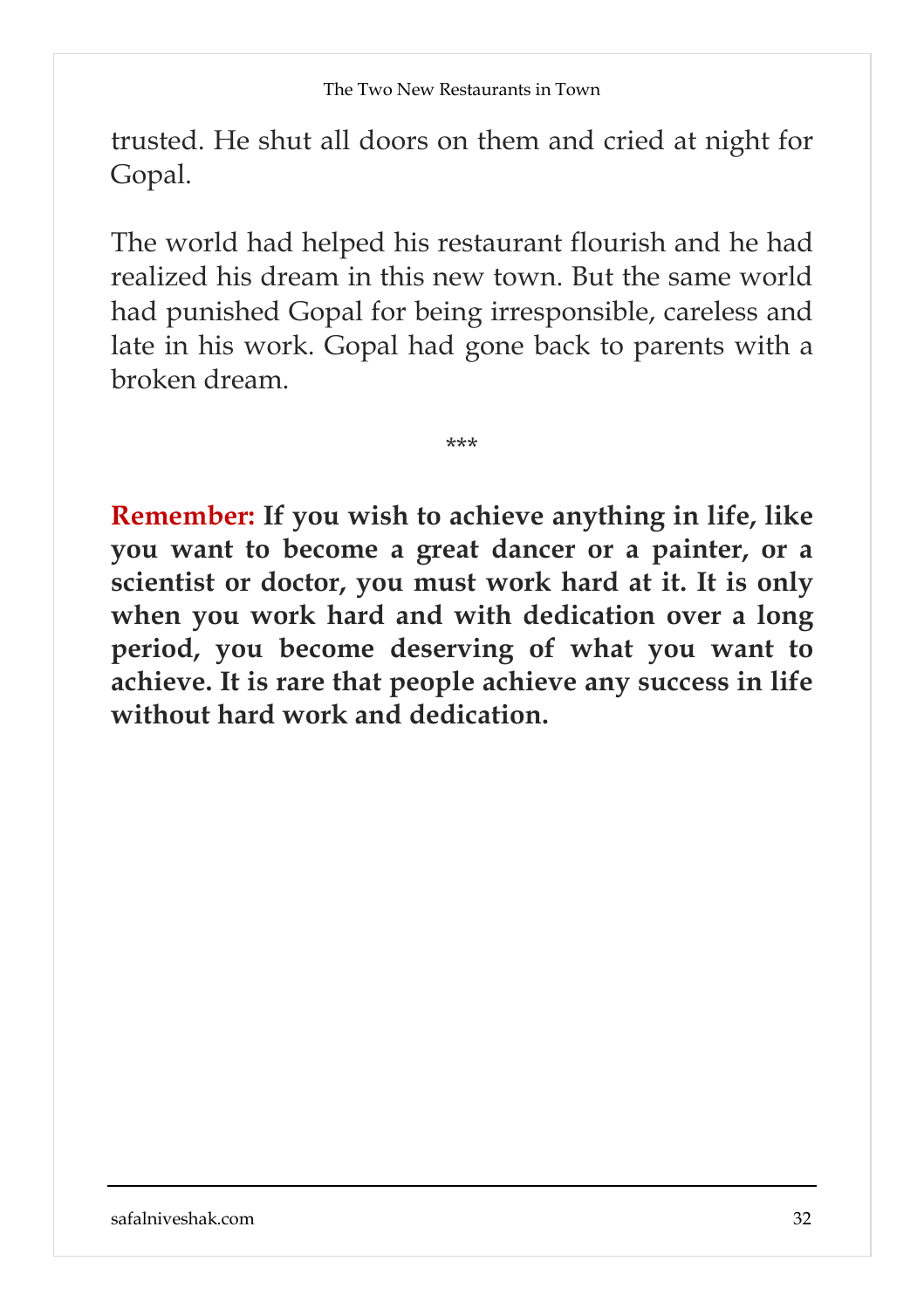### **"Money, to some extent, sometimes lets you be in more interesting environments. But it can't change how many people love you or how healthy you are."** ~ Warren Buffett

\*\*\*

### **The Dora Doll Birthday Party**

Lavanya was excited. She had just made friends at her new school, and she was going to her new best friend's birthday party in a costume.

Her new friends, and especially her new best friend, had so many dolls and clothes, Lavanya wished she had all of them too. She would keep telling her parents to buy her the things she saw at her friends' homes.

Her parents had a big car and had just bought a house too, just like her new friends. But her friends had more dolls, clothes and toys than she did. So, when she got invited to the birthday party, she looked forward to go there. It was going to be her first birthday party and she didn't want her parents to say no and not let her go.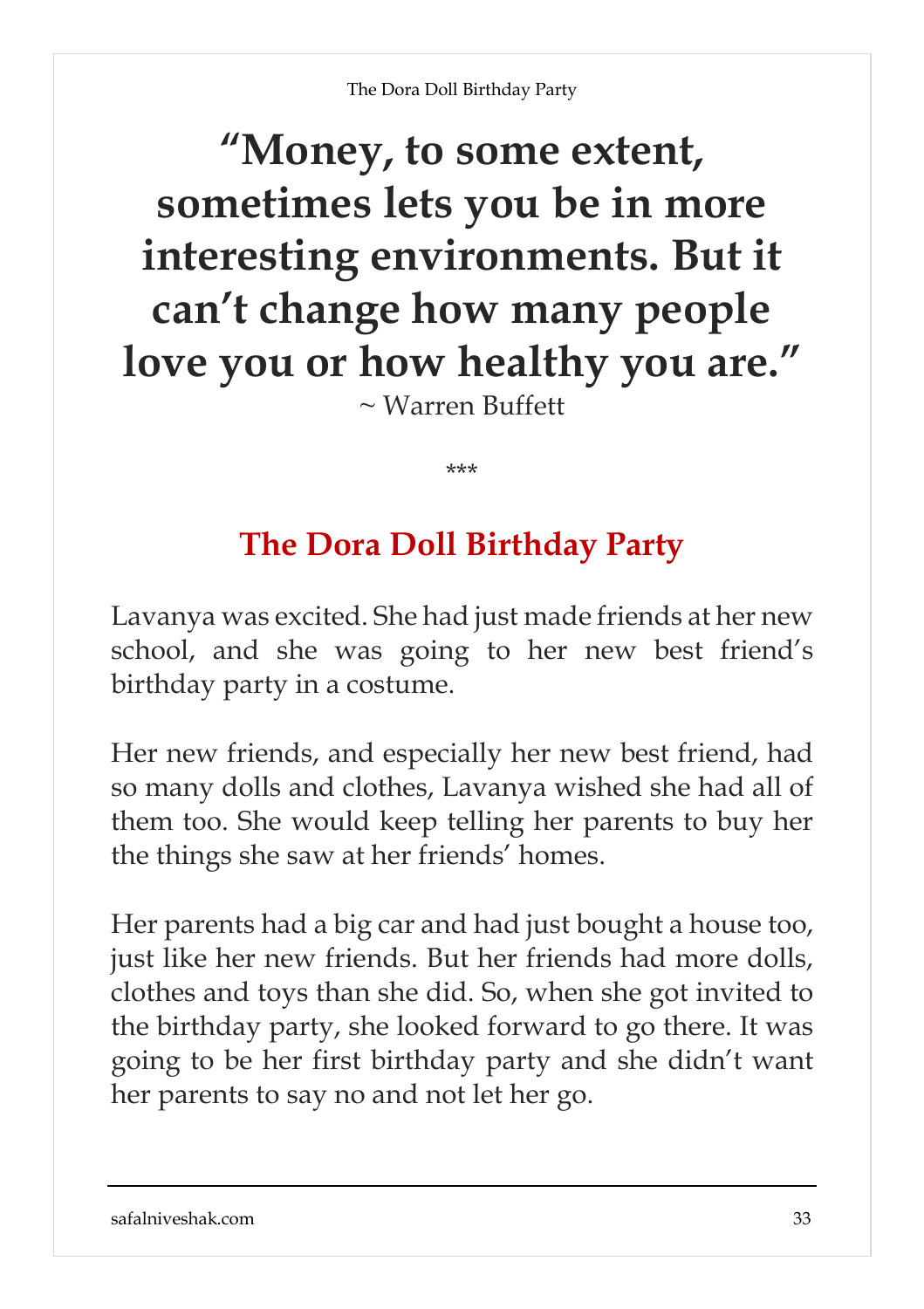The theme for the party was Dora in India. Dora was her favourite doll in the whole world, and she would get a chance to dress up like her. So she insisted so much at home that she finally got what she wanted.

Her mother called up her father and told him about the party. She put down the phone and sighed sadly at Lavanya.

"Your father agreed, Lavanya," said her mother. She wanted Lavanya to understand why they were not sure about letting her go for parties yet. Her father would also have to pay for her expensive gifts to her friend and her costume, which she would probably wear once and hang in her cupboard.

Lavanya barely saw her mother's face. She clapped her hands and danced in joy. She was so happy that she did not notice that her mother was sad.

She wanted her mother to take her to the market immediately to buy a costume for the party. Once they were at the store, she wanted all the dresses she saw.

At home, she cried that she had to choose from only three dresses her mother had got for her. It was after her dad gave her chocolates and promised that he would buy her more dresses that she finally chose one to wear. She quickly picked up the new Dora doll she had bought for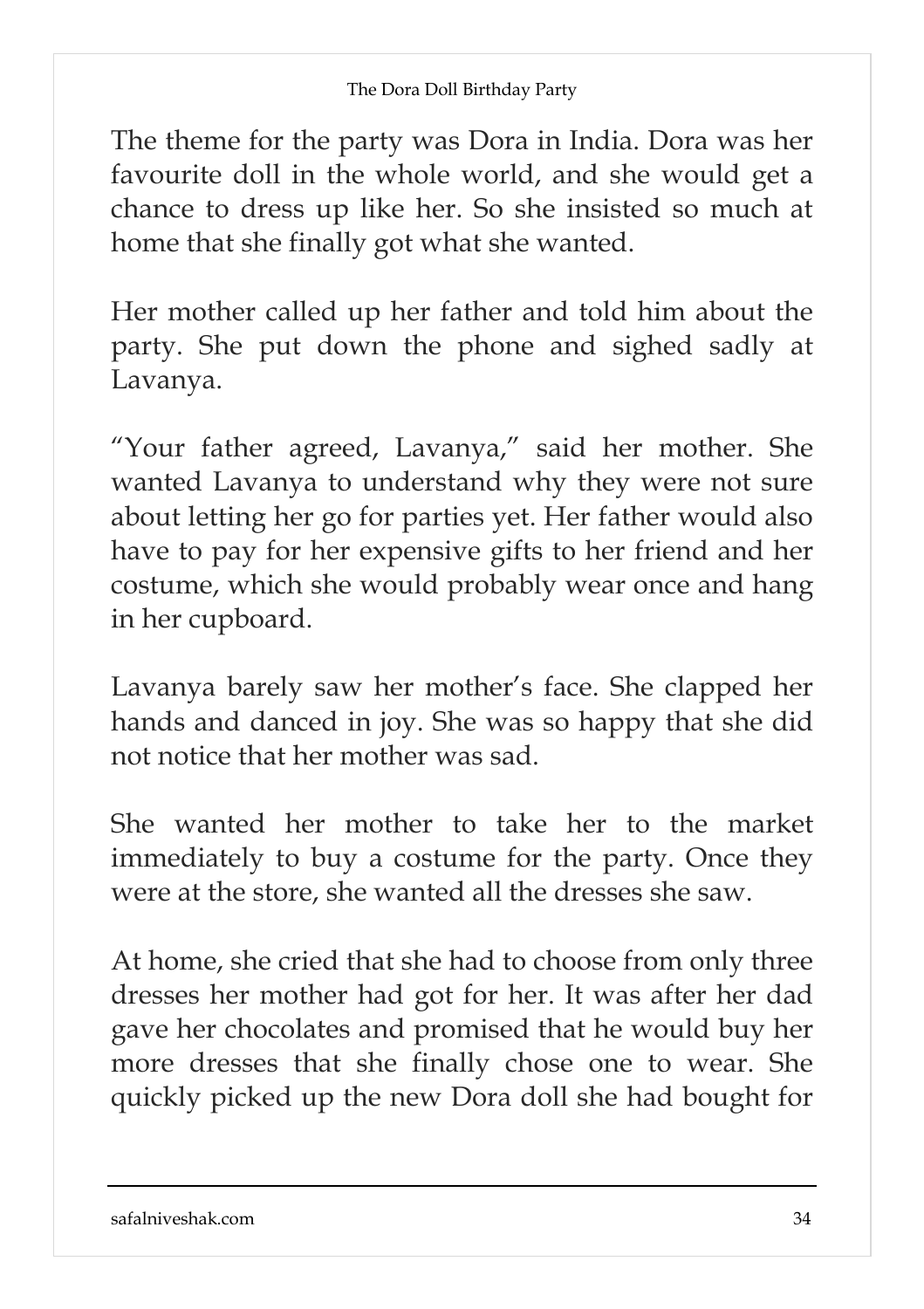Sammy, short for Samridhi, her best friend, and ran to the car that her father was honking impatiently. This was going to be lots of fun.

Sammy hugged Lavanya and pulled at her arm to introduce her to the other friends she had invited for the party. Disha was Sammy's best friend from her colony. Manav was her best friend from Class 2 C. Lavanya did not know him. Both she and Sammy were in Class 2 D. Chelsea was the foreign student who had just joined their section. She was another of Sammy's best friends who Sammy sat next to when she was not sitting next to Lavanya. Sammy had many best friends. Lavanya wished she too had as many good friends as Sammy.

At the party, Lavanya went and sat on the sofa next to Disha and Chelsea. They were holding their mouths and laughing at something, pointing at her. Lavanya did not understand. She looked around herself to see if everything was okay. Just then, Sammy called out to her. She got up and went quickly to her. Sammy introduced her to Himanshu, who was her best cousin. He was older than both of Sammy and Lavanya.

They sat around and started playing Dora doll games. There was a tattoo artist in the corner of the room who was painting tattoos on their arms. There was also a magician who was going to show magic tricks later. He was sitting and grinning at everyone. Lavanya wanted to throw a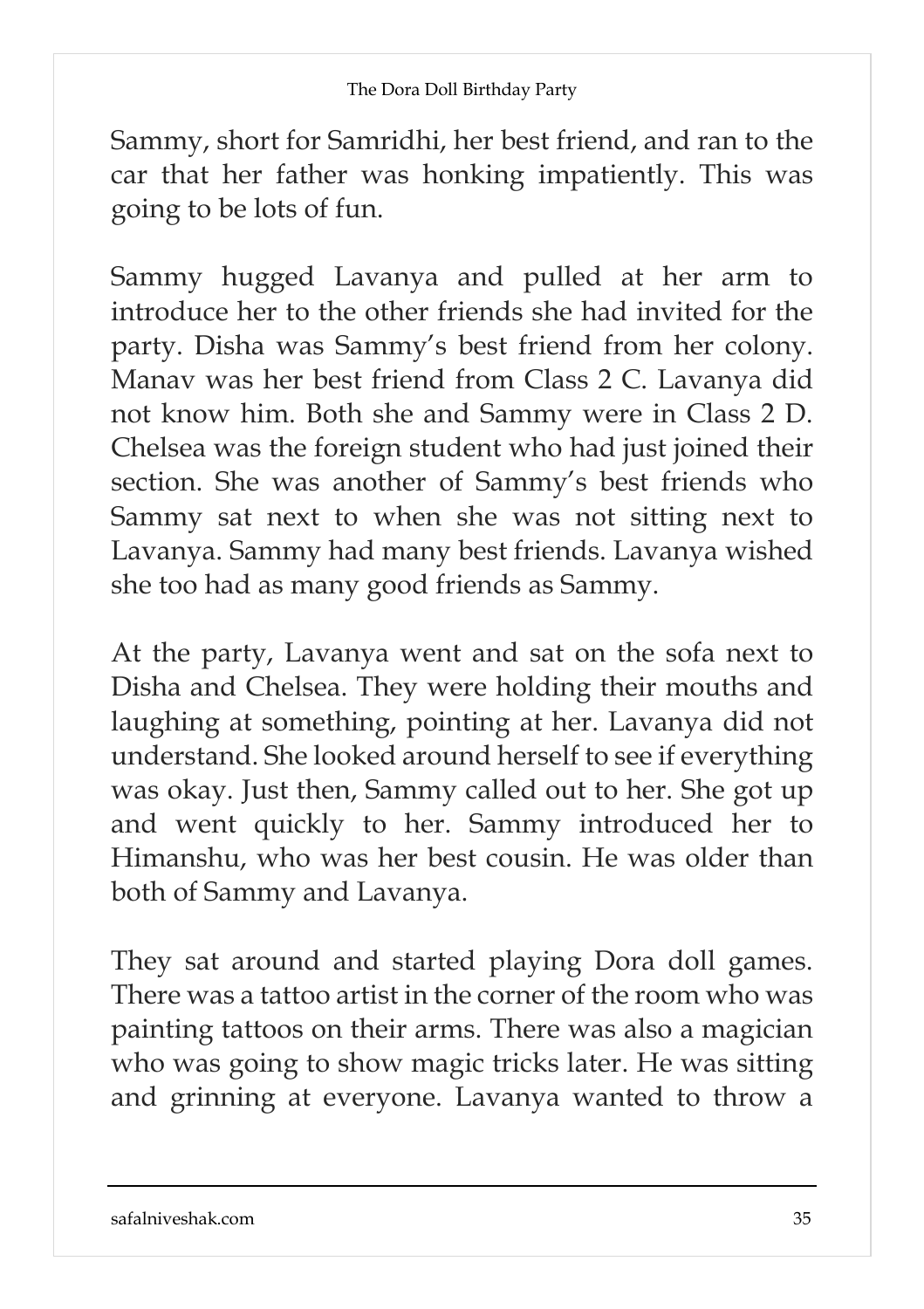party like this at her home too. Everything was so wonderful.

Sammy's mother was also dressed in a Dora costume. She was getting plates and plates of food for everyone to eat.

There were pastries, muffins, jalebis, gulab jamuns, all Lavanya's favourites. The plates and cups had Dora dolls drawn on them. Pooris, pakodas, and paneer tikkas were being served on the table. Everyone was having a great time.

Lavanya wanted more pastries. She had just eaten two, a pineapple and a strawberry pastry. Now she wanted the chocolate pastry she saw Himanshu eating. She did not feel like getting up and asking Sammy's mother for it. It was too much of an effort. So, she waited for Sammy's mother, but aunty was so busy that she did not hear Lavanya calling out to her.

Everyone was making a lot of noise, so Lavanya called out louder. Finally, she shouted at Sammy's mother, telling her to give her one more pastry.

Sammy's mother was not very happy with Lavanya demanding a pastry. She shoved the pastry on her plate, irritated. "Eat, eat my child. You look so plump, like you belong to a very well to do family!" she said, pulling at Lavanya's big cheeks.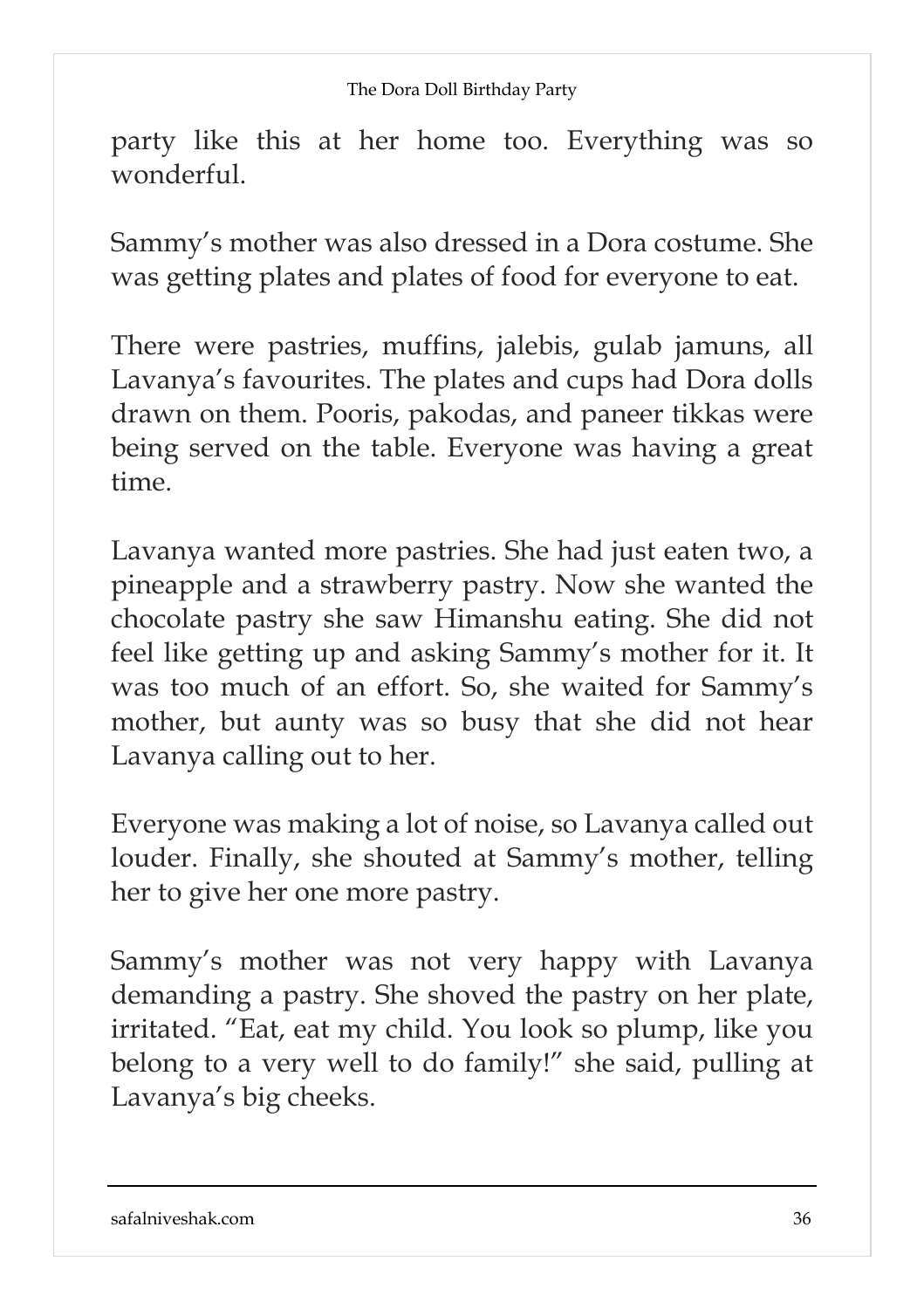Chelsea and Disha laughed out loud. Disha was getting her tattoo done and Chelsea was standing next to her. Disha finished her tattoo, jumped off her chair and came to where Lavanya was sitting.

"Enjoying your pastries, Lavanya? See, I got a Dora doll tattooed on my wrist. What will you get? Shouldn't she get a big hippopotamus done Chelsea? It'll suit her," she said while laughing out loud.

"I also want a Dora doll tattoo. I have never had a tattoo done before," Lavanya said.

"Oh no! Dora doll would look too small on your wrist," exclaimed Chelsea, "You should get something bigger done. You have such huge arms."

Lavanya looked at her arms, then at Chelsea's arms. They looked smaller than hers.

Chelsea was sniggering at her. She looked at Disha, who was laughing. They both left her sitting on the chair alone. "Come, Chelsea. Let's go find Sammy. Bye Lavanya!" she said.

They waved at her and went off to find Sammy. Lavanya looked at her pastry in her Dora doll plate. She wanted to eat it. But she couldn't. She wanted her mother and father to come pick her up.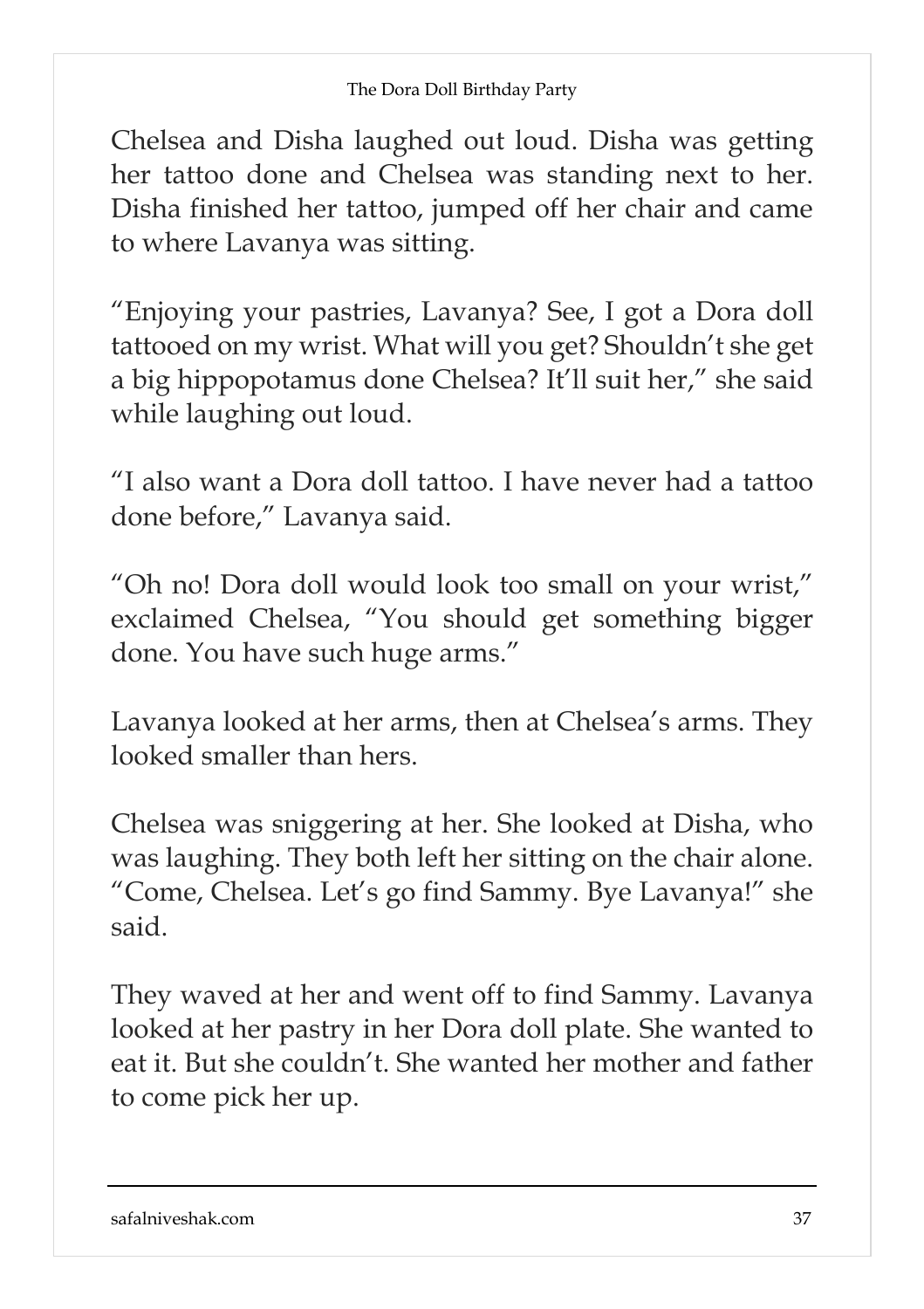She just wasn't hungry anymore.

\*\*\*

**Remember: Money can buy you a lot ofthings in life, but not things that matter the most. Like how much people love you. When you have a lot of money, you may suddenly find a few people liking you, but that does not mean they would love you for the person you are. So be careful when you want to spend money to impress someone, because it rarely works over the long term.**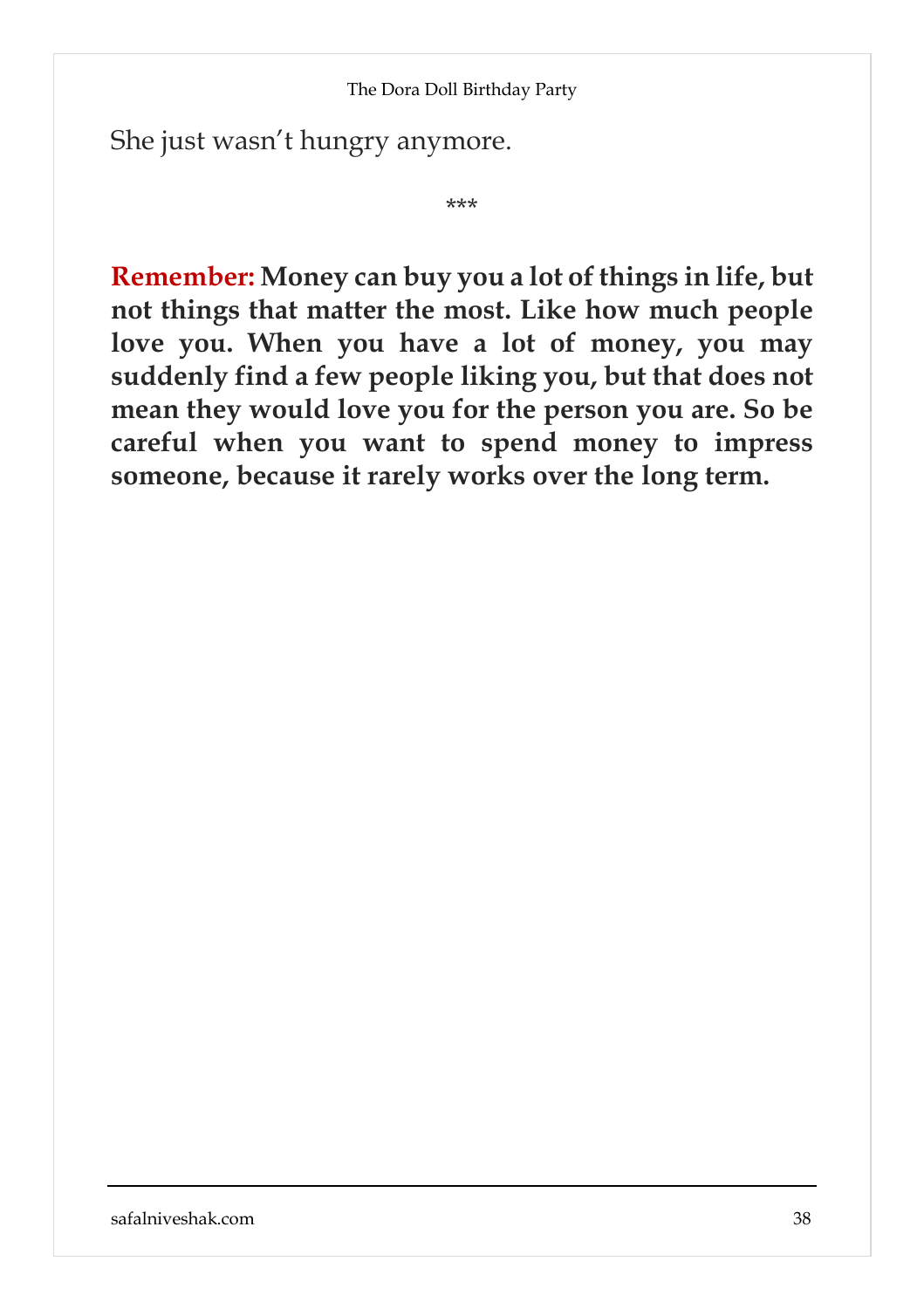**"Spend each day trying to be a little wiser than you were when you woke up. Day by day, and at the end of the day – if you live long enough – like most people, you will get out of life what you deserve."**

~ Charlie Munger

\*\*\*

## **The Banana Tree**

Sreenath was lying on his couch in the living room. It was hot and he had just finished a meal of rice and curd. He was sweating. He wanted to put the fan on but was feeling lazy. So, he kept lying down, wishing someone would put it on. Today was a holiday from school and he did not want to get up at all.

Ten minutes went past. Sreenath could not go off to sleep. But he would not get up either. He did not even toss and turn due to the heat. He just lay still, wondering when the fan would start.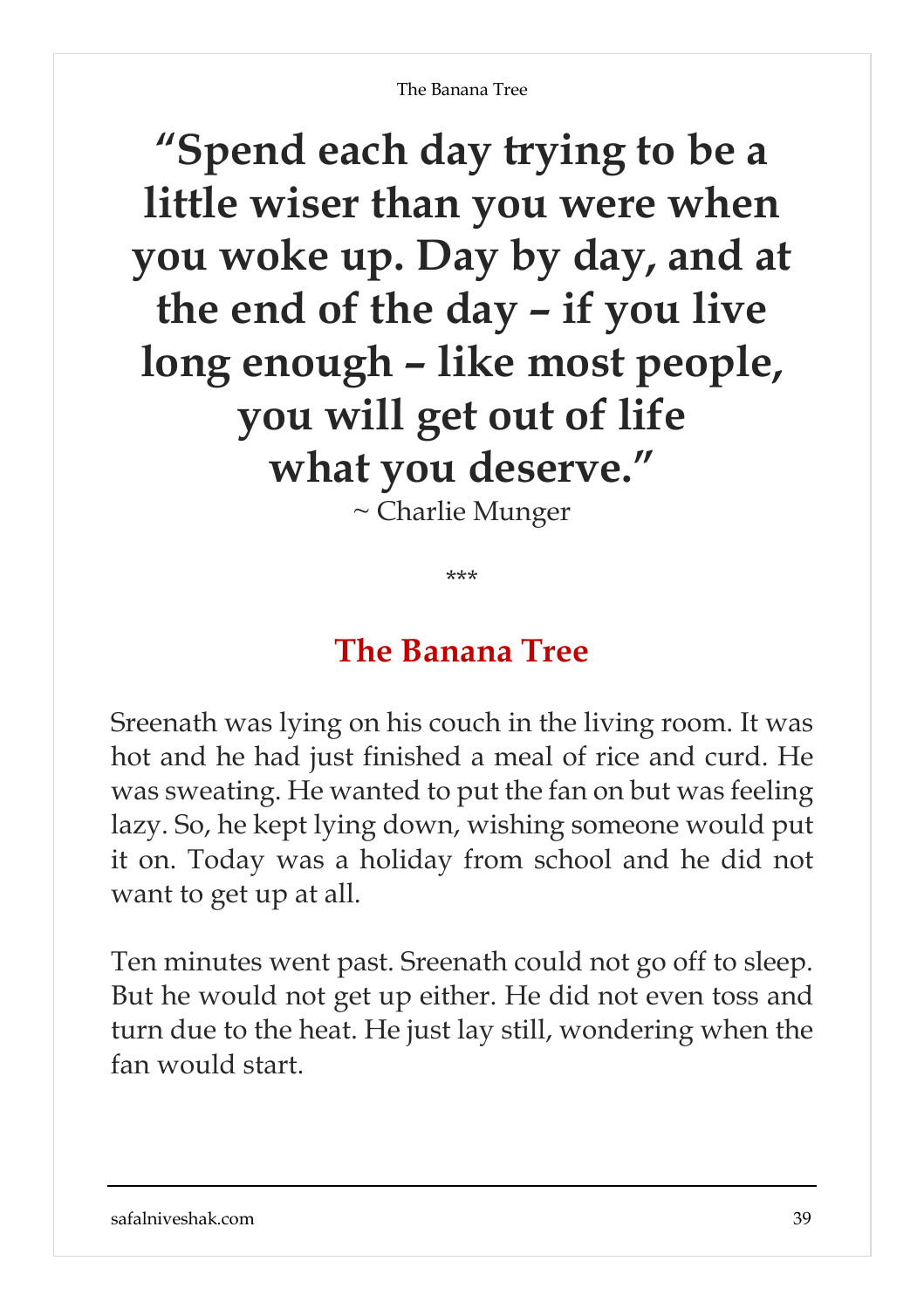Just then, Sreenath's mother came into the room. "Sreenath, go off to your room to sleep. Some guests are coming."

"No mummy. Tell them to come tomorrow. I don't want to get up," he said.

Sreenath's mother looked at her son in disbelief. She was used to his laziness but today was too much. "You expect me to tell Veena aunty and my other friends to not come to the house because you are sleeping on the sofa? Have you gone crazy or this is a new height of laziness you have managed to conquer?" she asked in bewilderment.

"Go away, mummy. Don't bother me," he said. A fly came and sat on his shoulder. Sreenath looked at it and closed his eyes again.

Sreenath's mother exclaimed in exasperation, "What a lazy fellow! He will not even wave the fly off if it sits on him. Next, he will want a banana to fall in his mouth by itself. Too much effort, he will complain, to go buy one from the market."

Sreenath heard his mother mumble under her breath as she gave up on him. Soon, all went quiet. He opened one eye to see if she was still there. He said to himself, "Seems like a good idea. Next time I want to eat a banana, I will sit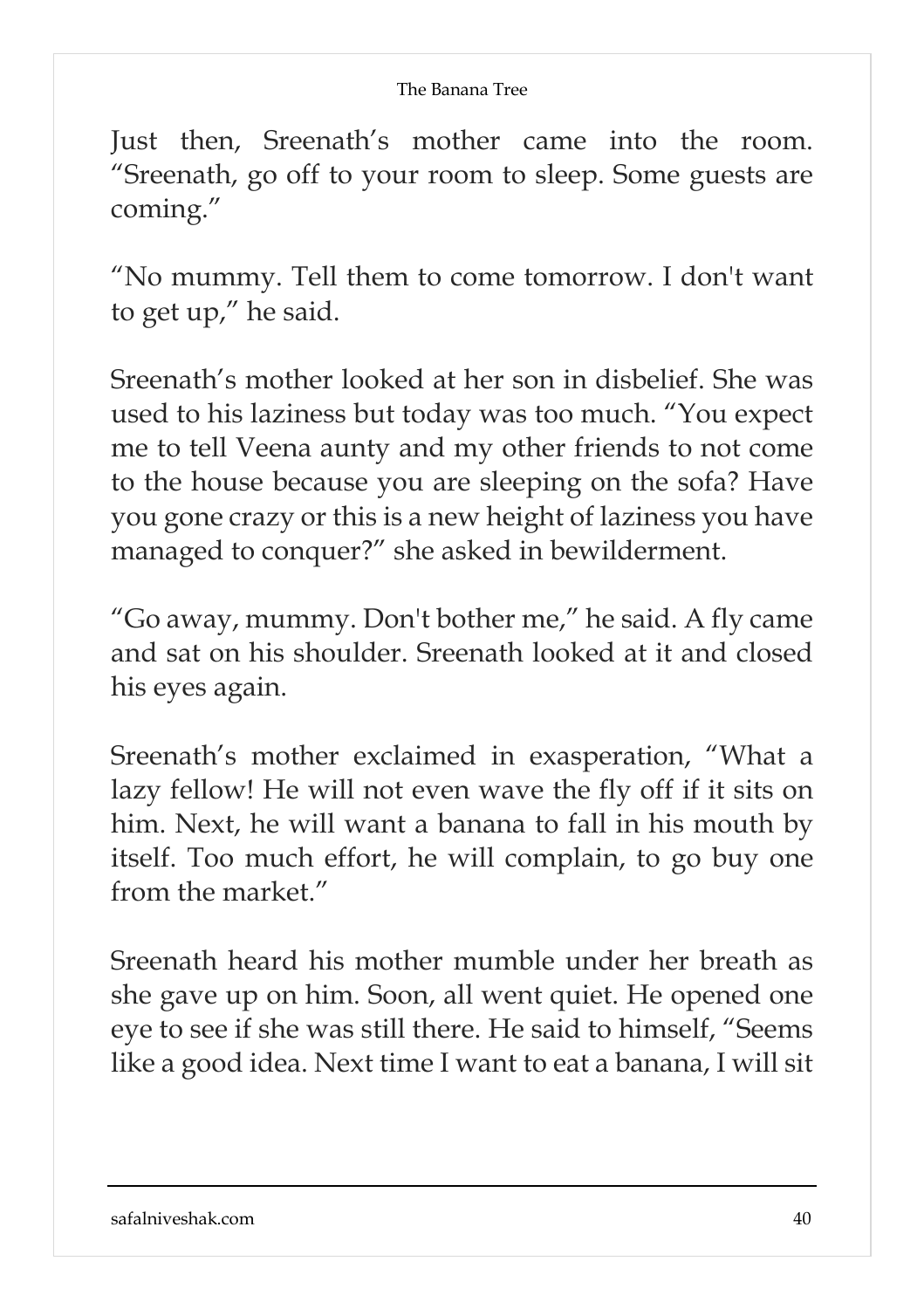under the banana tree outside the house. Who will walk all the way to the market?"

Saying this, he dozed off for a few minutes. In his dream, he saw a ripe, yellow banana on the doorstep of his house. Just when he was about to ask his mother to give it to him, he woke up, only to find his mother standing on his head. Veena aunty was standing behind her with her friends. They were all staring at him. He was about to close his eyes again when Veena aunty said, "Get up Sreenath! Get dressed and get us some buttermilk from the market."

Sreenath got up slowly, groaning. He wanted to sleep some more. His mother shoved some notes in his hands. Sreenath did not want to go. Then he suddenly remembered the banana he wanted. "Okay aunty. I'll go at once," he said happily.

Veena aunty looked at him suspiciously. Sreenath grinned and disappeared from the front door. He quickly went and sat down in front of the banana tree just outside their verandah. He looked up at the banana flower stem hanging from the tree. "I'll wait. The bananas look ripe. They can fall anytime. Meanwhile, I'll close my eyes and rest a little," he said to himself.

An hour went past. Sreenath woke up and looked around himself. No bananas had fallen yet. "That's okay. I am sure they will fall in no time now," he said to himself.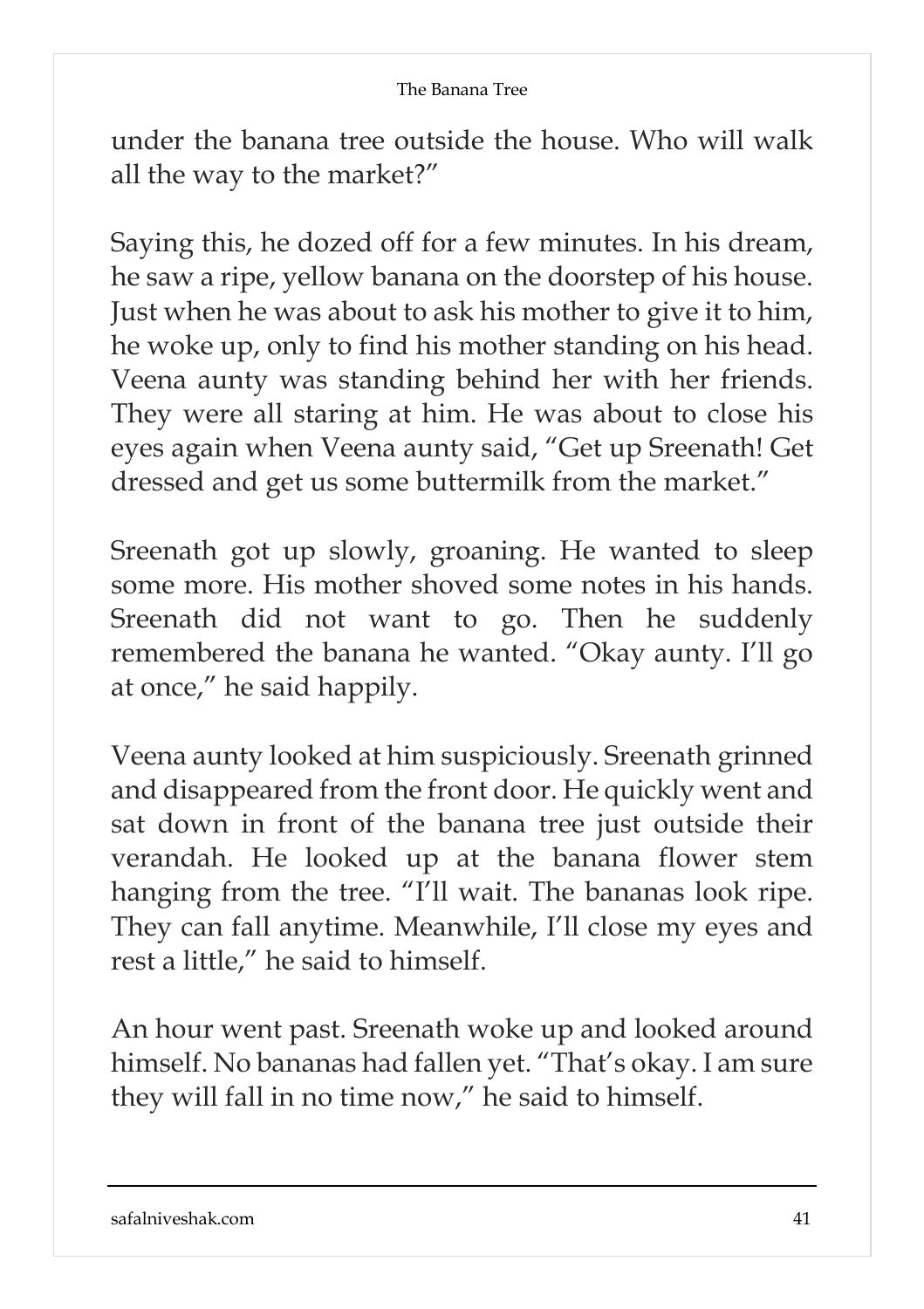By now, it was 4.30 pm. Sreenath kept looking up at the bananas. "When would they fall?" he thought. There were so many of them. "It can happen any minute," he convinced himself, so he waited some more. And waited.

By the time it was almost dark, Sreenath could hardly see the bananas. He wondered if they fell at night. He was very hungry. But he was not tall enough to reach the bananas. So, he kept sitting. The bananas refused to fall.

By 7.00 pm, his stomach was on fire. He had eaten nothing since lunch. He could not sit any longer. He got up and went inside the house.

Veena aunty, her friends and his mother were all drinking tea. Sreenath had completely forgotten they were at home. "What Sreenath! You take this long to get buttermilk, is it?" his mother asked.

Sreenath was so hungry he did not even hear her. "Please give me something to eat, mother! I am very hungry."

Sreenath's mother heard his voice and quickly gave him a banana from the kitchen. "Here…eat this," she said. Sreenath gobbled the banana up. "Where is this banana from, mummy? Is it from the banana tree?" he asked.

"No, it's from the market. The bananas on the tree outside are not fully ripe yet," she said.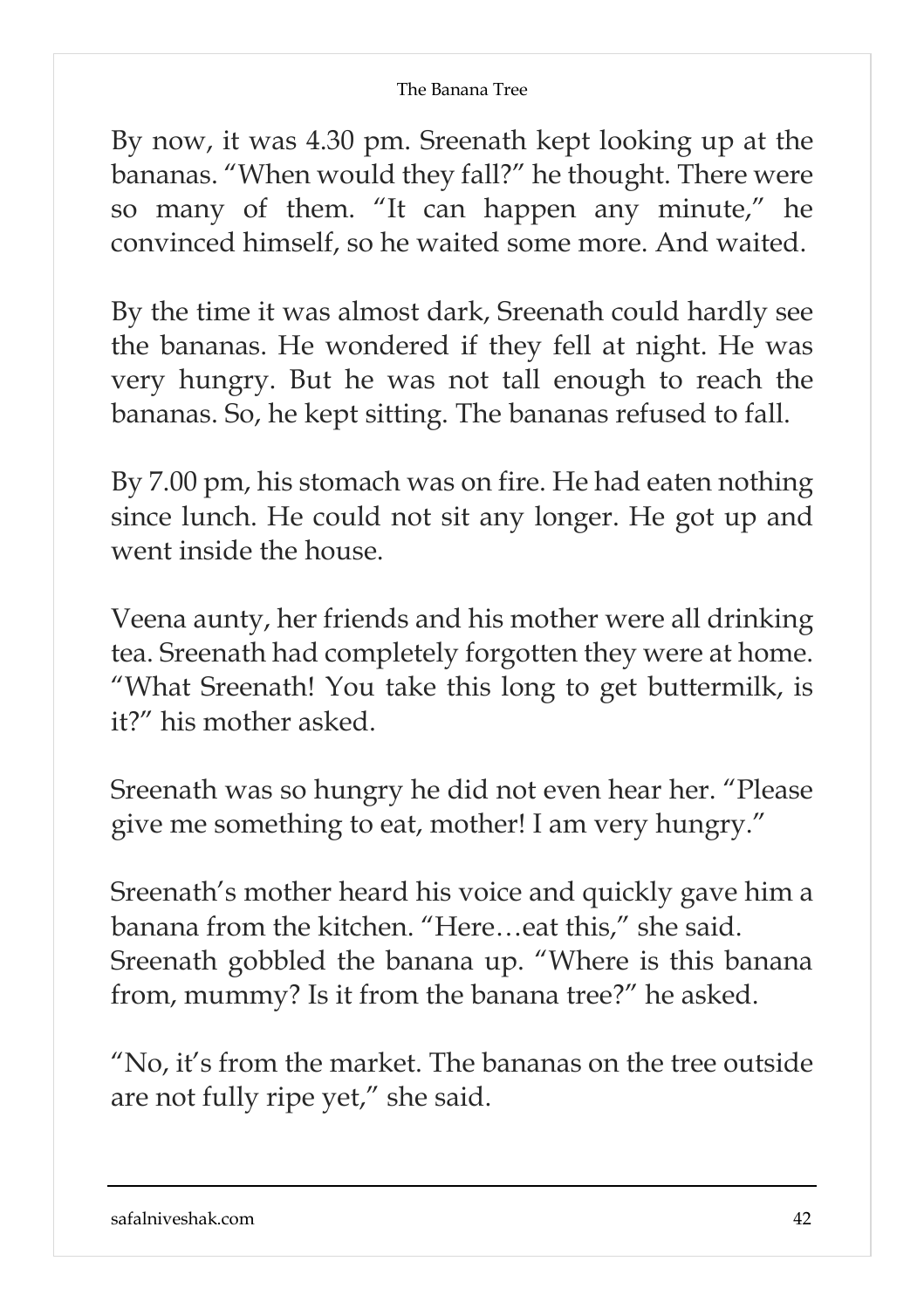Sreenath went quiet. He thought for some time. Veena aunty was looking at his face. "What happened son?" she asked.

"Nothing, Veena aunty. I have realized that I am very lazy. I will not be so anymore. I'll go and get your buttermilk from the market right away. Can I have one more banana mother? I'll get some more from the market," he said.

Sreenath's mother gave him another banana. He peeled it and ate it slowly. Then he waved at them. "I'll be off now. See you!" he said, disappearing once again at the door.

The two women and their friends looked at the door and then at each other curiously. They smiled and shook their heads, and started chatting again. Sreenath came back in half an hour from the market. He entertained his mother and her friends with some of his jokes. When they left, he wished his mother good night and asked her to wake him up early in the morning.

"But it's Sunday tomorrow," her mother said, "And you always sleep late on Sunday."

"Just wake me up, mummy," Sreenath said. "I have work to do," and went off to sleep. That night, he dreamt of dozens of yellow, ripe bananas falling from the banana tree outside his verandah and flooding his house. He woke up and sat up straight in his bed, hungry. He saw the time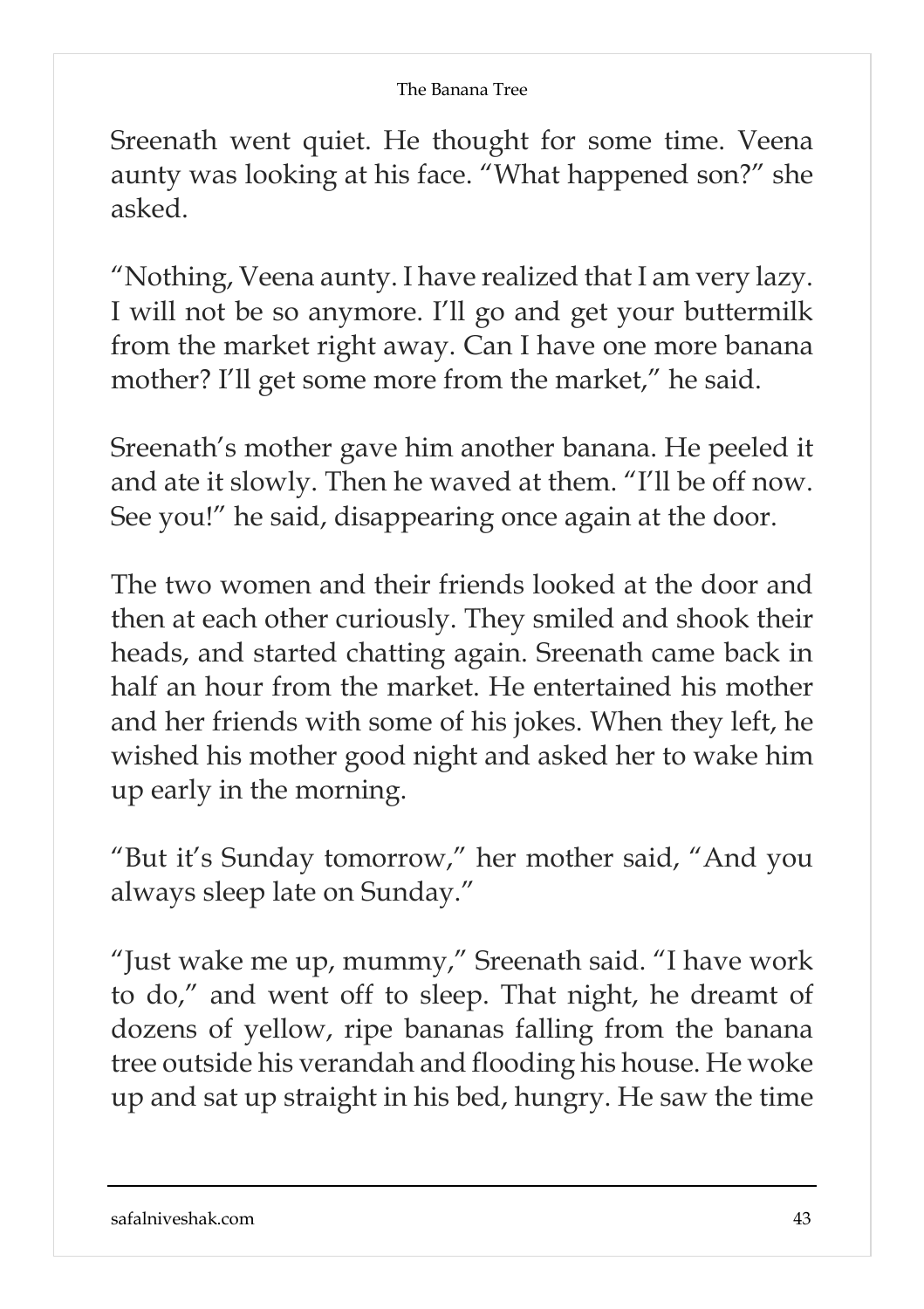on the wall clock. It was 5.00 am. He had woken up before his mother got up in the morning every day. He left his bed and found two bananas in the fruit bowl in the kitchen. He sat at the dining table and ate them slowly.

\*\*\*

**Remember: You are not perfect. Nobody is. But you can always try to become better than what you were yesterday or the day before. This is especially true when it comes to learning new things and becoming wiser. Try to be in company of good people and learn something new every day. Don't worry even if you learn a small thing, like the meaning of a new word, or how to improve upon a dance step. Taking things step by step will lead to huge success if you are consistent. If you consciously spend each day trying to improve yourself and your skills and abilities, you will take a massive leap at some point.**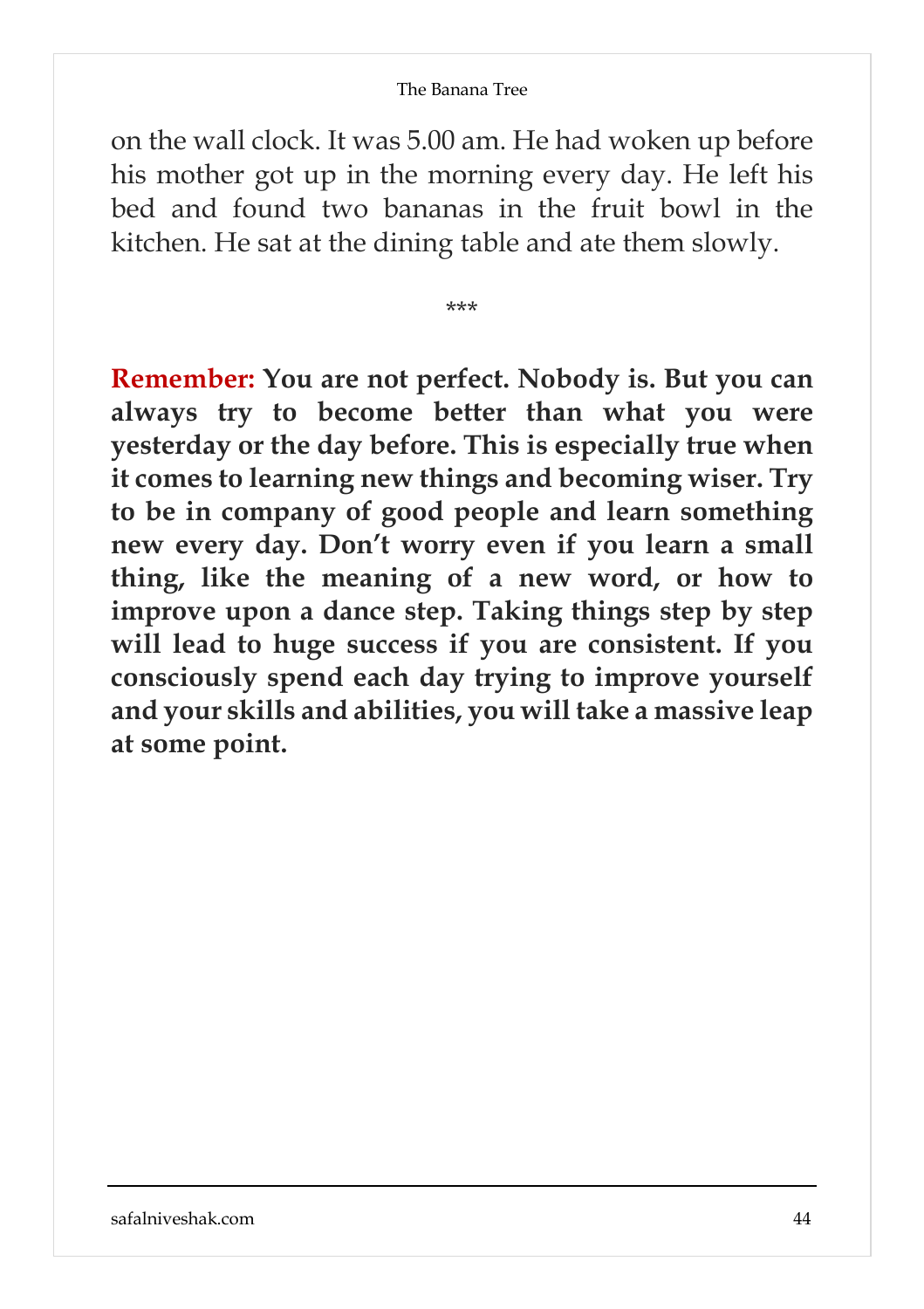## **"Chains of habit are too light to be felt until they are too heavy to be broken."**

~ Warren Buffett

\*\*\*

### **The New Video Game**

Raju came back from school and flung his bag on the chair. "Ma, am home. Food!" he yelled.

He took off his shoes and socks in a hurry and ran at top speed to his room. He couldn't wait to play the new video game his father had got him. His mother ran after him, matching his speed. "Wait Raju! Where do you think you are going? I'm not giving you food in your room. Come here at once!"

She caught him by his shirt which was half out of his shorts already. Raju was not only running, he was also taking off his uniform simultaneously to save time.

He was that efficient when he wanted to play new games. Not only could he play them day and night, he could also eat his food, do his homework, though not so well, and listen to his parents' conversations about him, all while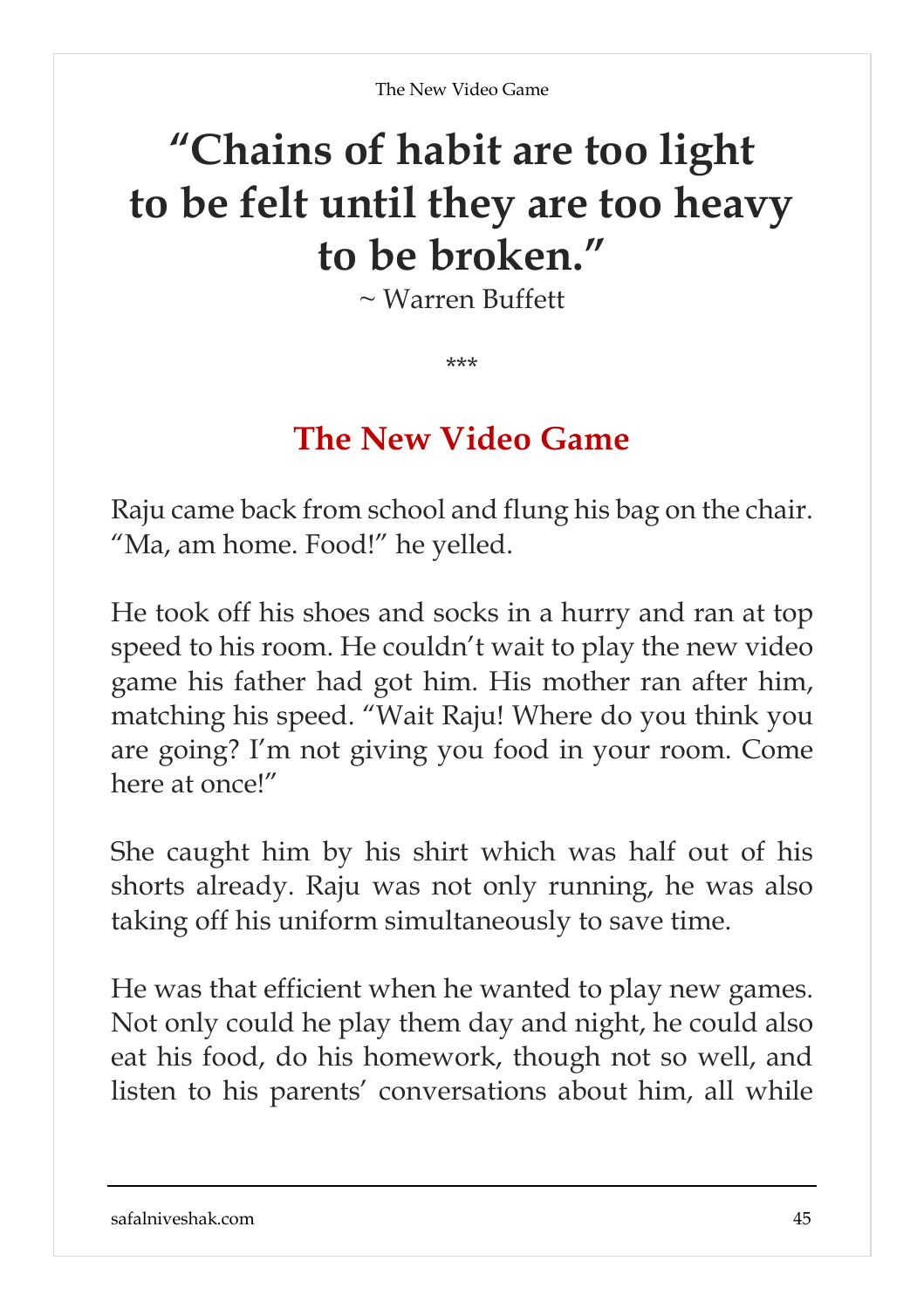#### The New Video Game

playing a video game. When his father and mother decided to not get him any more games, he screamed and cried for hours. They finally gave up and got him a new one.

Raju knew he had to play each game fast to get a new game. He had never lost a game once he learnt how to play it. This was also the reason he got bored quickly.

His mother tried every day to tell him to do other things, like read his books, go out and play with other friends, learn his music which he was so fond of. But Raju only wanted to play video games in his room.

When his mother would scold him, he would stop for a while, go watch some TV or help her in the kitchen. But as soon as she was busy with her work, he got back to playing the games. Sometimes he would even play all night when everyone was sleeping, so that they would not tell him to stop.

Things went on for a while like this. Raju's parents did not know what to do with him anymore. Raju was just managing to pass all his subjects at school.

After a while, his parents stopped bothering about his habit. They got so used to him playing daily after school that they let him be.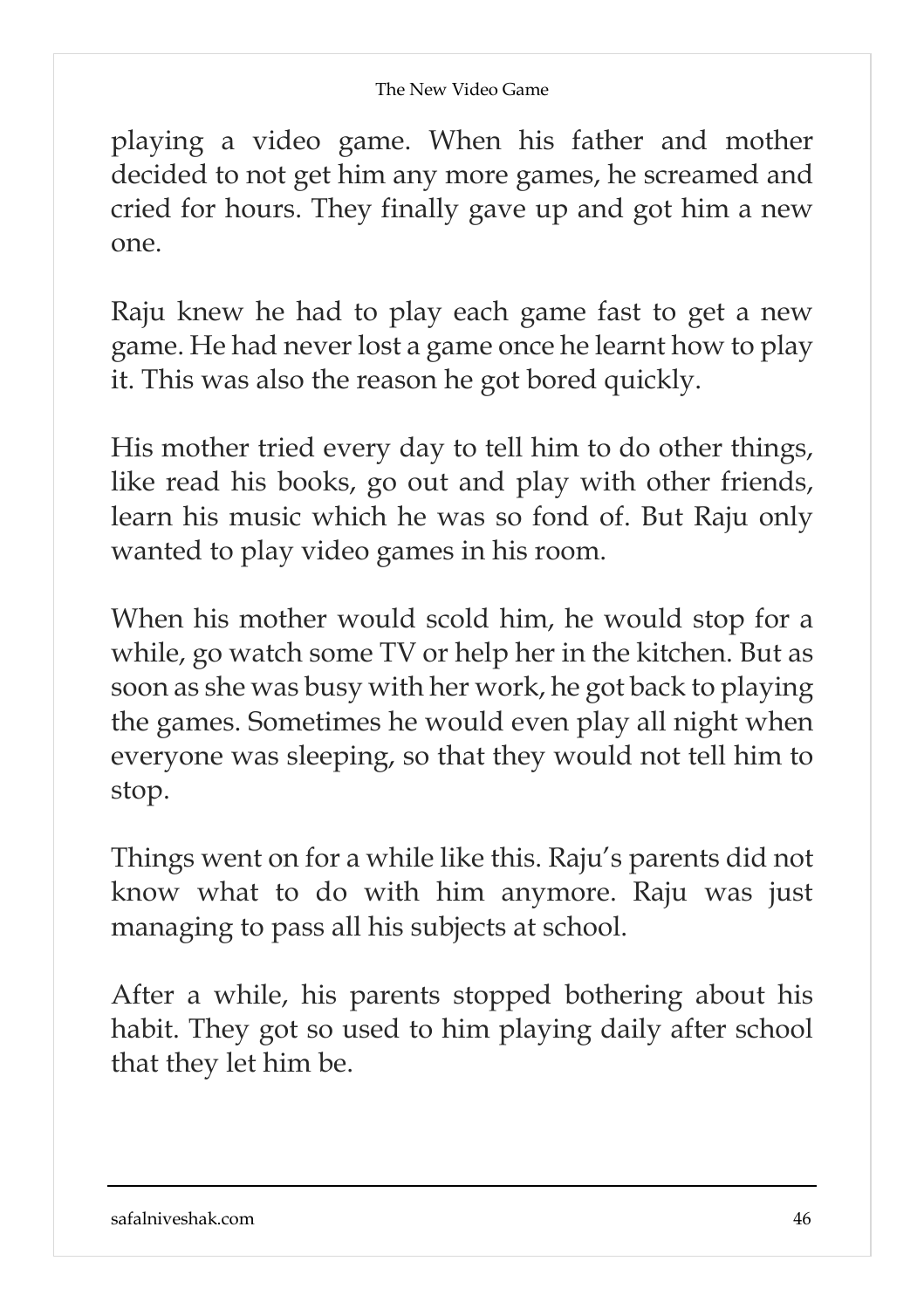Apart from spending so much time on this one activity, he was doing fine, they thought. He did his homework and he joked around and made everyone laugh. He seemed to be able to manage well enough.

One day, as usual, Raju was playing in his room. He heard his mother talking to someone on the phone. He could not hear her properly and he thought she took his name once or twice. So, he went out to see who she was talking to.

Raju's mother had just put the phone down. She looked not quite like herself, so Raju went up to her. "What happened, mother?" he asked.

"Nothing. Let your father come home," she said. "We'll talk about it. Go to your room now."

Raju hesitated, but hearing his mother's tone, he kept quiet and left for his room. He waited for his father to come.

In the evening, when his father got home, Raju was still playing in his room. He heard his mother crying. He couldn't hear his father at all. Just some words here and there. 'Raju', 'school', 'teacher' he could figure out, but nothing else.

He got a little scared. What was happening?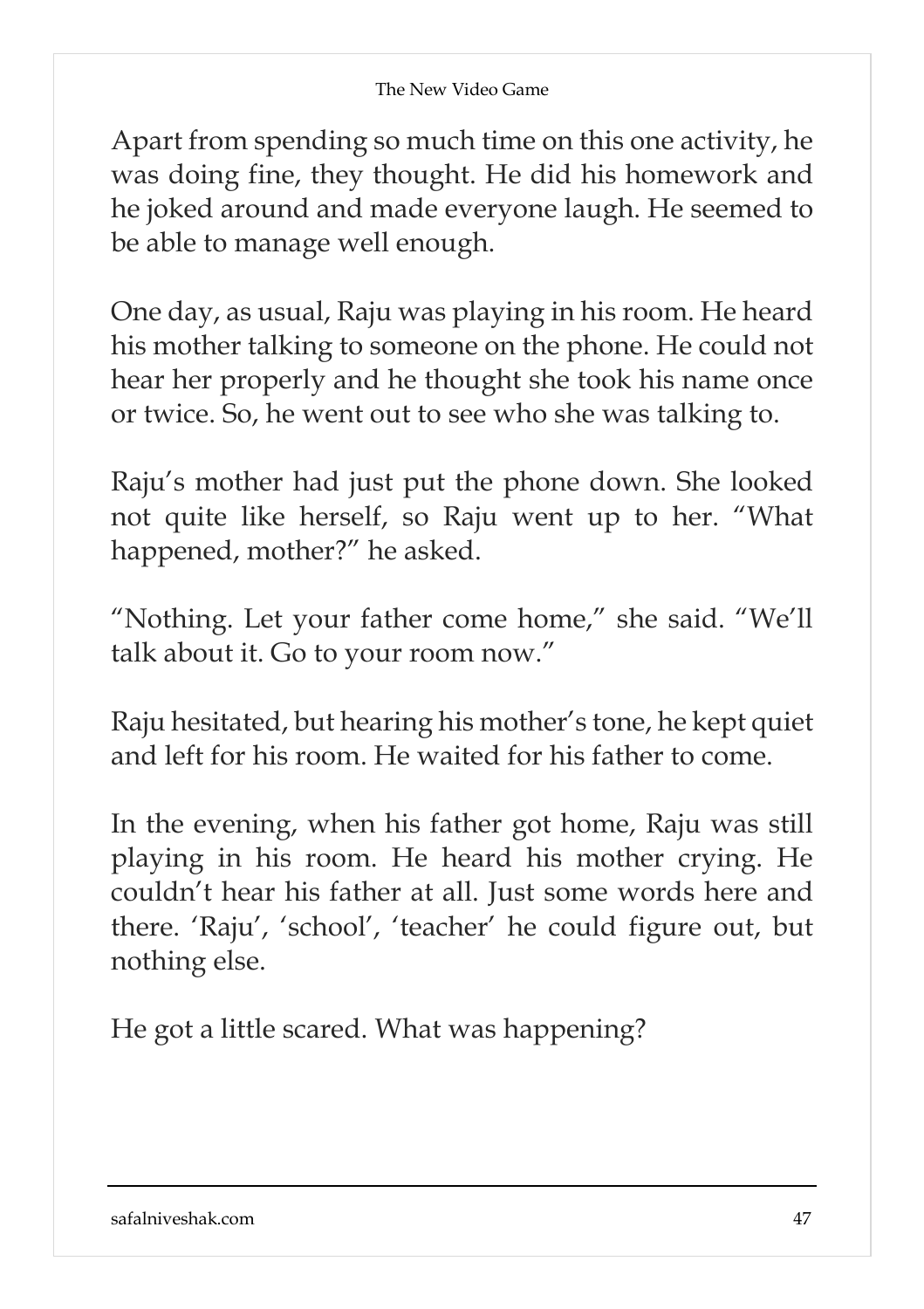Raju's mother came to the room. "Come Raju, your father is here," she said. He looked at his mother's face. She had been crying. "What happened, mother?" he asked, once again.

"Come out first, Raju. Let's sit in the living room," she said. Raju was worried and scared by now. He did not know why his mother was behaving this way.

Raju's father looked calm, so Raju got a little confidence and asked him, "Why is mother crying, Papa?"

Raju's father took him in his arms. "It's okay, Raju. Your mother is upset. You have failed in one subject in your term exams this time. Your teacher called in the afternoon to tell your mother," he said.

Raju did not know how to react. He saw his mother's face, and burst out crying. His father hugged him. He cried so much that he was exhausted in sometime. He had never failed in any of his exams, ever.

He did not know how he did not pass this time. All he knew was that he had only studied while he was playing his games in his room. He had never studied apart from when he was playing a new game.

He could not talk to his parents anymore. He needed to go to sleep. He went off to his room, switched off the new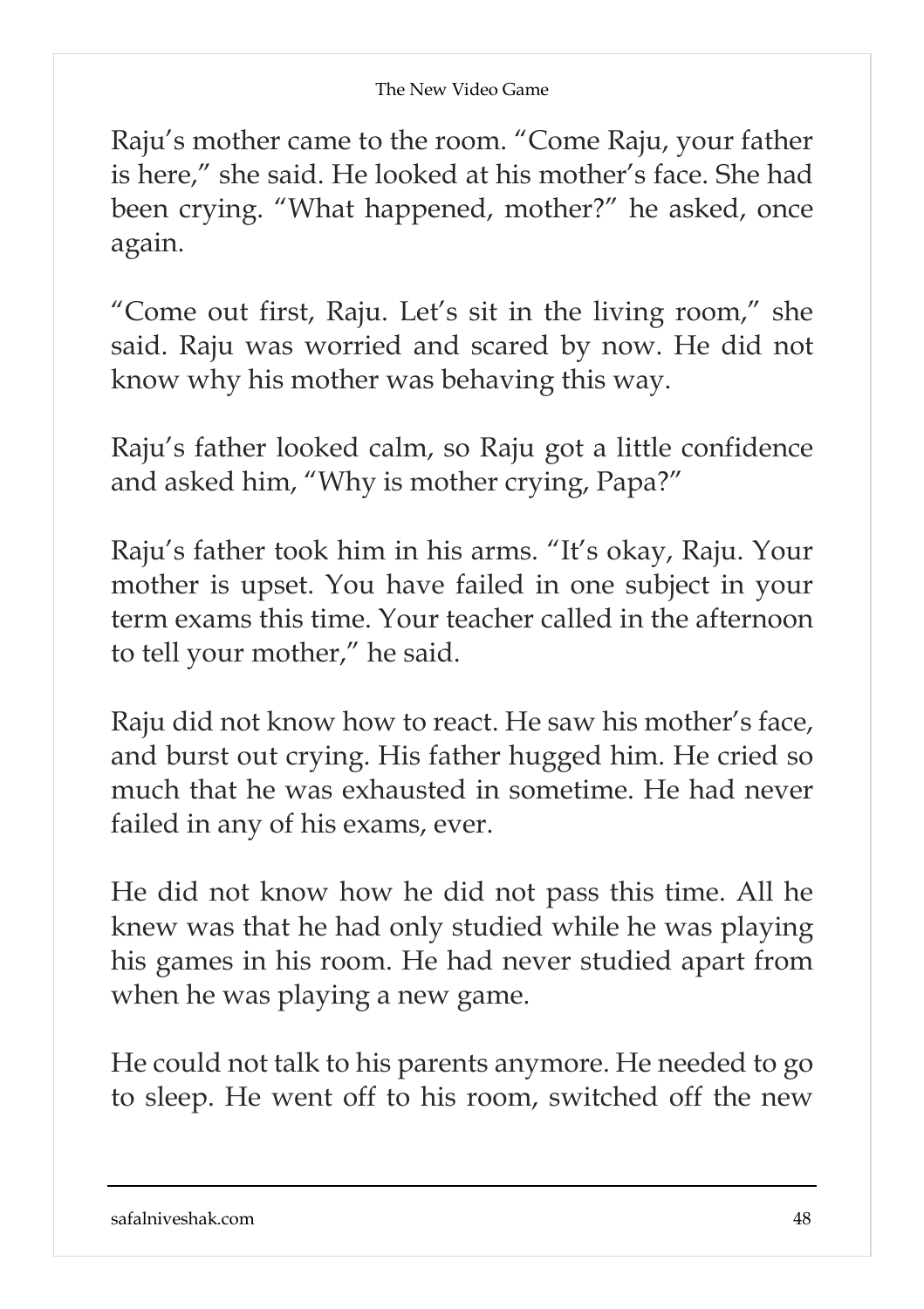video game his father had got him, and crashed on his bed. He slept soundly for hours till morning.

This was the first time he had switched off his video game because he did not want to play it anymore.

\*\*\*

**Remember: When we do things over and over, they become our habits. It is good to practice healthy habits. This is because we are what our habits make us. They are either moving us forward or holding us back. Unfortunately, when it comes to habits, it's much easier to form bad habits – like spending a lot of time sitting and watching television that could make us unhealthy – than good habits – like playing an outdoor sport or exercising that would keep us healthy. This is because bad habits are usually easy to do. They take little effort. On the other hand, a good habit requires effort and selfdiscipline. They are much more difficult to acquire. So be careful of the habits you are picking up, because they would define your future. Pick up a lot of bad habits and you may get disappointments in life. Pick up a lot of good habits, and you will be happy and successful.**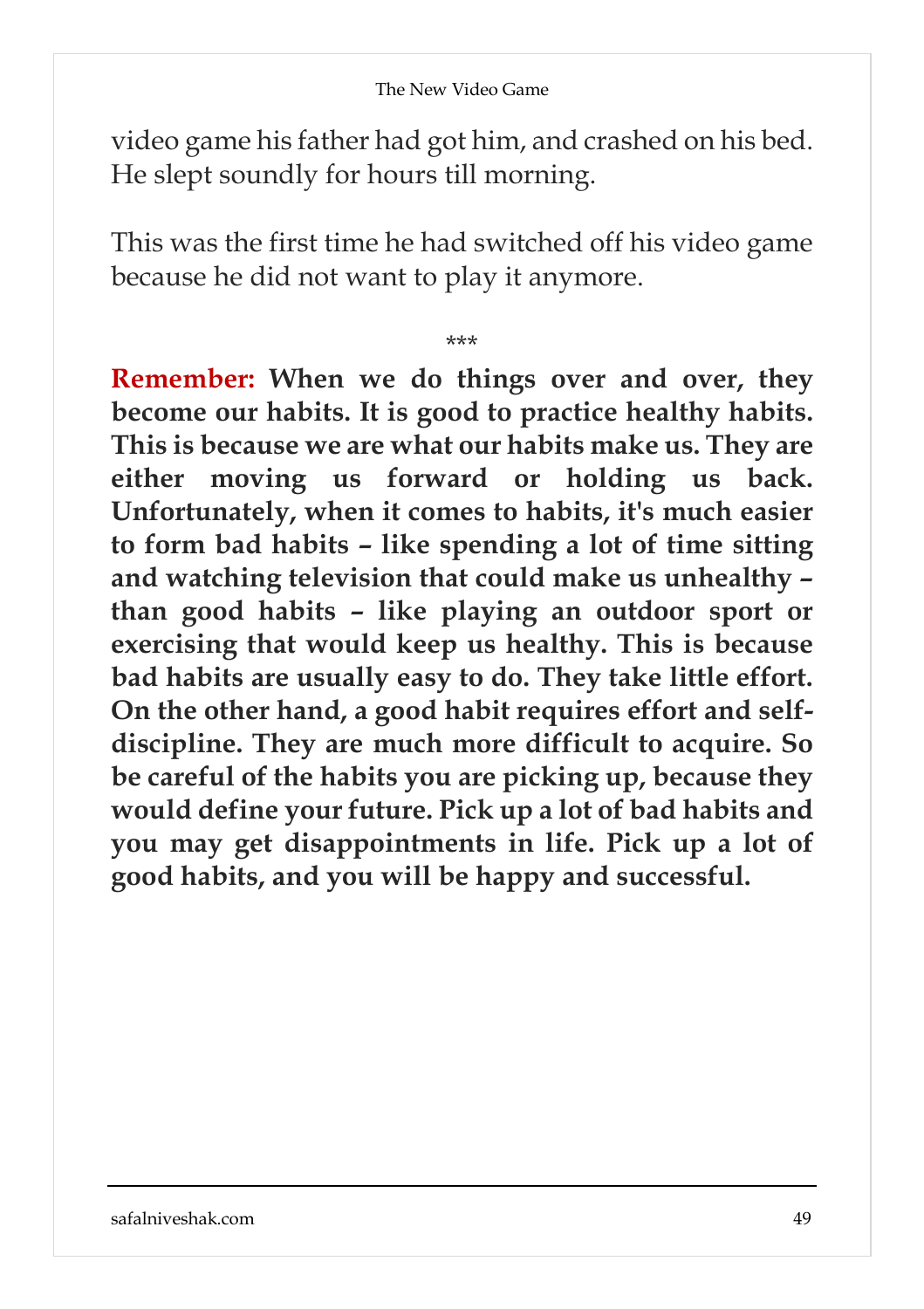## **"I believe in the discipline of mastering the best that other people have ever figured out. I don't believe in just sitting down and trying to dream it all up yourself. Nobody's that smart."** ~ Charlie Munger

\*\*\*

## **The Earth Revolves Around the Sun**

"Oh, I forgot my Science school book!" Shanti told her bench mate, Nirupama.

"How could you?" asked Nirupama.

"I prepared for Tuesday's time table, instead of Wednesday's. I am so lost sometimes," Shanti said.

Just then, their Science teacher, Gita Ma'am came into class. She wished everyone and then started with the lesson explaining the solar system. She drew a few round shapes on the board. Then she turned to the class. Her eyes fell on Shanti.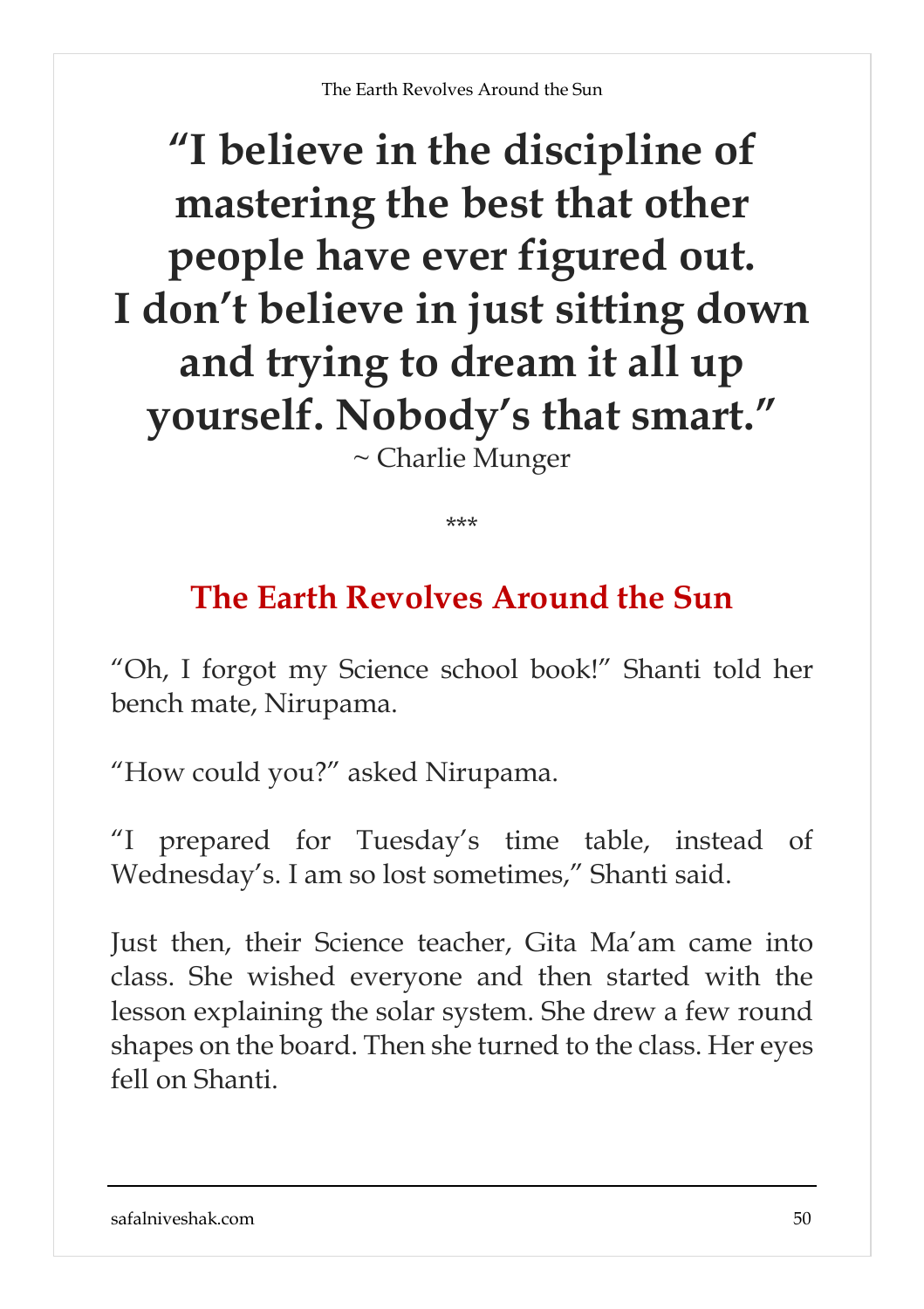"Shanti, does the Earth go around the Sun?" she asked.

Shanti said yes. Then her teacher asked her to open her book and point towards Earth and Sun in the solar system. Shanti immediately told her that she hadn't brought the book to school. She apologized for it.

The teacher asked Shanti, "Why? What happened?" Shanti told her that she had arranged her bag as per Tuesday's time table when there was no science class. And today was Wednesday.

"That's okay, Shanti, sit down," Gita ma'am said. "Just look at these circles I have drawn on the board. If these were the planets in the solar system, which would be Earth? And which would be the Sun?"

"Ummm hmmm. I don't know Ma'am," Shanti replied.

The teacher asked her if she had forgotten what she had read in class. Shanti replied she had not. She remembered that Earth revolved around the Sun. But she was not sure if she could say it with absolute certainty anymore.

Everyone in class started talking all at once. Nirupama tugged at Shanti's hand and said, "What are you saying? Keep quiet."

Gita ma'am asked, "Why do you say that, Shanti?"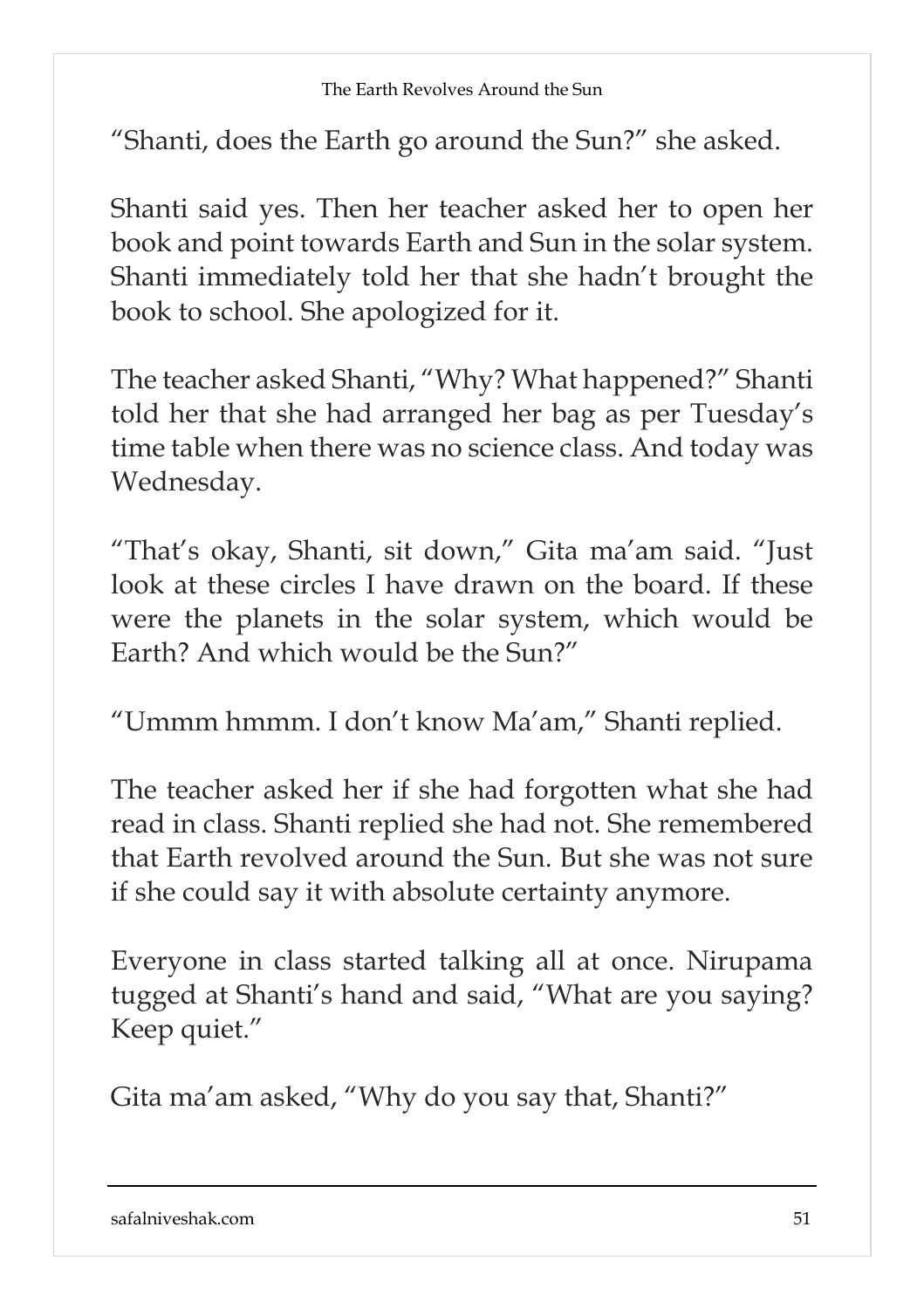"Ma'am, I have never made a mistake in arranging my bag. My mother left it on me when I had just started coming to school. But today, I made a mistake for the very first time because I forgot which day of the week it was. I can't see a Tuesday or a Wednesday anywhere. If the days of the week cannot be seen, I can only depend on something like a calendar to tell me what day of the week it was. Similarly, Earth cannot be seen too because we are living on it. How could we be so sure it is revolving around the Sun?" she asked.

The whole class went silent.

So, her teacher asked, "How was it that India was able to send more than 100 satellites into space recently?"

"Through a satellite launcher," Shanti replied.

"So why was it called successful, Shanti?"

"Because they were put in the positions they were supposed to be put in?" Shanti replied, though she was not confident this time.

"That's correct, Shanti," said her teacher. "But has anyone ever put so many satellites in space before?"

"No ma'am," Shanti replied. "This is the first time."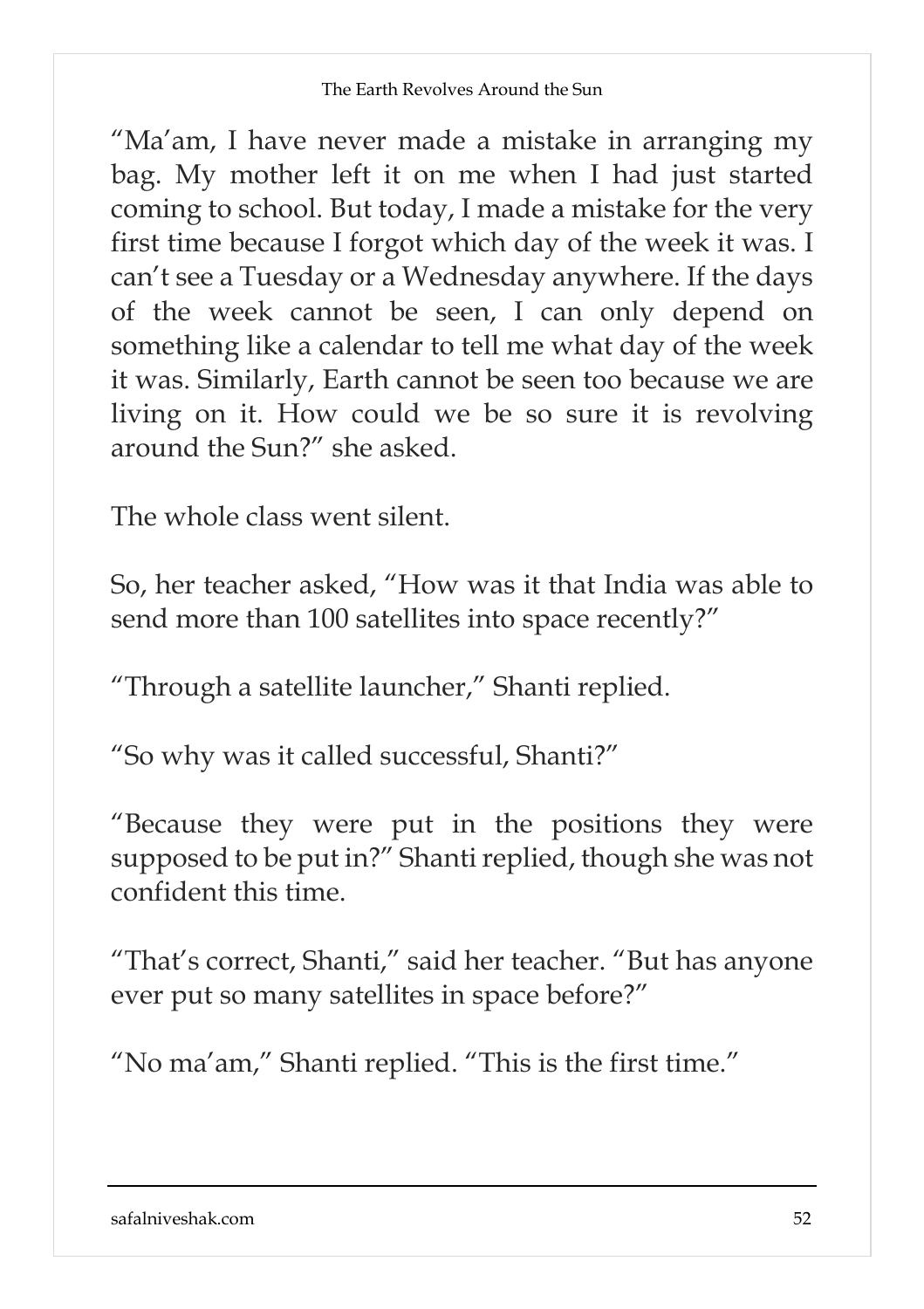"So, would they have known the correct position of the Earth from previous journeys into space to have successfully put so many satellites around it?" Gita Ma'am asked.

Shanti murmured, "Yes ma'am!" She was realizing what her teacher was trying to say to her.

Gita Ma'am asked her, "If the launch was successful, then can we believe that scientists have also made a correct assessment of the position of the Earth and the Sun?"

Shanti again said, "Yes ma'am!". She had realized if the scientists who launched the satellites hadn't known the correct positions of the Sun and the Earth and the other planets in our solar system very well, they would not have been able to achieve the success they had.

Gita Ma'am finally said, "You see Shanti, a lot of work has already been done. And based on that, we are further able to make successful trips into space. Especially some parts of our solar system. Some things have been perfected by other scientists that need to be utilized to explore and discover space and its wonders further. And that is why India could make a world record satellite launch because it did exactly that. We should master what has already been perfected by learning from those who have done the hard work and shared their knowledge with us. We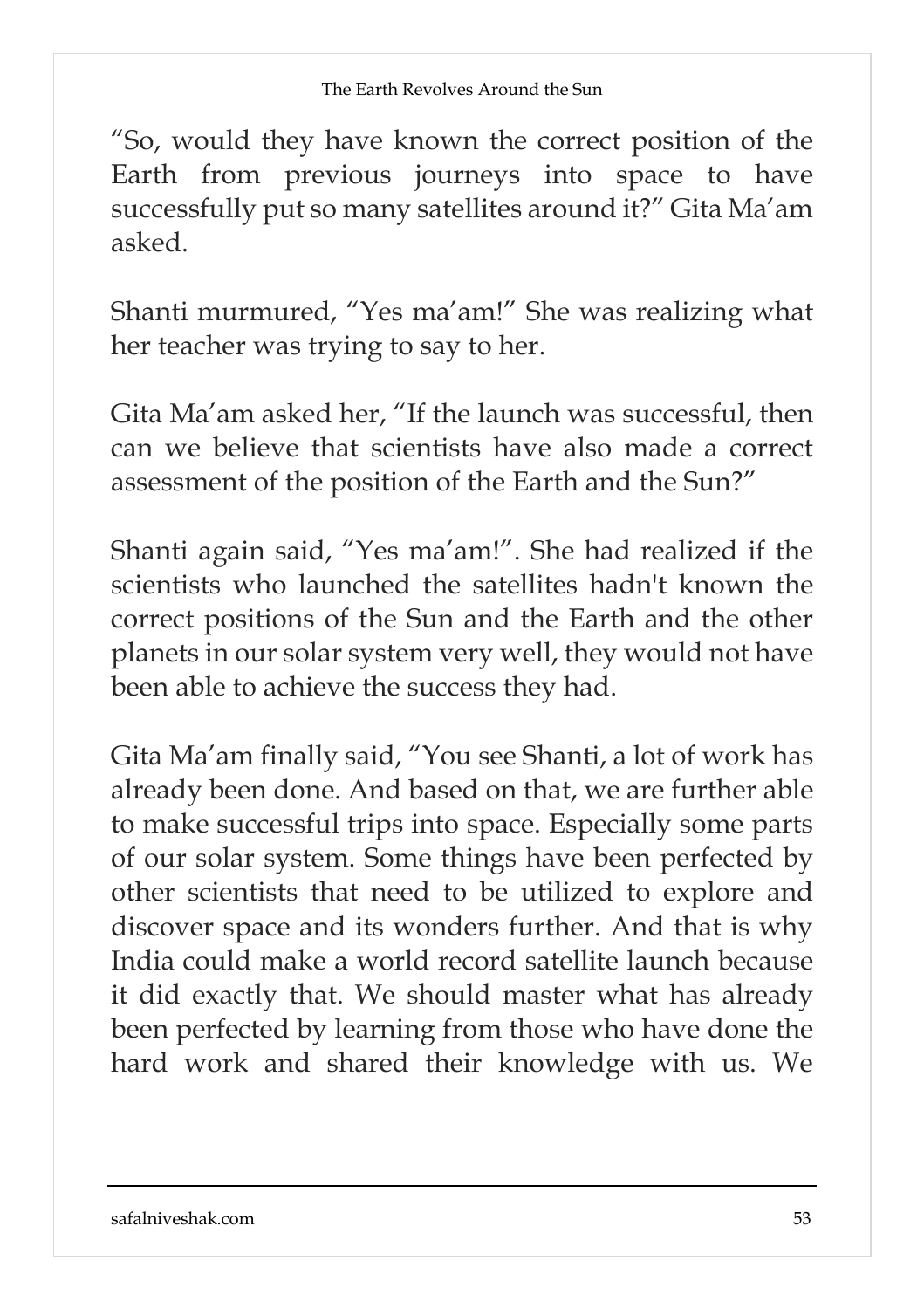should not isolate ourselves and start dreaming of doing things all by ourselves without any help."

"Yes Ma'am," Shanti said. "Thank you so much, Ma'am!" The bell rang. The class got over. Shanti and her friends ran outside to the school ground for their sports period. Gita Ma'am left the class and went to the staff room.

She told her colleagues about her discussion with Shanti. All the teachers congratulated Gita Ma'am.

"Congratulations Ma'am!" said the History teacher. "You have an excellent Science student in your class. You must be proud of her."

"Thank you, Sir!" said Gita Ma'am. "I wish you an excellent History student too."

"So be it, Ma'am!" said the History teacher. "Our country is in good hands if our children ask us questions and think with their curious minds."

"Yes Sir. I agree," said Gita Ma'am.

Meanwhile, Shanti had quietly slipped away from her sports class and returned to her classroom. She stood in front of the circles Gita Ma'am had drawn on the board. She could not take her eyes off them. She must remember to read her book on the positions of the stars again, she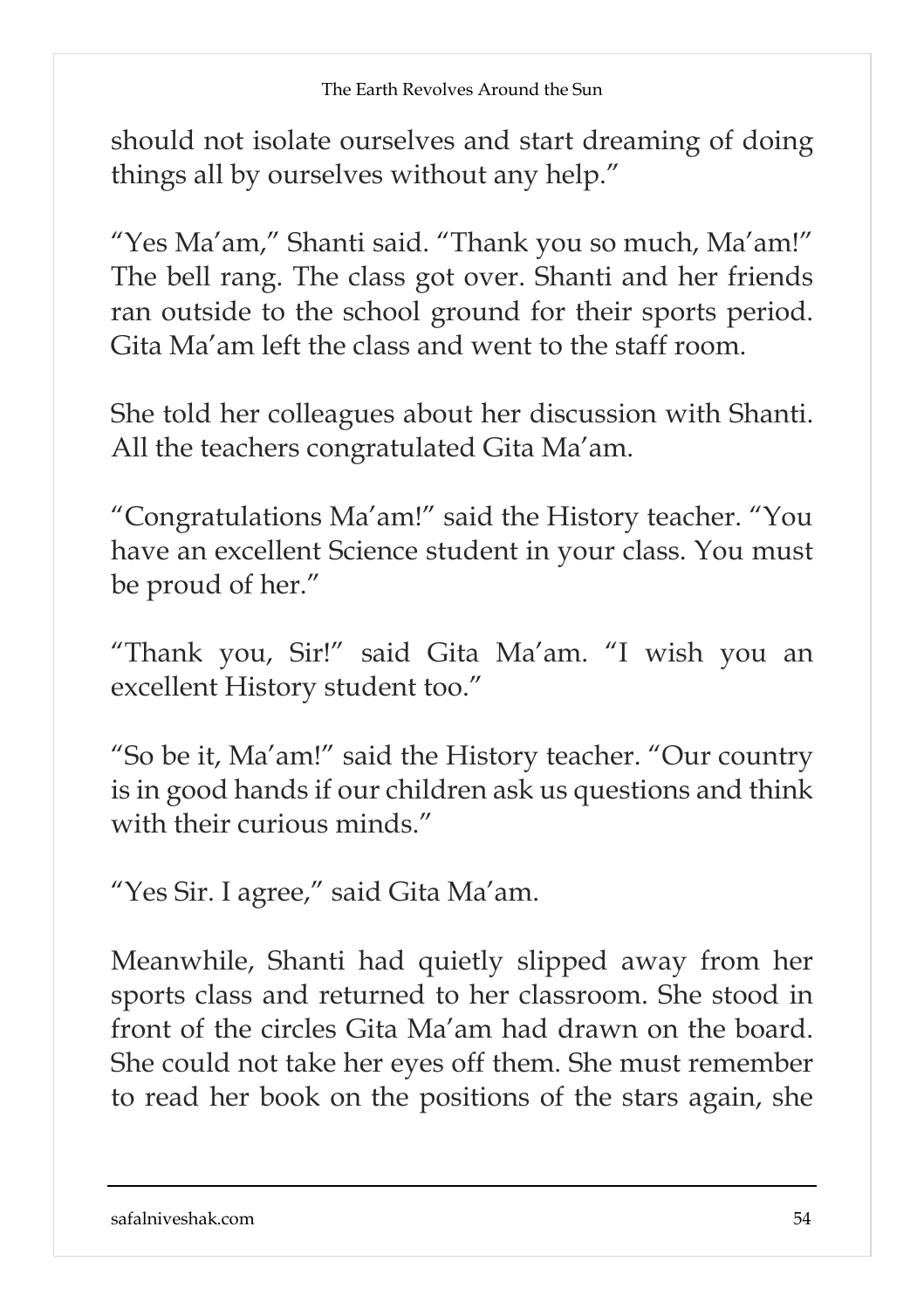thought to herself. She wanted to understand how a rocket was launched in space, and she needed all the knowledge in her Science book to help her make her next project.

\*\*\*

**Remember: It's good to learn from others and master the best of what others have already figured out. Like when you have doubts in your class, it's good to ask your teacher than search Google to find the answers. We are not smart enough to know everything on our own, and neither do we have the time to do so. Also, you will always find knowledgeable people around you who are willing to help you. You just need to seek their help.**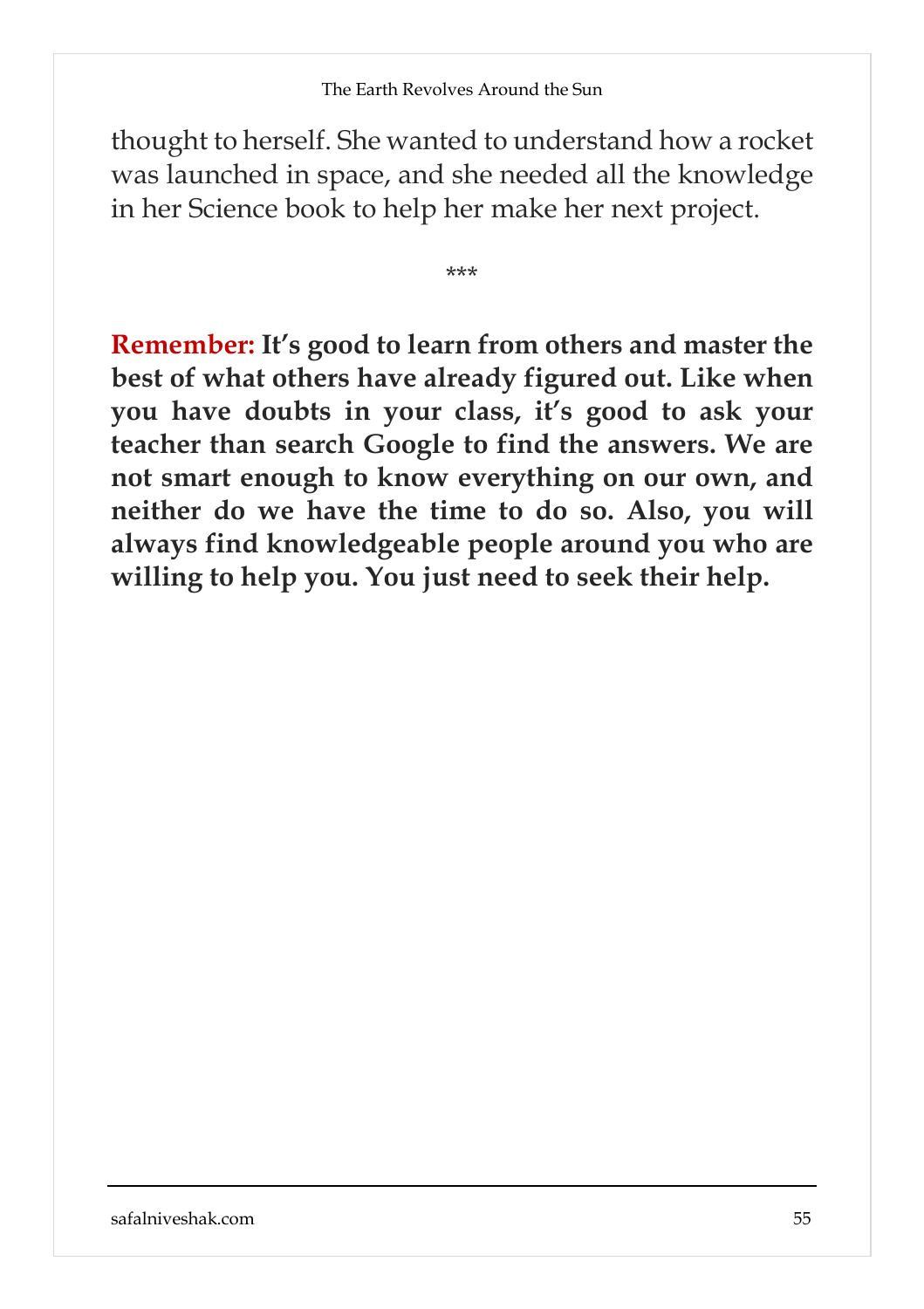# **"You're lucky in life if you have the right heroes. To the extent that you can, pick out a few heroes. There's nothing like the right ones.**

 $\sim$  Warren Buffett

\*\*\*

## **My Dad's Hero**

"What is the time?" Mansa asked. She was waiting for her Dad to pick her up from school.

"It's time to leave," said Hitesh. He zipped up his tennis racket, and tossed the ball in the air, repeatedly.

"I know that. I'm asking you what does the watch say?" she asked, indignantly.

"How does it matter?" he asked, his eyes on the ball in the air, hands ready to catch it as soon as it came down.

"Oh Hitesh, you are so troublesome!" she said.

"You are welcome," he said.

safalniveshak.com 56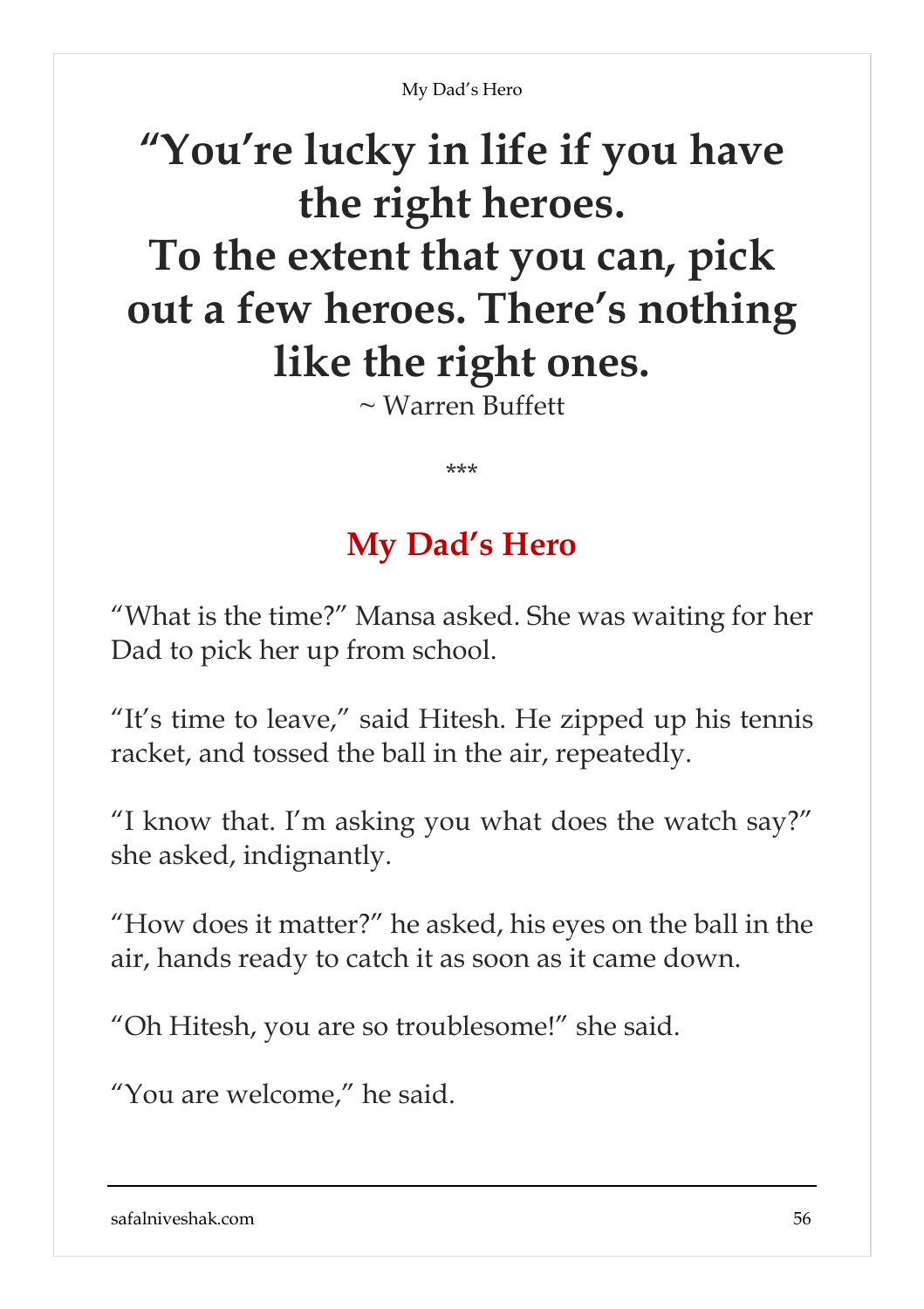Mansa was already quite impatient. She had been waiting for her father since an hour now. Even Hitesh had finished playing tennis, and he had an hour-long slot after her. Now he had nothing better to do but to tease her. She got angry with him.

"Why don't you go drink water or something? I am thirsty too, I could do with some cold water," she said.

"Hmmm. You could do with some cold water for your head too," he said. He put his hand inside the front pocket of his backpack and took out a small statue from it.

He walked up to Mansa. Mansa pretended she didn't see him walking towards her. She didn't want to talk to him. She was anxious, impatient, hungry, angry and tired all at once.

Hitesh pulled her ponytail. "Mansa, see here. I've got something for you."

"What now?" she said, pushing him away.

"Look!", he said, and thrust the statue under her nose. Mansa had to see what he was holding in his hand. It was a small white statue. If she wasn't mistaken, it was a small idol of Gautam Buddha. She had seen pictures and read about him in her Class VIII textbook.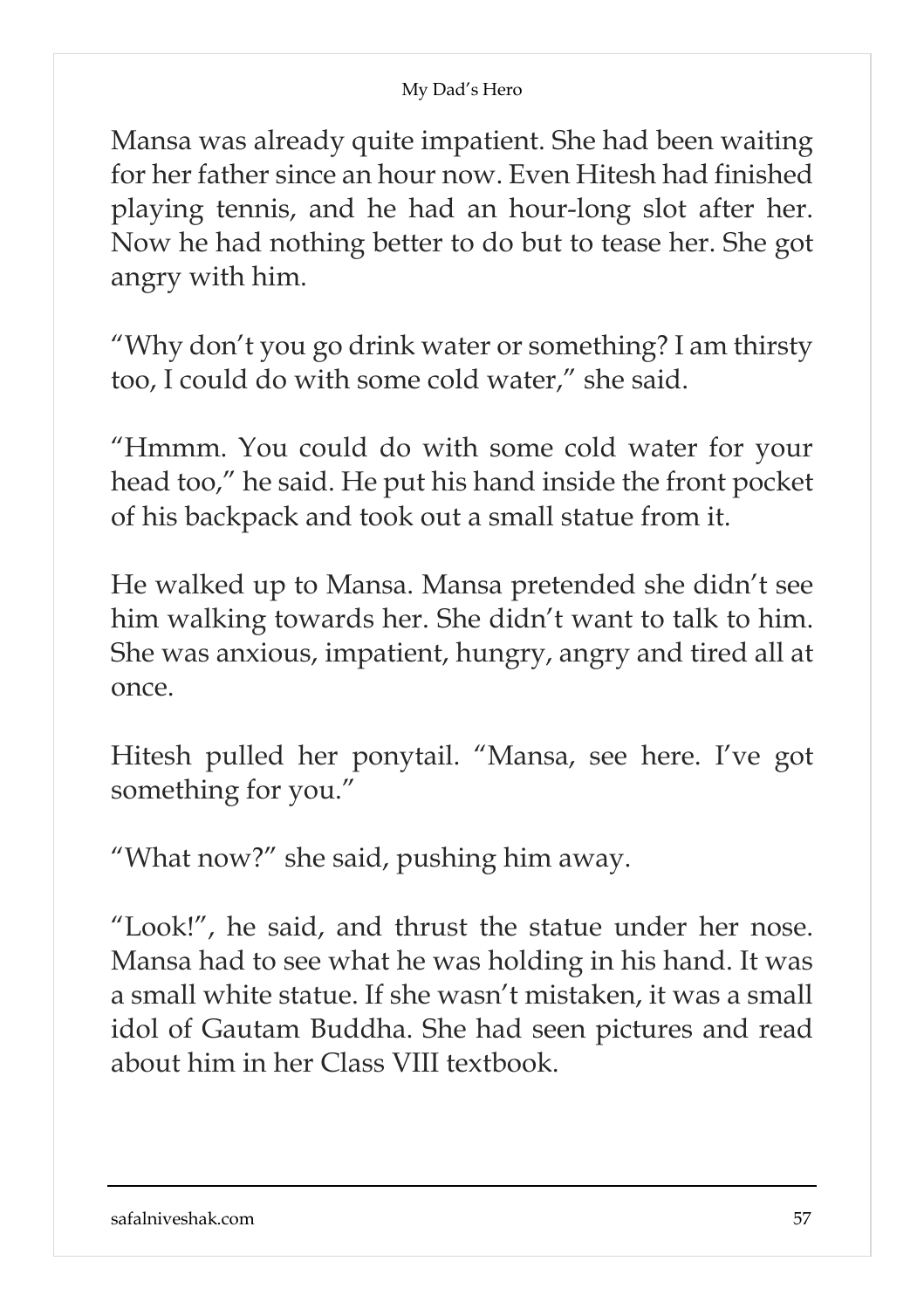She took it from him. "Thank you! Is it Gautam Buddha?" she asked.

Hitesh laughed, "Why do you call him by his full name? He is known simply as the Buddha."

"How do you know?" Mansa snapped back.

"My Dad gave me one to keep on my bedside when I was six," Hitesh said, "I have had his statue there for a long time now."

"Oh, can you tell me something about him?" Mansa asked. "I don't know anything about him."

"Well, I'll tell you a story my Dad told me once. About him and the Buddha," he said.

"Your Dad met the Buddha?" she asked, mocking him.

"How could he meet him? The Buddha lived more than 2000 years ago. My Dad was given a statue of Buddha by his friend, Varun uncle," Hitesh said.

"Oh, why?" Mansa asked.

"It's a long story, but let me still tell you. My Dad and Varun uncle often used to go for bus rides around the town. My Dad was always naughty. He would pull pranks at the bus drivers and give them a scare. He used to earlier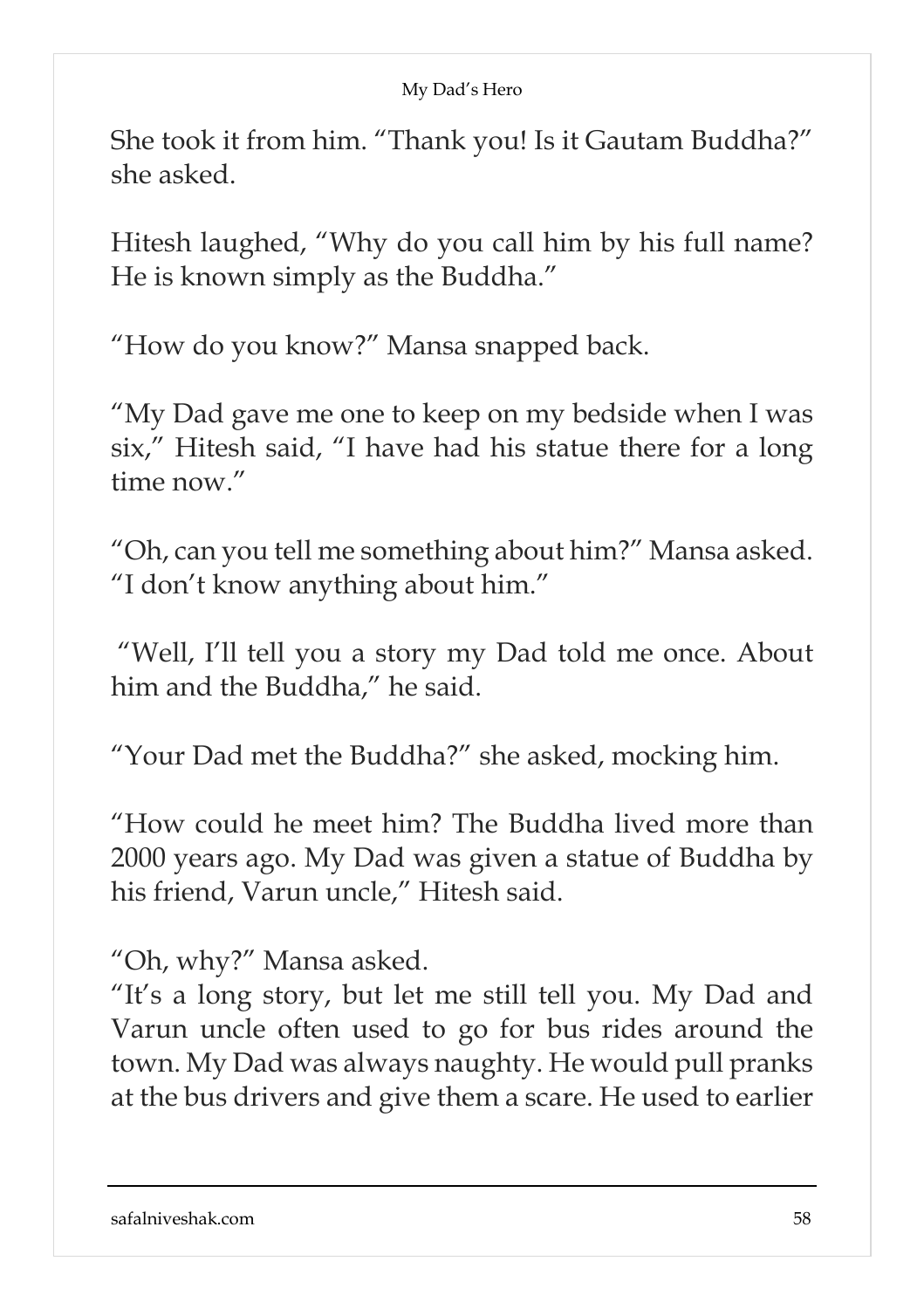go for bus rides with Sujit uncle before Varun uncle started going with him."

"Tell me more!" Mansa said. "Why did they pull pranks on the drivers?"

"Sujit uncle was my Dad's next door neighbour. He was older than my Dad and used to be very good at playing hockey. My Dad could never beat him at scoring goals and always admired him. Sujit uncle would shove the conductors out of the buses when they would be standing at the door and laugh when they ran to catch the moving buses.

"He would literally shout while singing at the top of his voice and drum the windows of the buses loudly till the passengers would be irritated with him. Seeing the antics of Sujit uncle, my Dad would also pull pranks on the bus drivers. He liked to irritate people when they were doing something to disturb them. He used to laugh when they would get angry," Hitesh said.

"Oh, maybe your Dad meant it as a joke?" Mansa asked.

"Yes, he used to enjoy cracking such jokes on people. Anyways, so Sujit uncle left and went to a bigger colony when his parents shifted. After that, Varun uncle joined my Dad for the bus rides. Varun uncle was my Dad's friend in class. My Dad used to talk to everyone a lot, and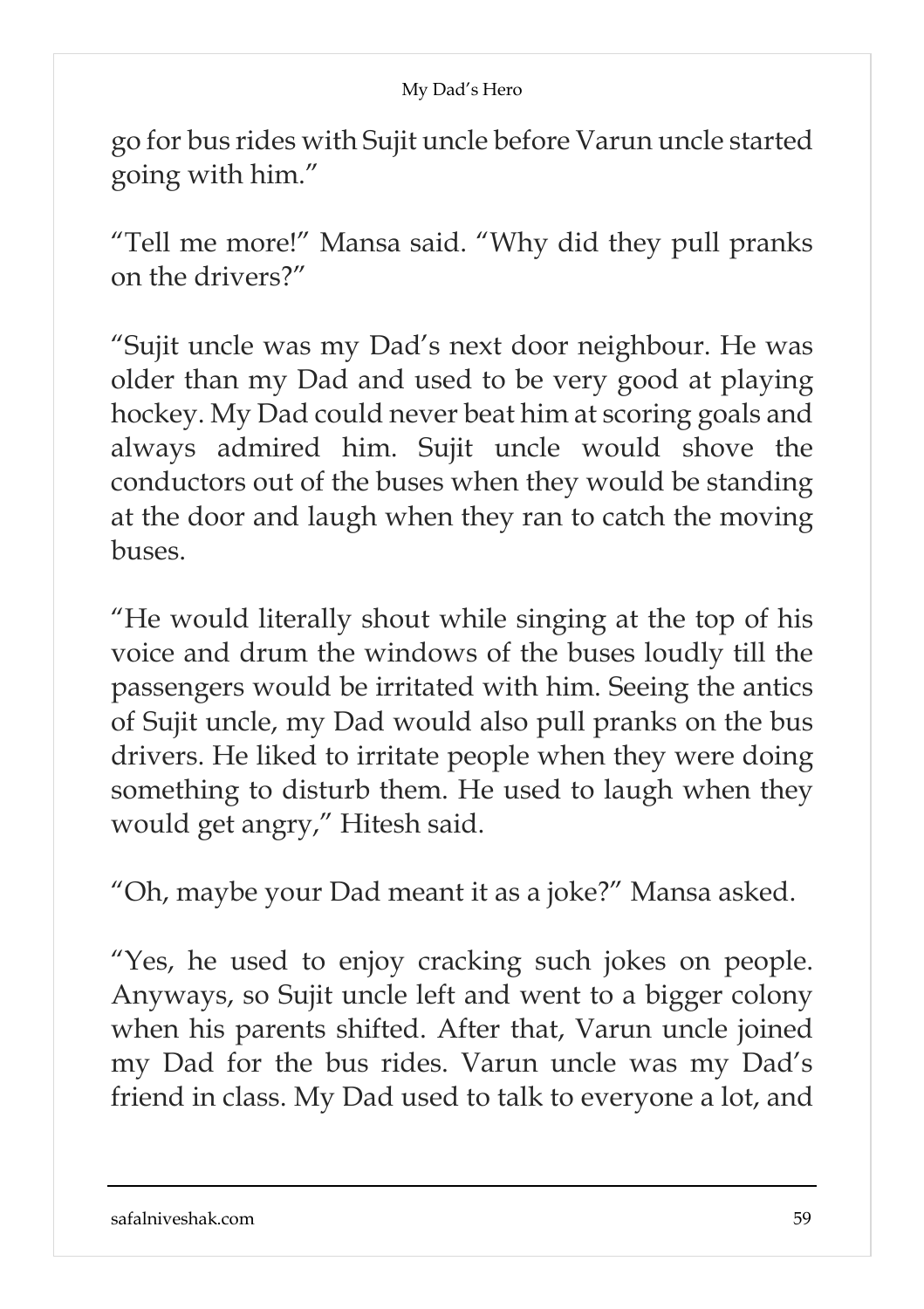Varun uncle became his friend and started meeting him after school. So, Dad took him to play his pranks along with him. He would disturb the driver in one bus every weekend when they used to go from Kalyan to Thane. They used to travel to enjoy themselves. The bus driver and conductor knew him and Varun Uncle, and they would shudder whenever my Dad boarded the bus. My Dad would enjoy the attention he would get in the bus. Everybody would keep telling him to stop creating mischief. But the more they would tell him, the more he would do so."

"Then?" asked Mansa.

"Well, one day, my Dad carried a lizard in a glass jar in his backpack. He asked Varun uncle to hold his backpack while he went and said hello to the bus driver. Varun uncle was shy and quiet, unlike my Dad. He used to fear my Dad but listened to him and obeyed him as well. So, he sat quietly in the seat just behind the bus driver while my Dad went up to him.

"While going, he asked Varun uncle to hand him the glass jar from the backpack as soon as he was near the driver. Varun uncle opened the backpack, and without looking at the jar, he gave it to my Dad. My Dad took the lizard out of the jar and put it on the driver's shoulder."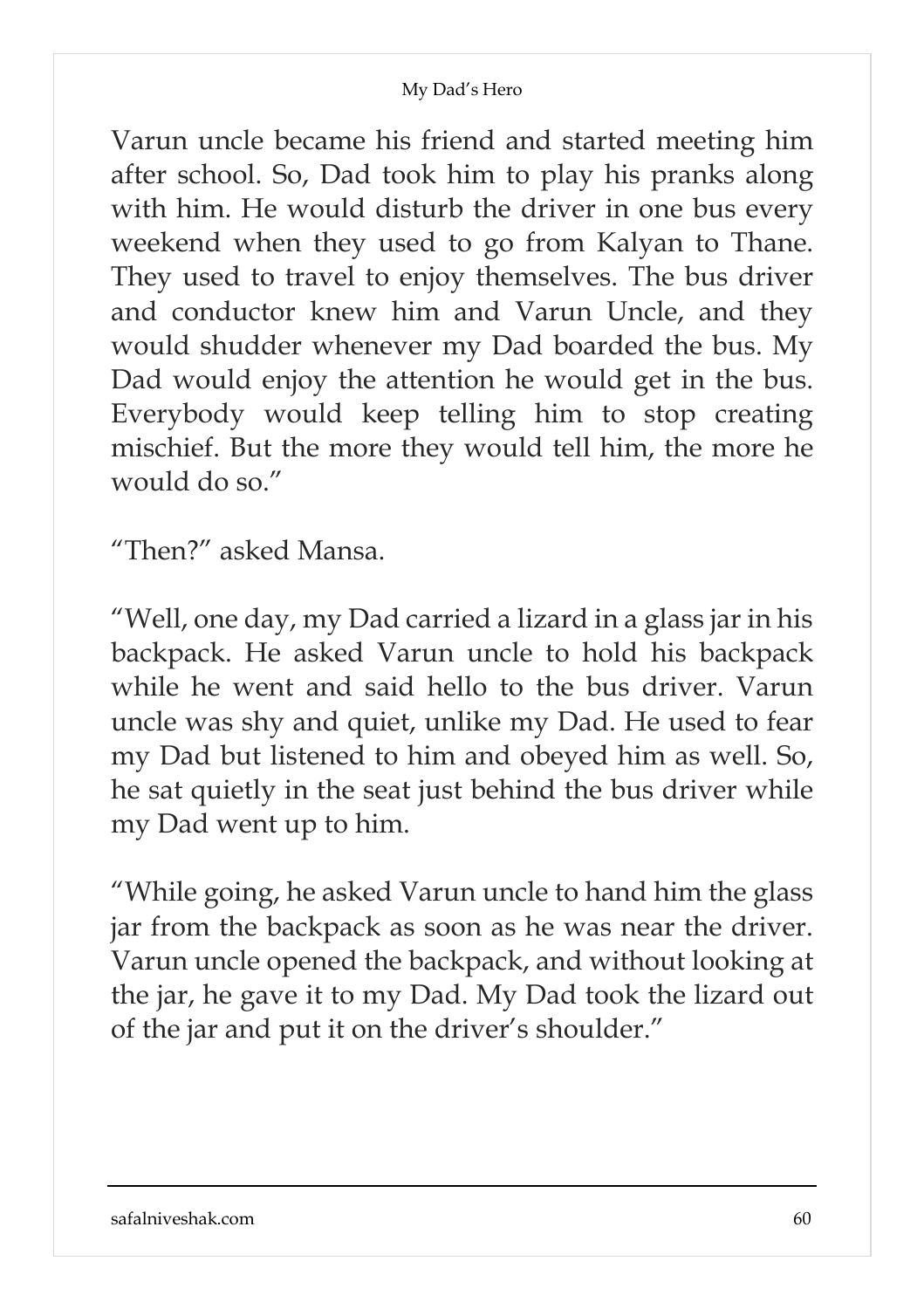"What? Hahahahaha! It sounds scary, but it must have been quite funny, right?" asked Mansa.

"It was scary for sure," Hitesh continued. "The bus driver panicked and let go of the steering wheel. The bus swerved off the road and the conductor fell out of the moving bus. All the passengers were thrown to one side of the bus."

"Oh no! Were they fine?" Mansa asked anxiously.

"Sadly, no. The bus was controlled in a matter of seconds by the driver, who realized what had happened. But by that time, the conductor who had fallen out had broken his arm. And Varun uncle received several bruises, including one on his nose. All the passengers were hurt too."

"And your Dad?" Mansa asked.

"Surprisingly, my Dad left the bus without a scratch. He got down and looked around, as if nothing had happened. He even forgot his friend Varun uncle was still in the bus."

"How could he do that?" Mansa asked.

"My Dad told me he did not know how to react to the whole incident. He didn't feel anything. He didn't know what to do except leave the bus and go home. He didn't talk to anyone about it at home. The next weekend, he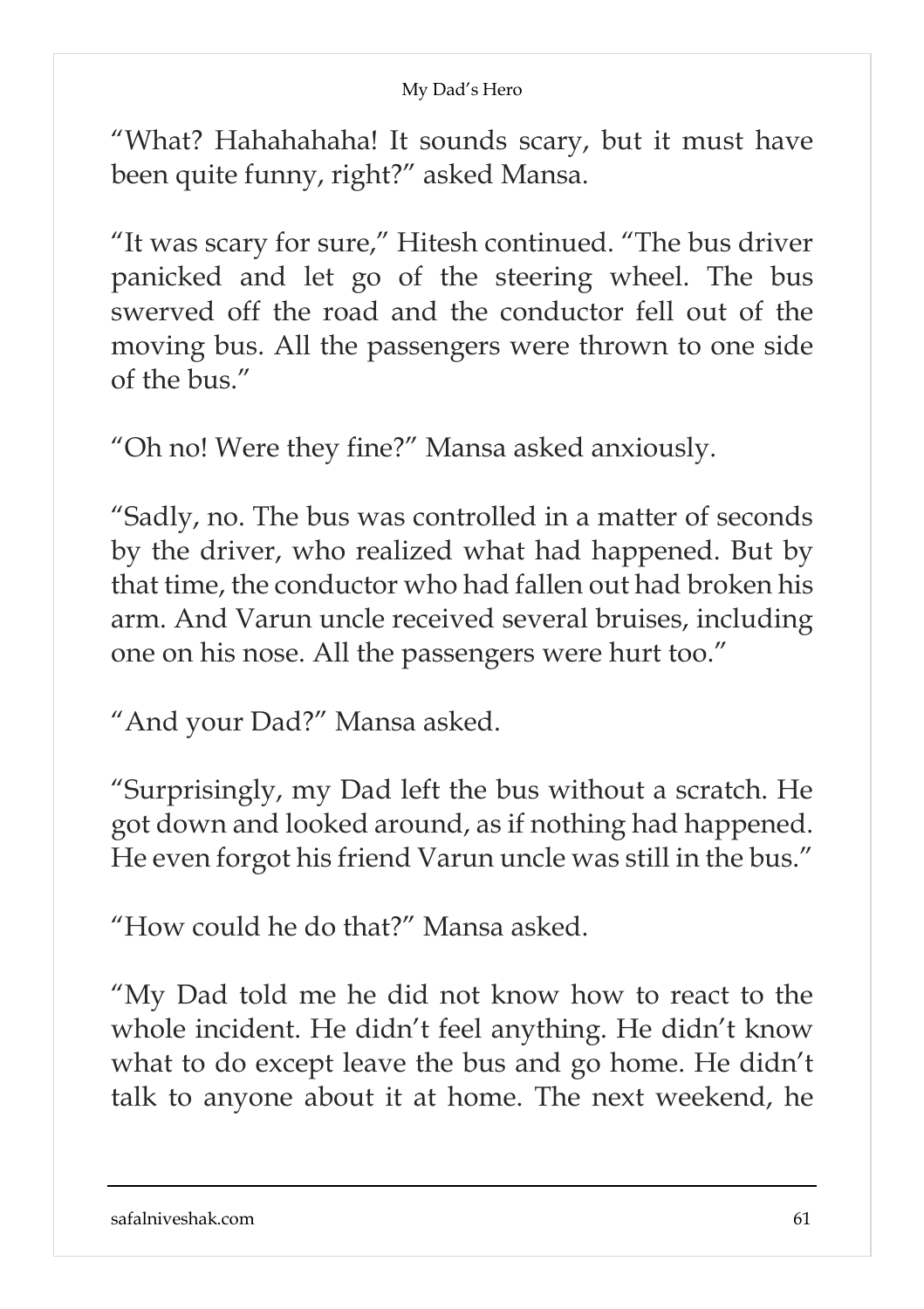called Varun uncle's home to tell him to meet him at the bus stop again. Varun uncle was not at home when he called. So he waited for him to call back. When Varun uncle did not call back till evening, my Dad called him again. Varun uncle's mother picked up the phone and told my Dad not to call up again."

"Why?" Mansa asked.

"Well, my Dad did not know, and was very angry at Varun uncle for not talking to him. So, he went to his house to ask him what was wrong with him. Varun uncle met him, but did not say a word.

"Instead, he gave him a Buddha statue. And went back inside the house from the garden they were sitting in."

"A Buddha statue? Why did he do that?" Mansa asked.

"He told my Dad before he went inside his house that Buddha was his hero. And he wanted to share his hero's statue with my Dad. That was his parting gift. He never met my Dad after that. Not until today."

"But why was Buddha Varun uncle's hero?" asked Mansa.

"Well, Varun uncle heard a story from his Dad about Buddha and his Dad. I won't tell you that story now, but basically, his Dad told him that Buddha was a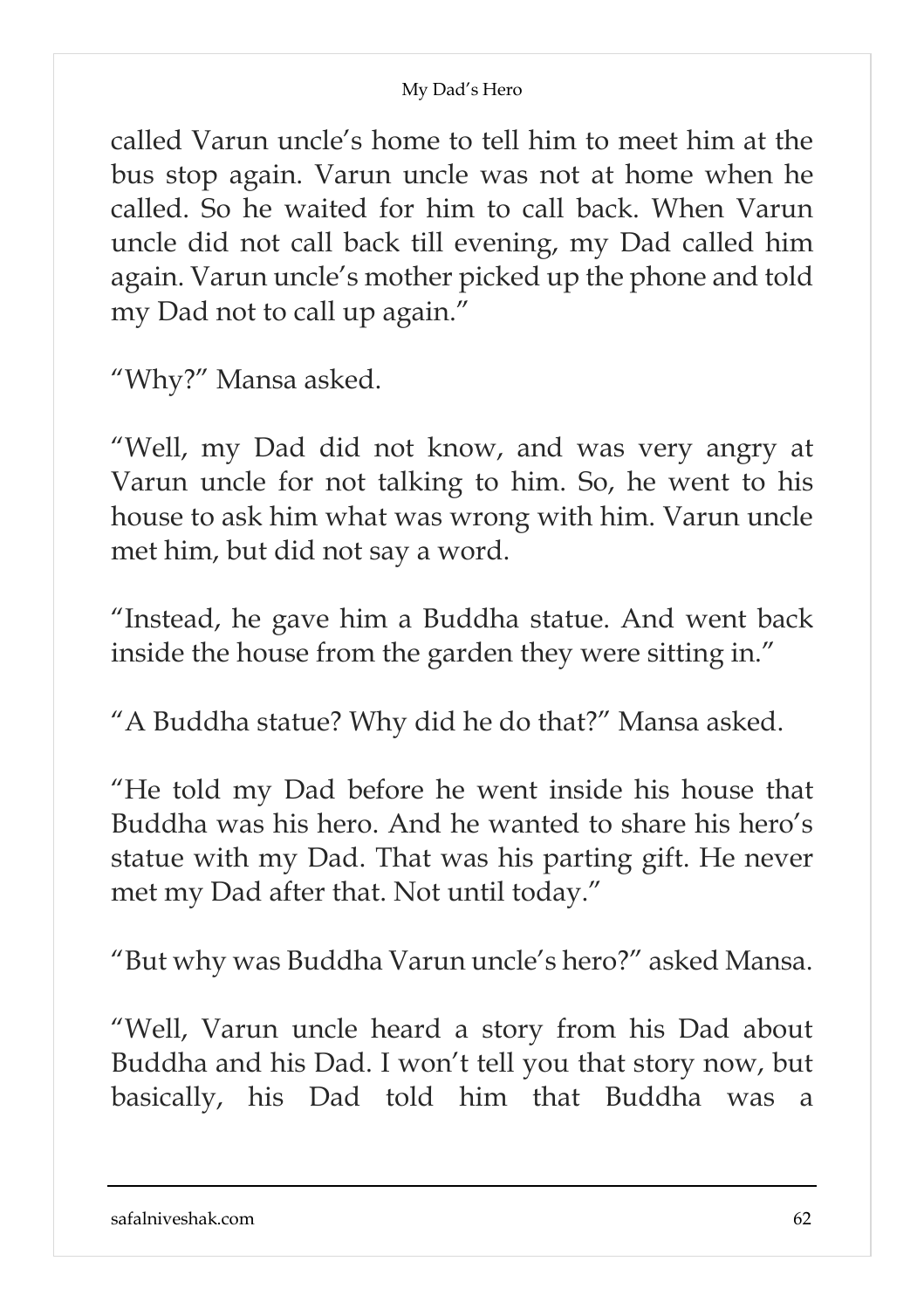compassionate man. And that he forgave himself, and others easily. So his Dad admired the Buddha and chose him as his hero.

He told Varun uncle to find his own reason for liking someone, so long as it brought happiness and peace to himself and others. He also told him to find his own meaning in Buddha."

"Okay. But why are you giving me Buddha's statue?" Mansa asked, feeling scared and happy at the same time, for some reason.

"Oh, I am not giving it to you as a parting gift," Hitesh replied. "Varun uncle got this for me. I already have one so I thought I would give it to you.

"You see, Buddha is my hero too. And I wanted to share my hero's statue with you."

Mansa did not know what to say. All she did was thank Hitesh, and hurry off to her father, who had finally come to pick her up.

She gripped the statue tightly in her hand. For some reason, she felt like smiling.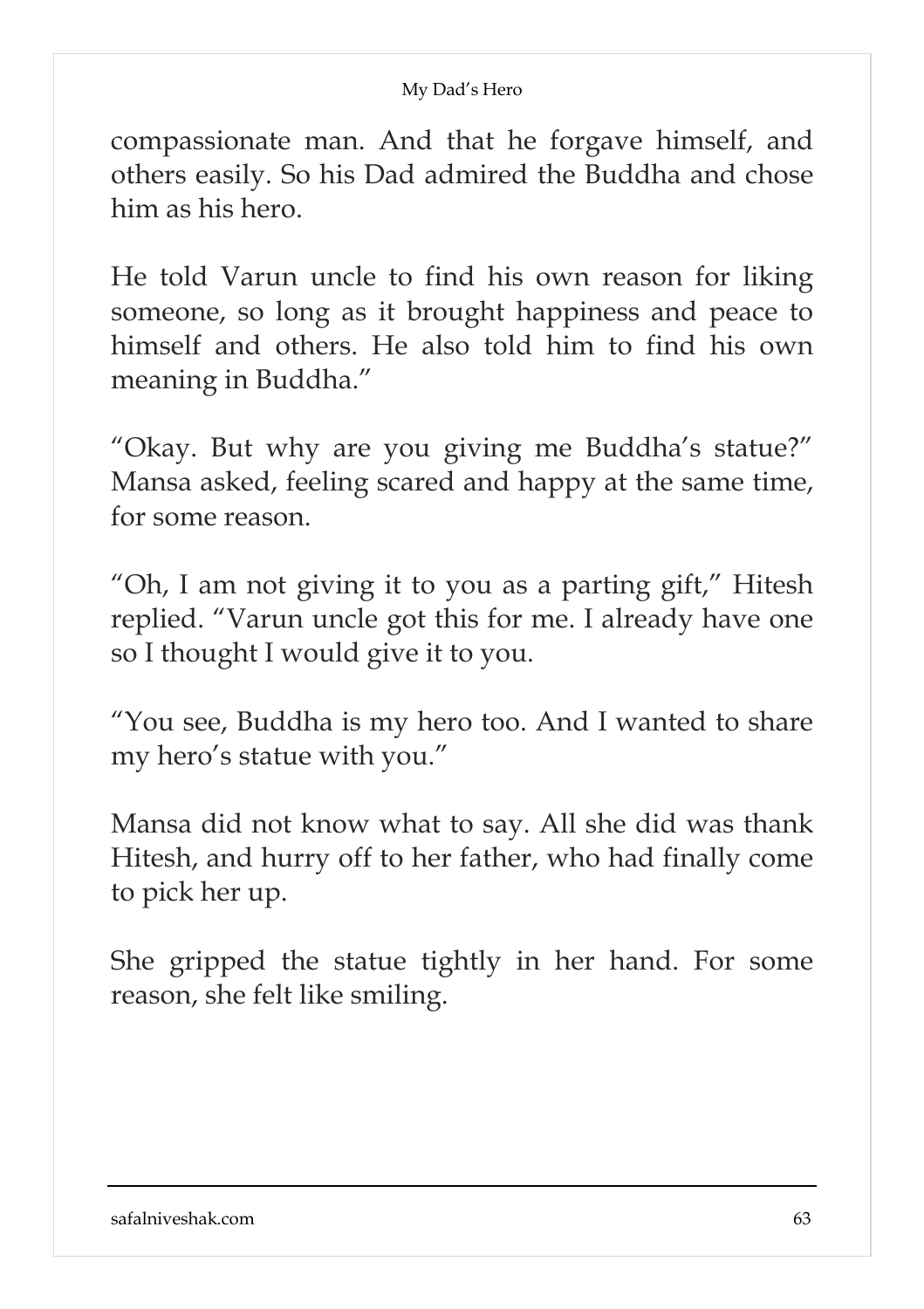"She put the statue on the dashboard of the car. Then she told her Dad the story of Hitesh's Dad, and Varun uncle's hero.

This was how Mansa was lucky enough to find one of her few heroes. Hope you find yours too.

\*\*\*

**Remember: It is said that we are the average of the five people we spend the most time with. This is also true of the people we count as heroes in ourlives. We often want to become like our heroes. So, if you pick the wrong people as your heroes, you are likely to take up their values of wrongness and become like them. On the other hand, if you pick good people as your heroes, you are likely to become like them, that is, a good person yourself. So be careful of the kind of heroes you have in life.**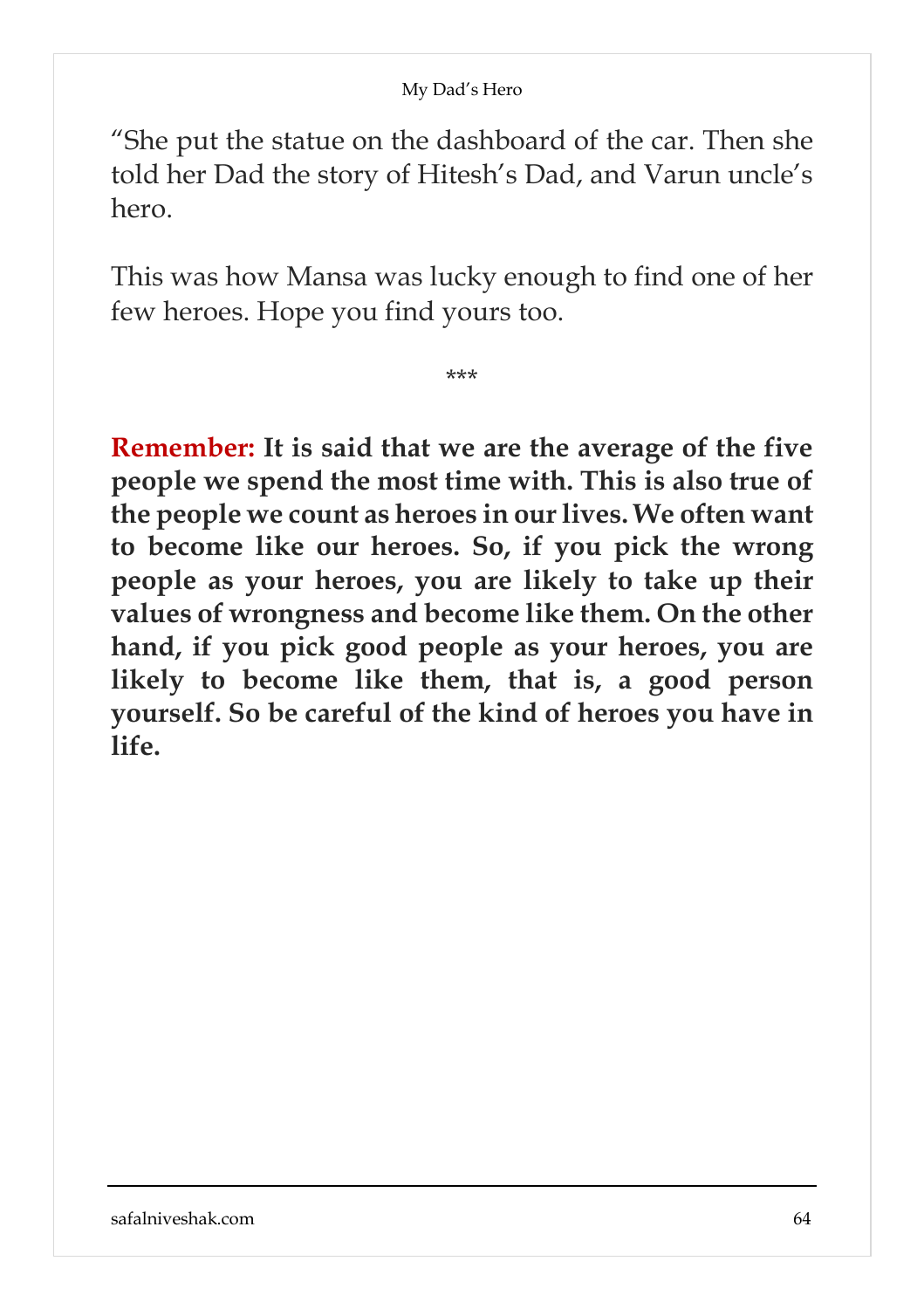# **"Envy is a really stupid sin because it's the only one you could never possibly have any fun at. There's a lot of pain and no fun."**

~ Charlie Munger

\*\*\*

## **The Bungalow on the Corner of the Street**

Mr. Tripathi moved in with his family to Chembur when he shifted to Bombay. He rented out a small apartment in the corner of the street in his colony. Though his was a family of four – him, his wife, his mother and Rohan, his son – he had to take up a small place for all of them. Having just moved to a big city from Allahabad, Mr. Tripathi could not afford a big house. After settling in, he started going for his new job every day.

Rohan was a small boy of thirteen when he joined White Spring School in his new colony. He made many friends in school, and they all used to go to his house to play in the afternoon after school. Mrs. Tripathi used to give them hot snacks and cool drinks while they played. Mr. Tripathi would return from work and the boys would still be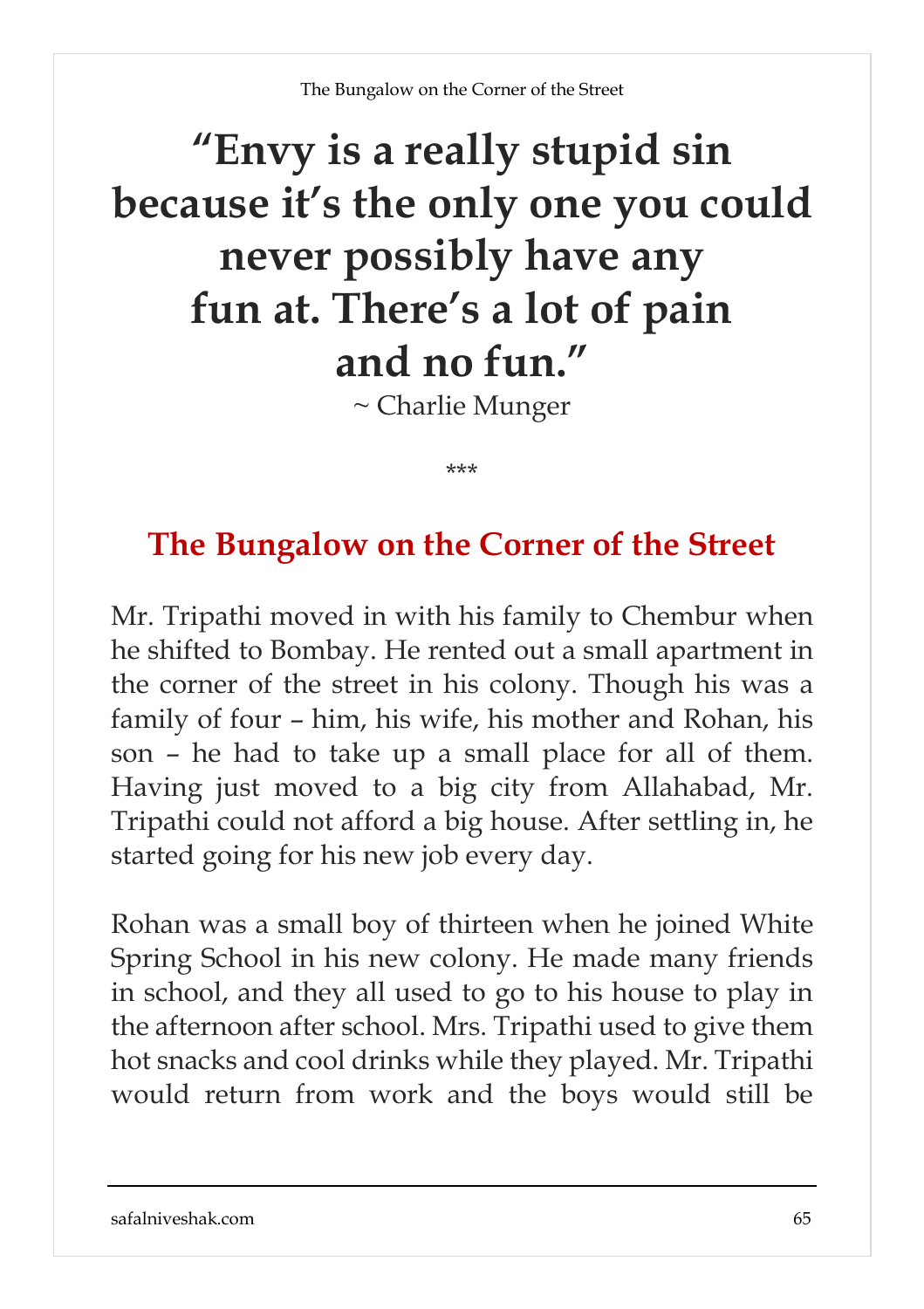playing at home. Rohan's mother was the only person who could tell the boys to go back home and come back the next day.

Mr. Tripathi was an honest man. He was hard-working and got promotions in no time at his workplace. Soon, the family decided to shift to a bigger house. They needed the space for their family, and another child was on the way. All the neighbours came for the party he threw when he shifted to a new house.

They congratulated Mrs. and Mr. Tripathi, had a feast that lasted till midnight. Then they all went home, tired but satisfied with the food and drinks that were served. On the way, while walking home, Mrs. Gulati asked Mrs. Sharma, "Did you see the new sofa Mrs. Tripathi got for her drawing room? It was very comfortable, no? You could sink in it."

"Yes, I was admiring it too, replied Mrs. Sharma. "It was nice and velvety. I'll get one for our home too."

Mr. Sharma was quiet all this while. He and his wife turned to their lane and waved goodbye to all of them. After some time, he asked his wife, "Where will we get the money to get a sofa like that? Why did you say that to Mrs. Gulati?" he snapped angrily.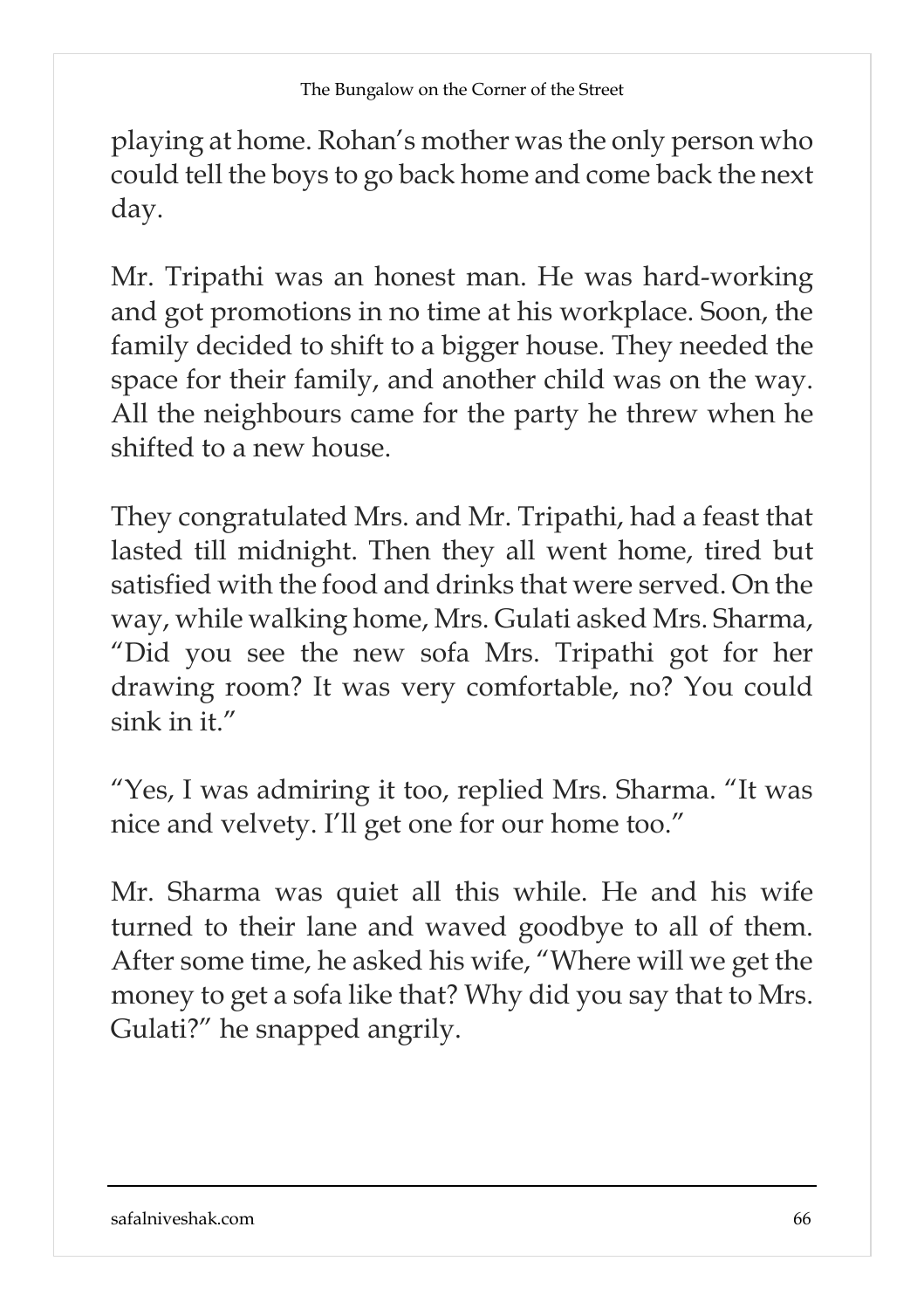"Why can't we get one?" asked Mrs. Sharma. "You'll also get promoted. Then we can take up that bungalow on the corner of the street which is empty. And I'll have a bigger sofa set that I can put in my drawing room in that house."

"What will we do with a bigger house?" said Mr. Sharma. "Mr. Tripathi has a family, and another child is on the way. Let us think of one when we have a bigger family. Okay? But tell me, the food was good no?"

But Mrs. Sharma was not thinking about the food. "Do you think Mrs. Tripathi moved into that new apartment because she wanted to have more space for her family?" she asked. "You are so innocent, sometimes, Rajeev. She called us to show off her sofa, her shiny new kitchen, her sari. Did you see her jewellery? They haven't just bought a new house."

"Oh, can you stop it now? This is irritating," Mr. Sharma said.

Mrs. Sharma kept muttering under her breath while winding up the house. Mr. Sharma shut his ears and went off to sleep.

Some months passed by. Mrs. Sharma had forgotten about the velvet sofa. She was making food in the kitchen for the evening when her son, Harsh, came running inside. "Mummy…mummy, Rohan has bought the bungalow on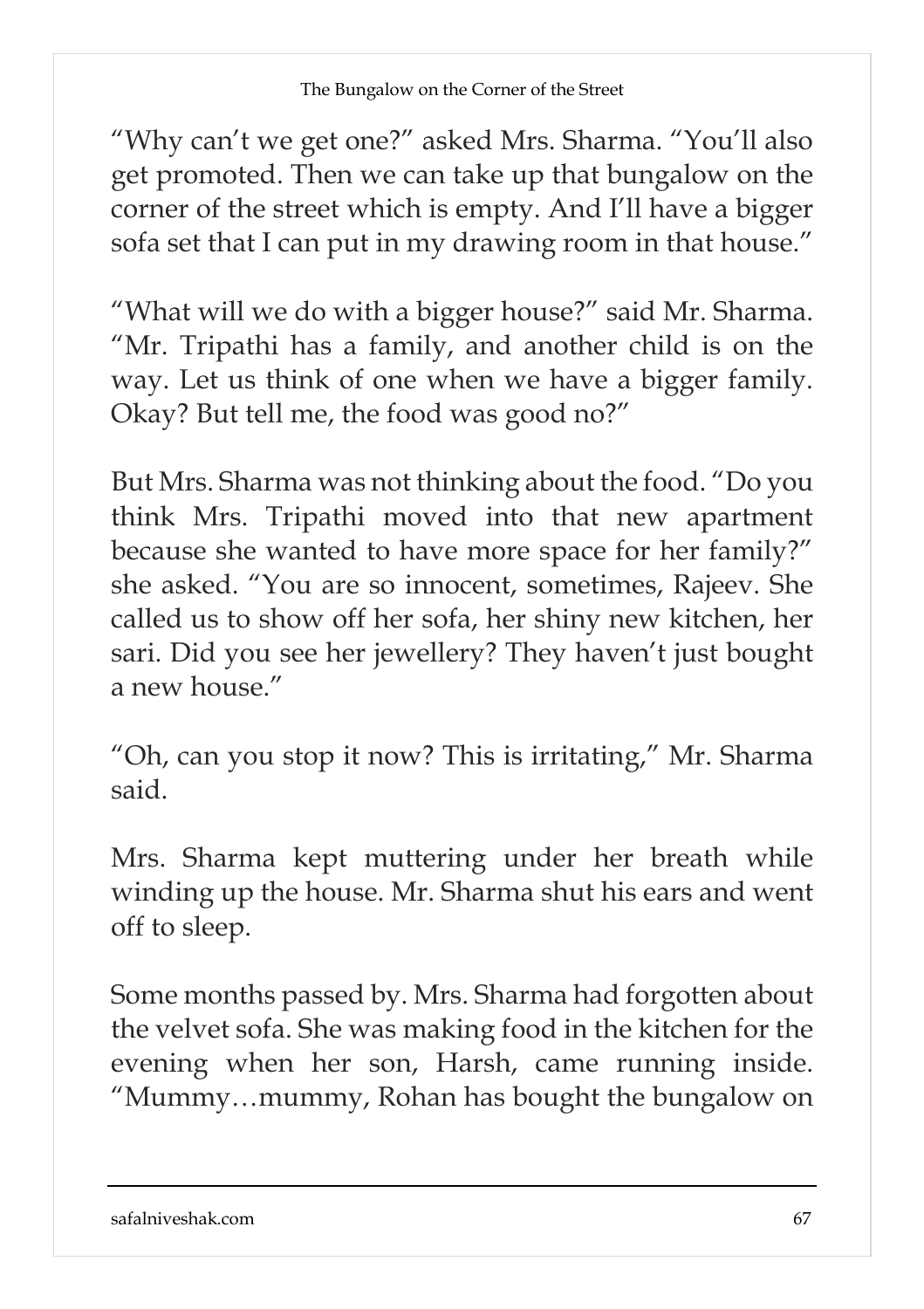the corner of the street! Tripathi uncle just came home and told aunty and Rohan. They took us all to see the house, Mummy! It's big! And Rohan's room is so big, Mummy. I also want a room like his."

Mrs. Sharma called up Mrs. Gulati immediately. They started criticizing Mrs. Tripathi for showing off her new bungalow as soon as they bought it. Very soon, some of the neighbourhood women had gathered in Mrs. Tripathi's new home. Mrs. Gulati and Mrs. Sharma went too. They praised the house and asked Mrs. Tripathi what furniture she would put there.

Mrs. Tripathi was happy. She talked to them excitedly about her plans. Mrs. Gulati and Mrs. Sharma listened, ooh-ing and aah-ing whenever she mentioned a sofa, a new TV set, new crockery sets, and when she promised to throw her party in her new sets, they were very pleased and thanked her. They stayed for a while and came back to Mrs. Sharma's home.

"Just wait till I tell Mr. Gulati this news, "said Mrs. Gulati. "He will be green with envy. He had his eye on the bungalow for a long time now."

"Oh, really?" said Mrs. Sharma. "Well, now Mrs. Tripathi has it."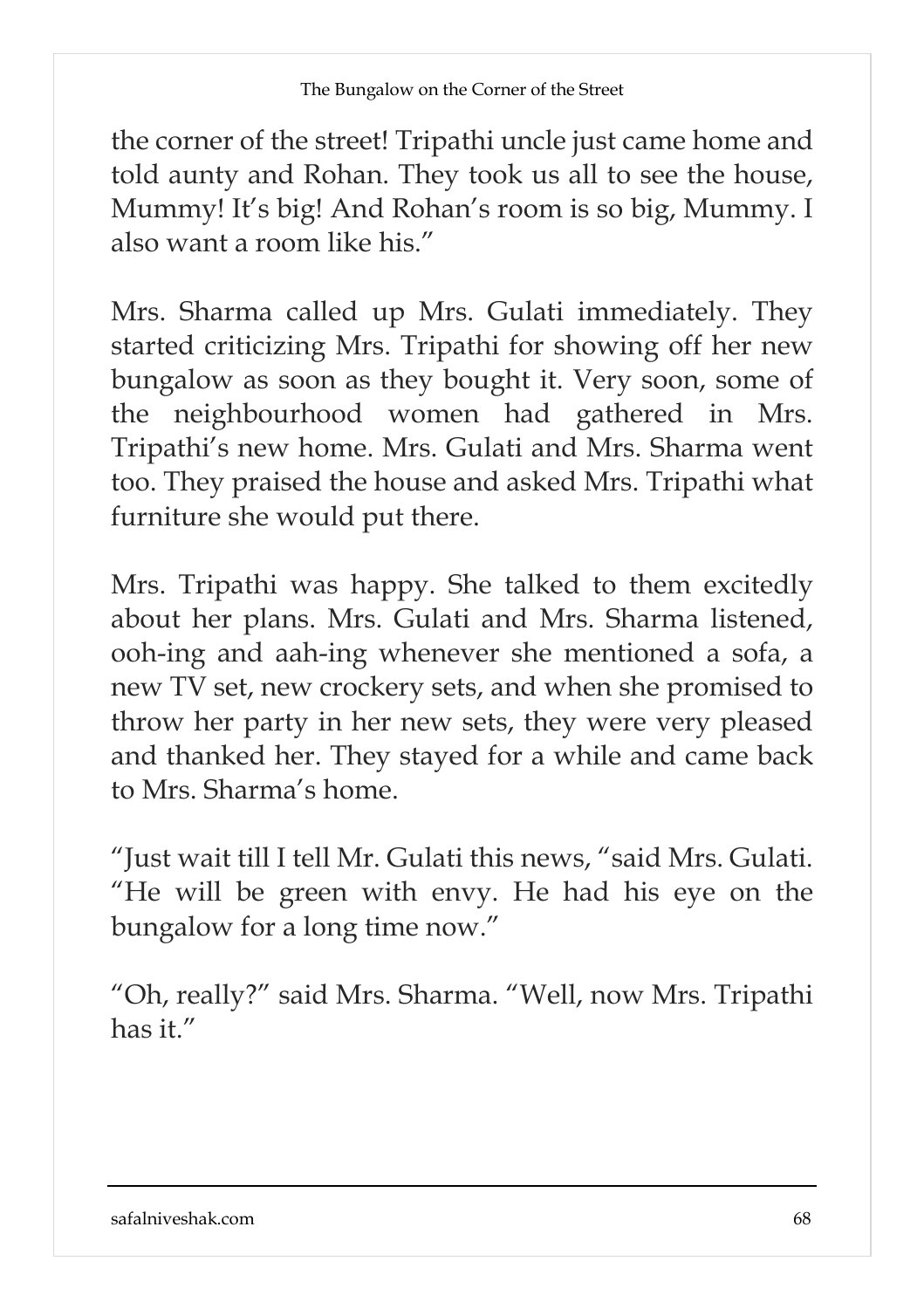"It's not Mrs. Tripathi's house. Mr. Tripathi bought it," snapped Mrs. Gulati.

"Wonder where Mr. Tripathi is getting all the money from? He can't be getting so much money for his promotions?" Mrs. Sharma said.

Harsh was listening to his mother and Mrs. Gulati. He quietly slipped out of the room where the two women went on bickering about the house. He went to Rohan's house, asked if he could meet Rohan, and they went to buy lemon drinks at the shop that was next to the bungalow.

Rohan couldn't understand why Harsh was so quiet. He usually talked nineteen to a dozen. Rohan asked him to say something. Harsh tried to cheer up, said a few things, then casually wished him good bye.

He went back home and found his father watching TV. He sat next to his father and asked him, "Papa, why has Tripathi uncle bought a new house?"

"Maybe because he needed it and had the money to buy it, Harsh. His company won an award recently and they promoted Mr. Tripathi for it," he said.

"What did Tripathi uncle do, Papa?" asked Harsh.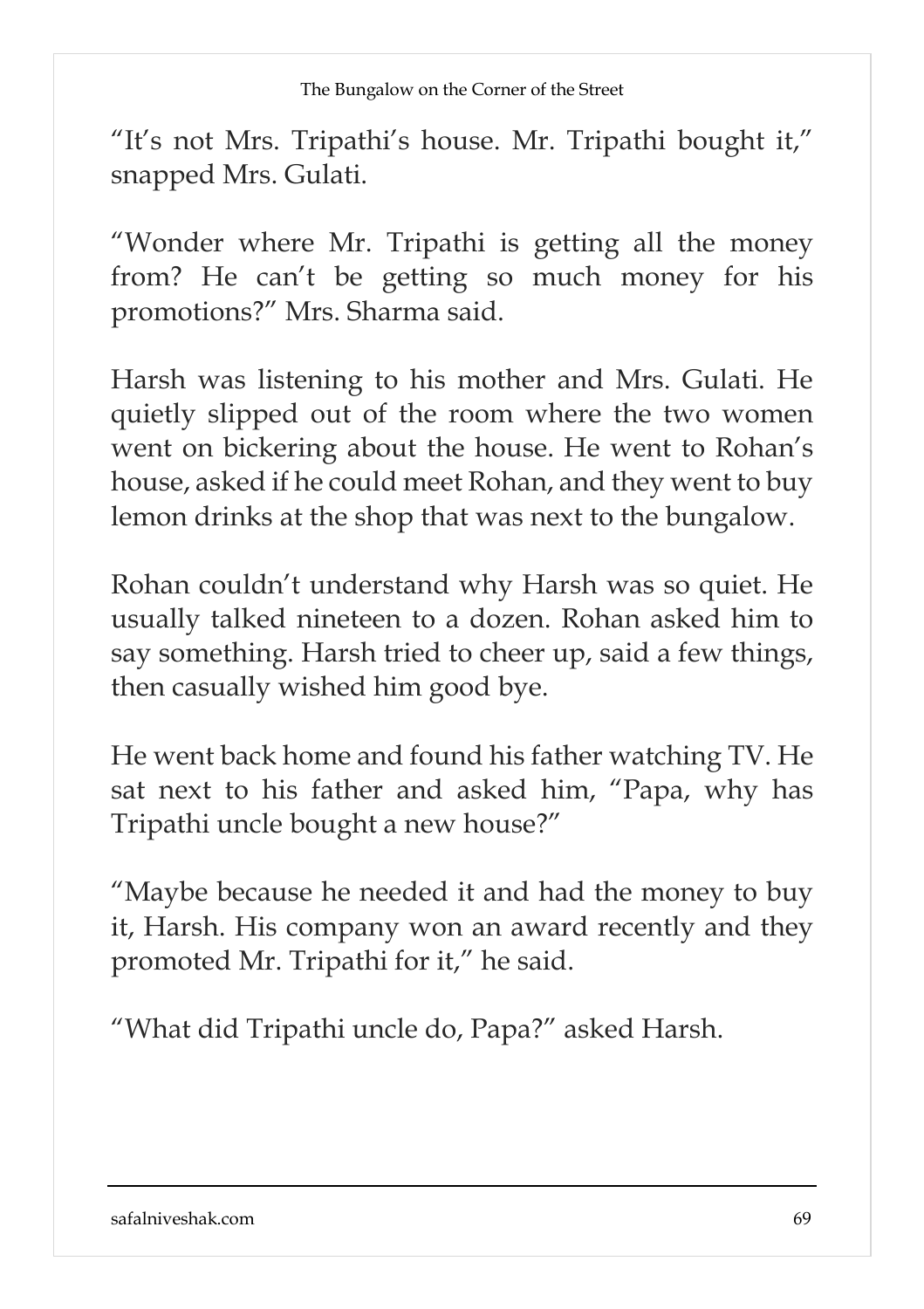"He worked very hard and got them a deal that has generated a huge profit for them," Mr. Sharma told his son. He grimaced. He could not bear to think what his son would ask him next. Why he couldn't earn that much money, maybe?

Harsh was thinking. "I know Papa, I'll also get rich like Tripathi uncle one day. Then Mummy will be happy," he said, gleefully, and ran off.

Mr. Sharma turned back to the TV. He was worried. For the first time in his life, his son and wife were talking about earning more money, and he had no answers to give them. He knew there was something wrong, that they were all feeling envious of Mr. Tripathi's family, but he did not know how to tell his family not to want what they had.

Maybe he could ask them to want their own house. Not Mr. Tripathi's. He sat thinking.

In his room, Harsh was trying to think how much money Tripathi uncle would have paid for the bungalow. He did not know, so he thought he would ask Rohan. But he was feeling uncomfortable about asking him. He did not know why.

Winding up the house, Mrs. Tripathi was grumbling about how her crockery was getting old. She wanted new plates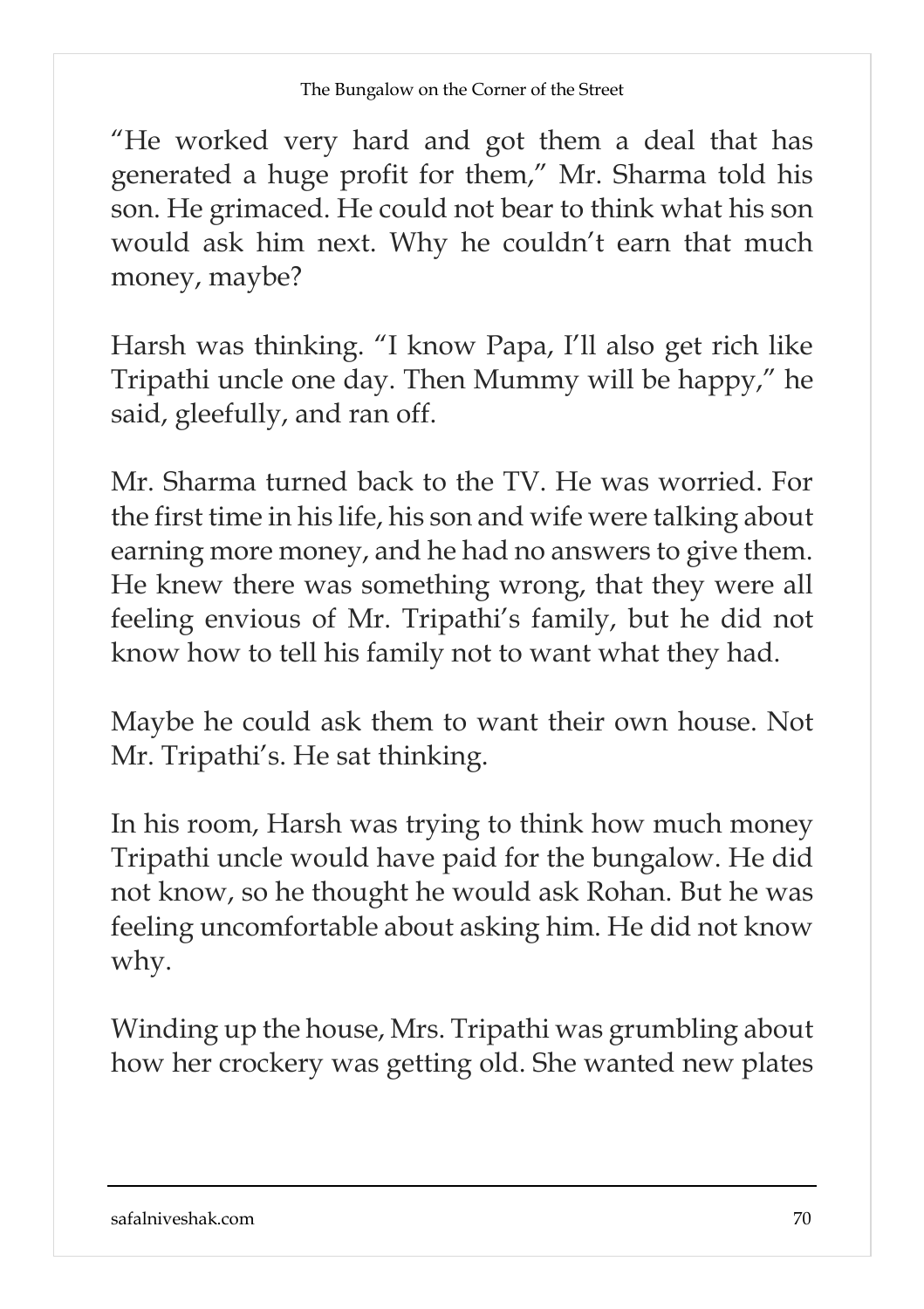and spoons, the new set she had seen in the market. She was angry, and she did not know why.

The whole Sharma household could not sleep properly that night. None of them knew why.

\*\*\*

**Remember: If you are reading this story, there is one important thing that is true for you. And it is that you can read. And not just this, you also have enough food to eat and, most likely, you are in good health. If all these are actually true for you, note that there are millions of children who sleep hungry at night because they have no food to eat. Then, there are millions who cannot read like you can. And there are millions of children who do not have good health. So, instead of feeling bad at something you don't have that your friend has – like a new dress or an expensive video game – be thankful for the very important things you have in life. Don't feel envious of anyone who has more than you, because there are countless others who do not have even one percent of what you may have.**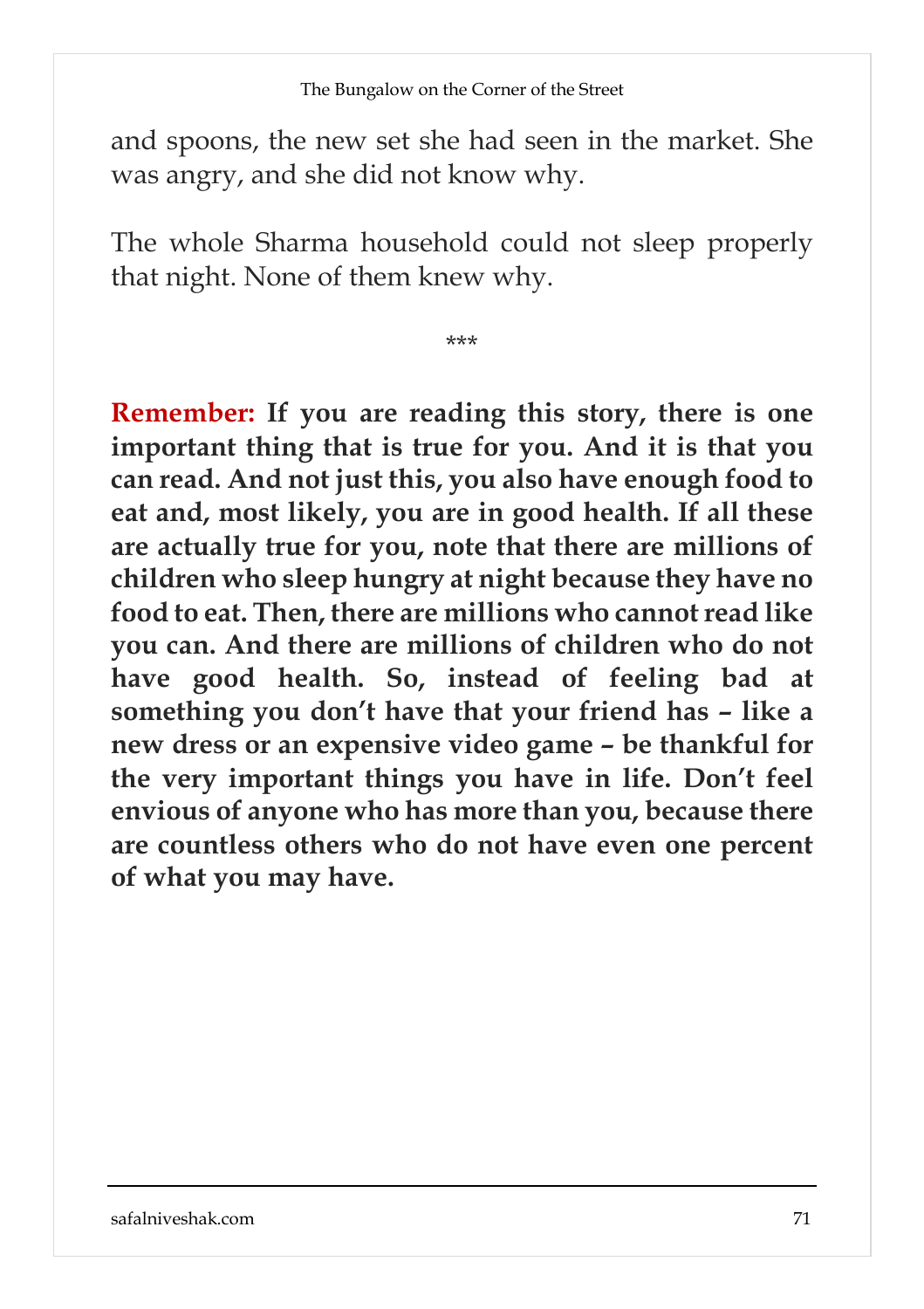# **"Price is what you pay. Value is what you get."**

~ Warren Buffett

\*\*\*

## **The Syrup Ice-Cream Man**

I was trying to sleep off in my cot. My father was ready to leave, tucking me in for the night.

"I cannot sleep, Papa. Tell me another story," I said, not wanting him to leave.

My Dad stopped and sat down again. He quickly flipped through his book again.

"What are you thinking, Papa?" I asked.

"Nothing…nothing son. Would you play with this till I read?" he said, handing me my Rubik's cube.

"No Papa! I don't want to play with the Rubik's cube. Let's go to the mall. I want an ice-cream."

"Now Keshav? We can go tomorrow to the mall. It's your bed time," my Dad told me. Then he closed his book and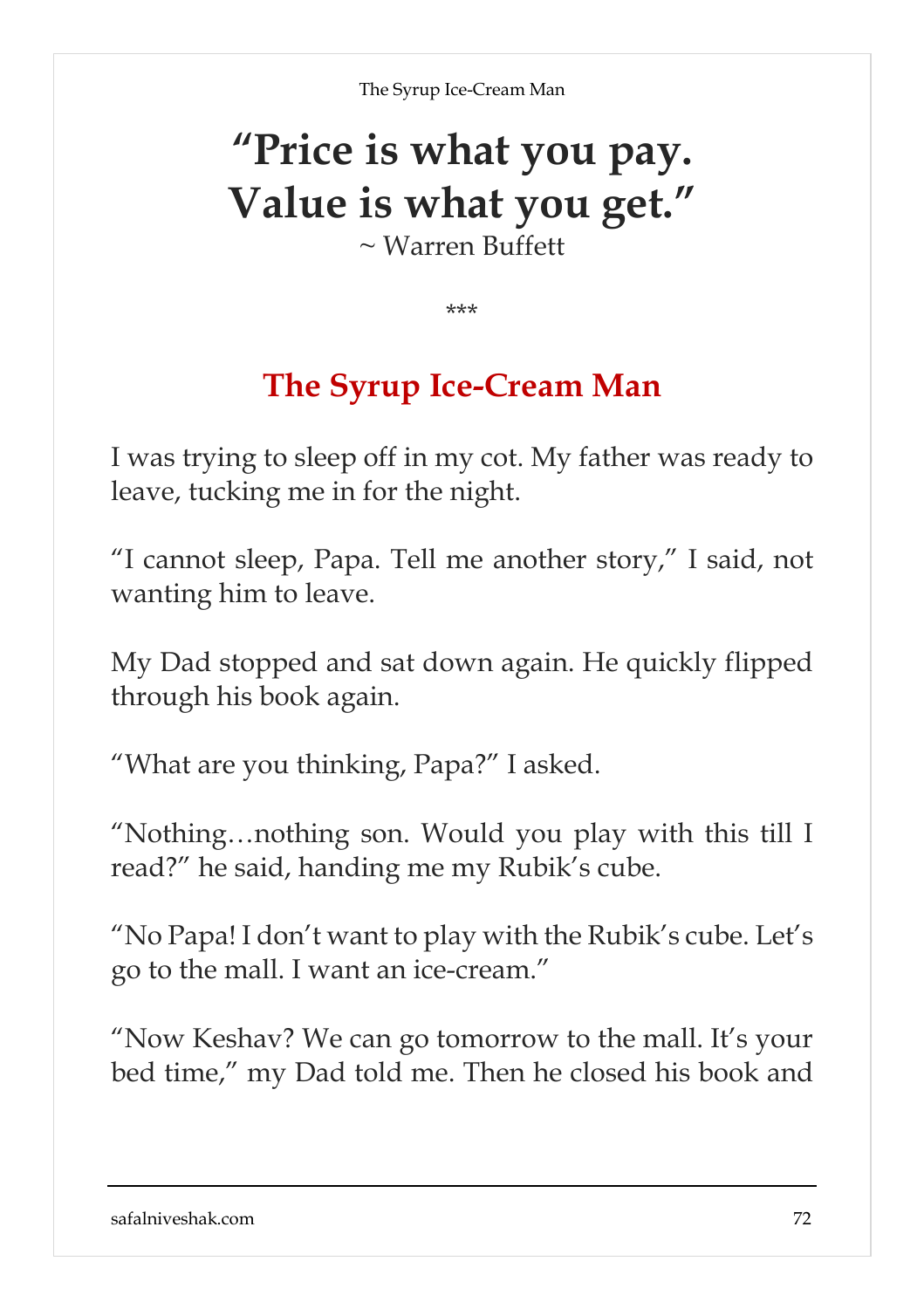asked, "Okay wait. Let me tell you a story about myself. Would you like to hear it?"

"Oh yes, Papa!" I said, excitedly.

He started. "A few years ago, when you were in the school down the road and I used to work from home, remember, I used to come pick you up every day in the afternoon when your school got over?"

"I remember Papa. Then we used to have those syrup icecreams outside the school from the cart vendor."

"That's right, Keshav. And do you remember, your friends Vibhu and Pari used to join us too? And fight with you if they finished their ice-creams before you for yours?" he asked, smiling.

"Oh yes, Papa! Vibhu still fights with me at my new school for the tiffin," I said.

"And I can no longer come and pick you up from your new school," my father said. "It's too far for me. And do you remember Pari?" he asked.

"Yes Papa. I remember her now! But it's been so long since I met her."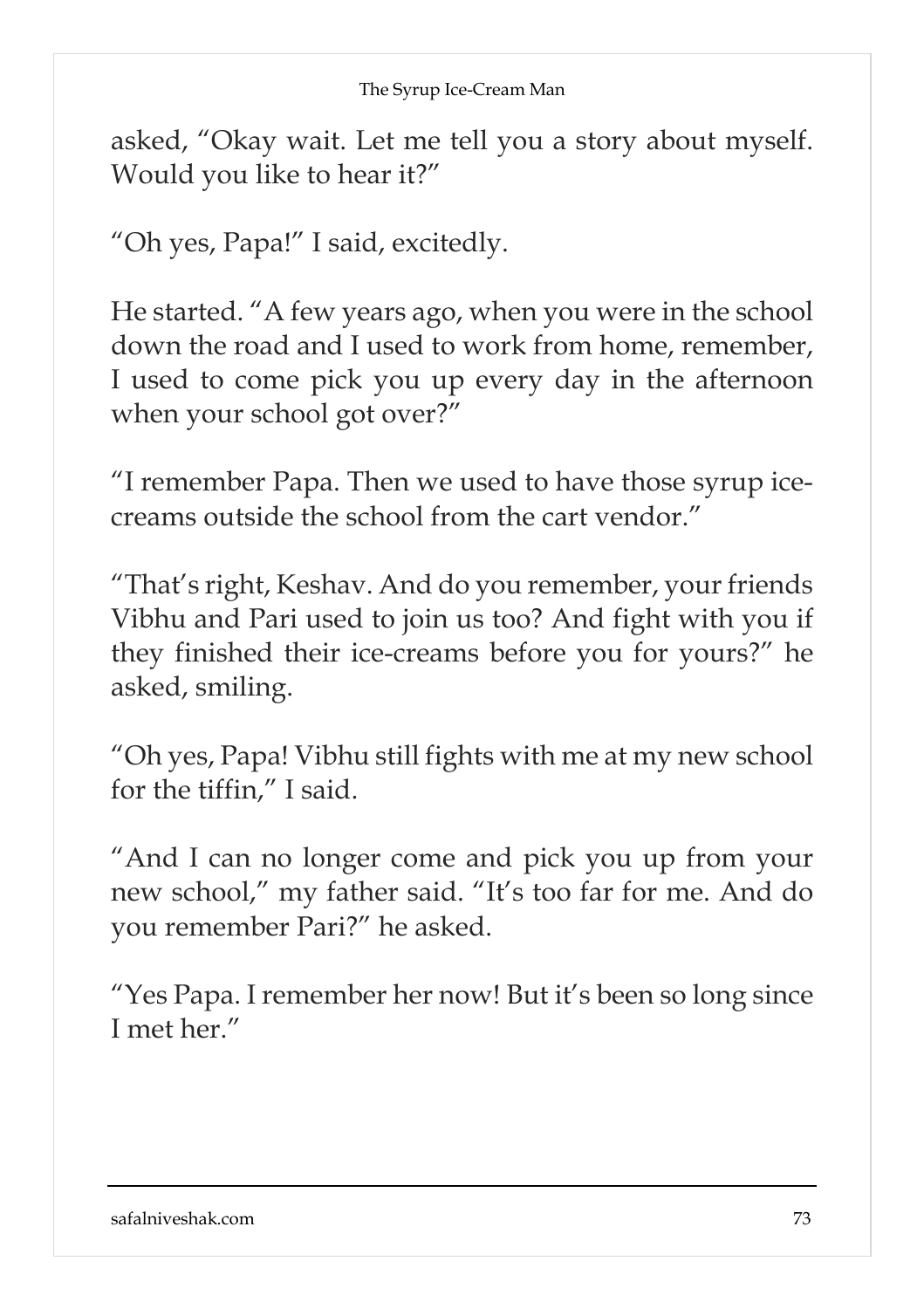"You know how much I used to pay for all our syrup icecreams?" he asked. "Twenty rupees for the four of us. And that too, almost every other day."

"That's it, Papa?" I asked.

"Yes! And now, the last time we went to the mall, just you and me and Mummy, I paid three hundred rupees. Imagine if Vibhu and Pari came with us. I would have to pay five hundred rupees, just for ice-creams."

"Ice-cream has gotten so expensive, Papa?" I asked. I was shocked.

"Yes! And this was just three years ago. Now, to be able to go to the mall to buy ice-cream, I have to have a full-time job. I cannot meet your friends anymore either," he exclaimed.

"Yes Papa! And there is no ice-cream cart vendor outside our school either so that we can all have ice-cream there with Vibhu and my new friends," I said.

"Why do you think we don't have ice-cream every day now, son?" my father asked me.

I thought for while. "Is it because it's too expensive now, Papa?" I asked. "And also because you cannot pick me up from school every day?"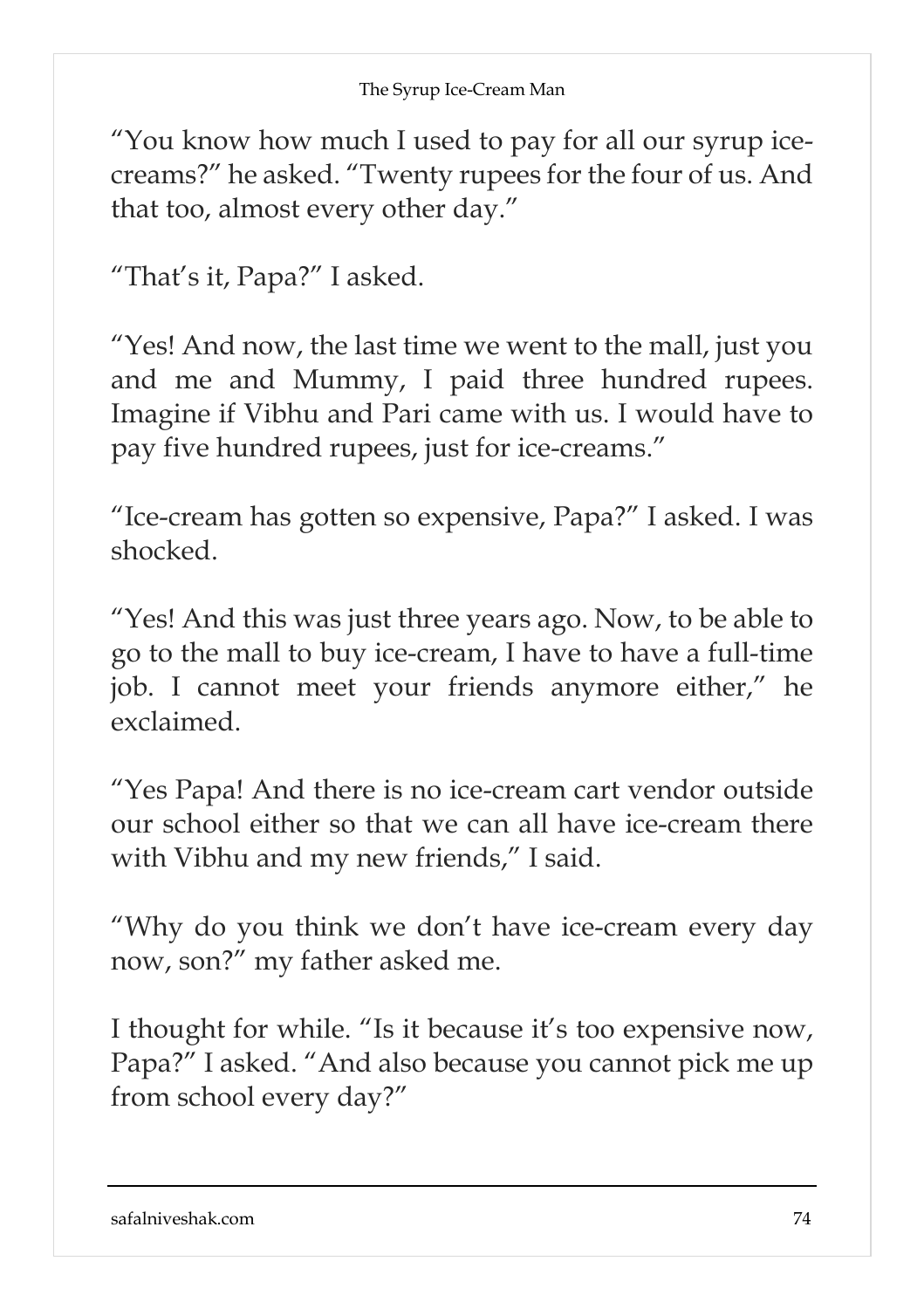## The Syrup Ice-Cream Man

"That's right, son. And you know what else? Not only can we not afford ice-cream at the mall every other day, we also cannot meet and talk for a while with each other the way we used to in the afternoon.

"Also, Pari and Vibhu can no longer join us as easily as they could then. The vendor was just outside your school and the mall is far from all our homes. In short, the price I paid for four syrup ice-creams three years ago fetched me not just good company, it also gave me a walk to stretch my legs and was lighter on the stomach.

"You know what I get now for paying twenty times more?" he asked me.

"No…what Papa?" I was very curious.

"No walk every day, because we go in a car. We cannot afford it every day, so our outings are limited. The good company of people is now limited to only my family, I do not have friends or your friends who can easily join me.

"Plus, now I can have ice-cream only occasionally because it is heavier than the syrup ice-creams," he said.

"But Papa, why do we have to pay so much for lesser things?"

"That's just the way it is, son. But remember, you must find the value in the price you pay. If something is giving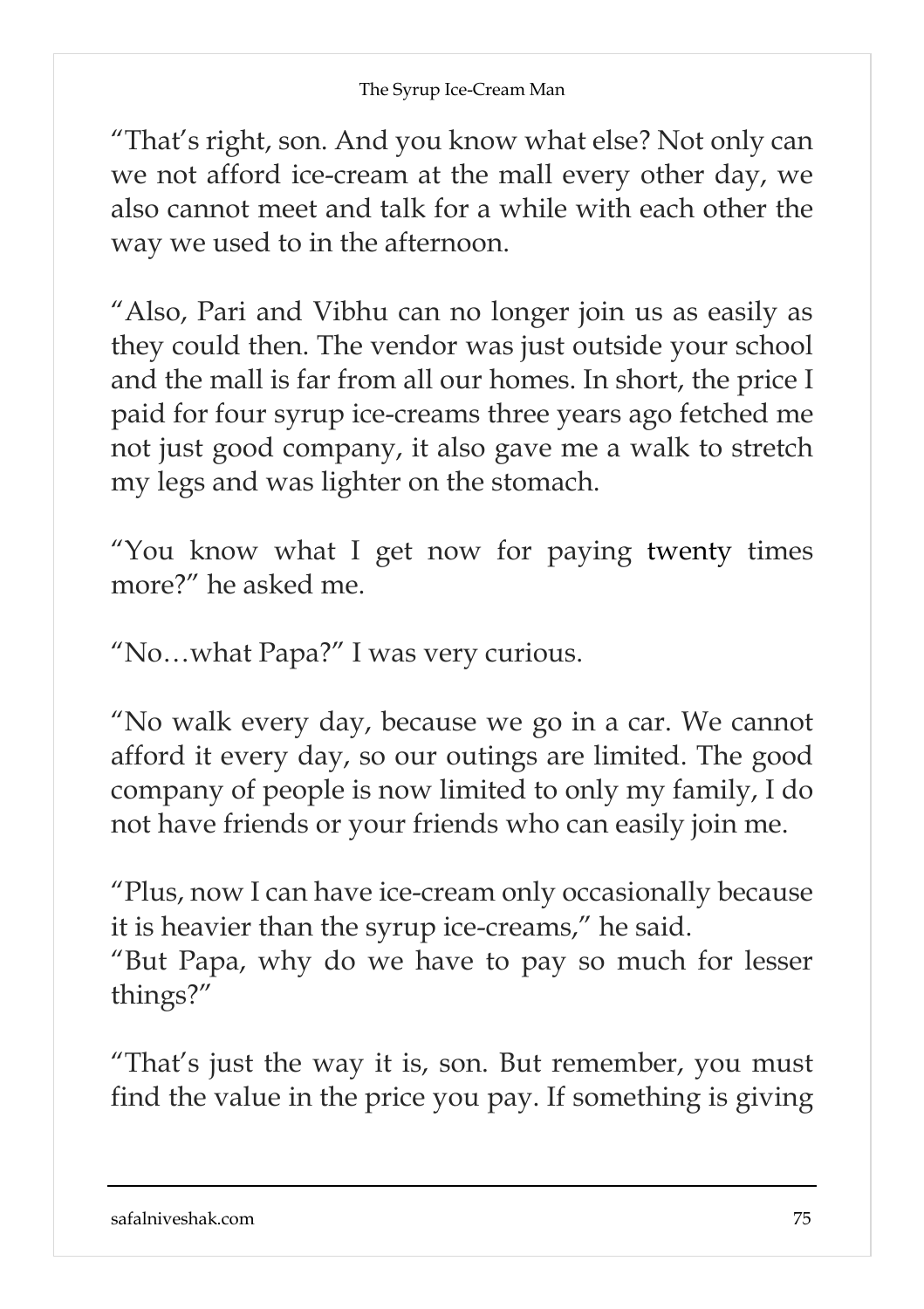you so much, you can spend money on it without having to think about it too much.

"But when the price you are paying is barely fetching you a thing or two, thick twice about spending your money. That's the story I wanted to tell you about myself. And how I learnt to spend less money on things that give me almost no value for money."

"Okay Papa! I'll have to think a lot about what you said."

My Dad tucked me in bed again, smiling at me. "Get up in the morning and do that. For now, sleep tight. Good night!" he said.

"Good night, Papa!" I said, and went off to sleep.

\*\*\*

**Remember: Oscar Wilde once quipped that a cynic was a man who knows the price of everything and the value of nothing. Nowadays, we have forgotten how to value things without a price tag. Hence, when we get to our most abundant gifts — like love and friendship, attention, insight, compassion — we confuse their worth because they're, well, priceless.**

**Always remember that value you derive from something – like great happiness in visiting Disneyland – has little to with the price you pay for it – the money you pay to**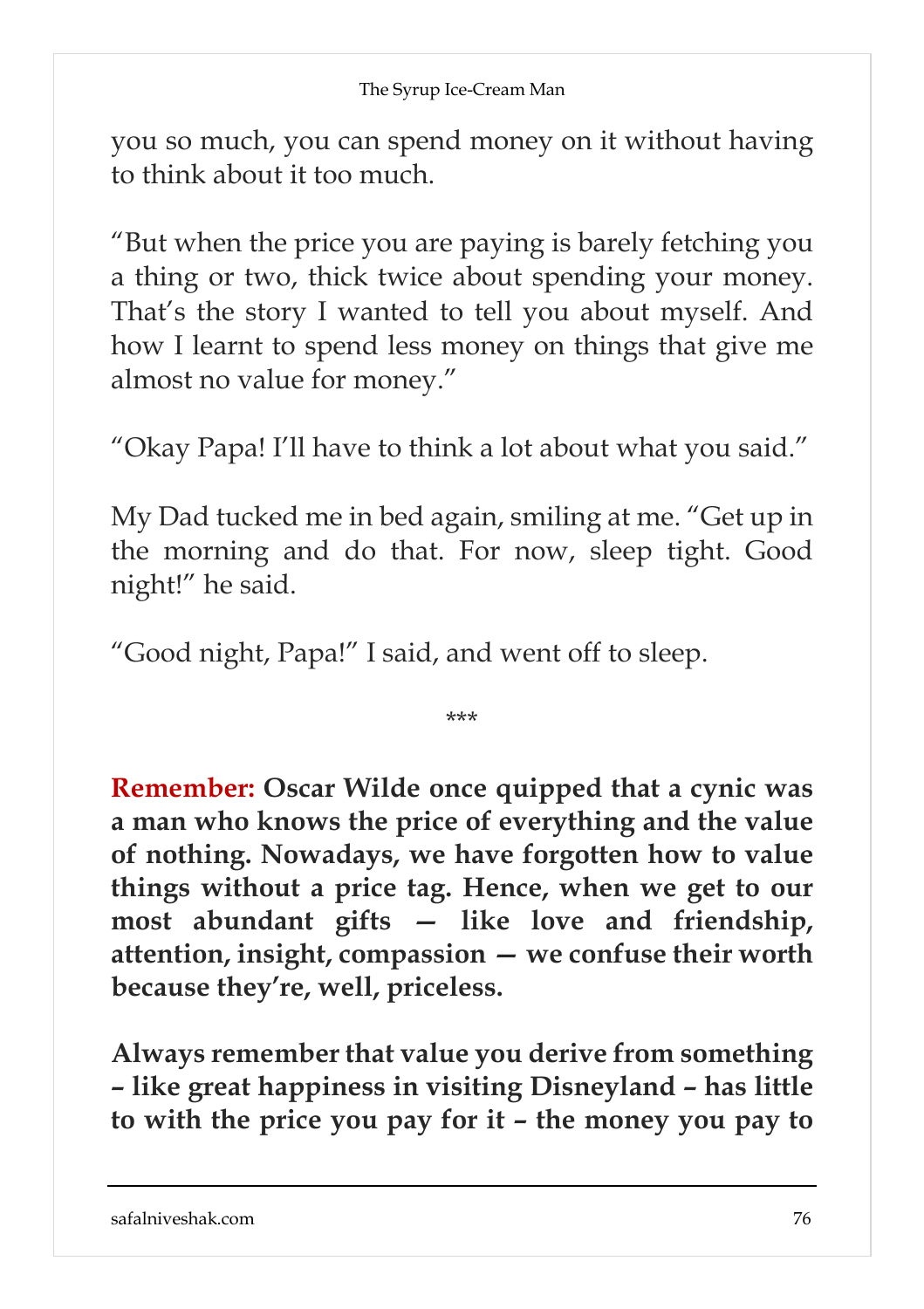**buy Disneyland tickets. Always value things that are important to you. But remember to not pay too high a price for things that hold no value to you.**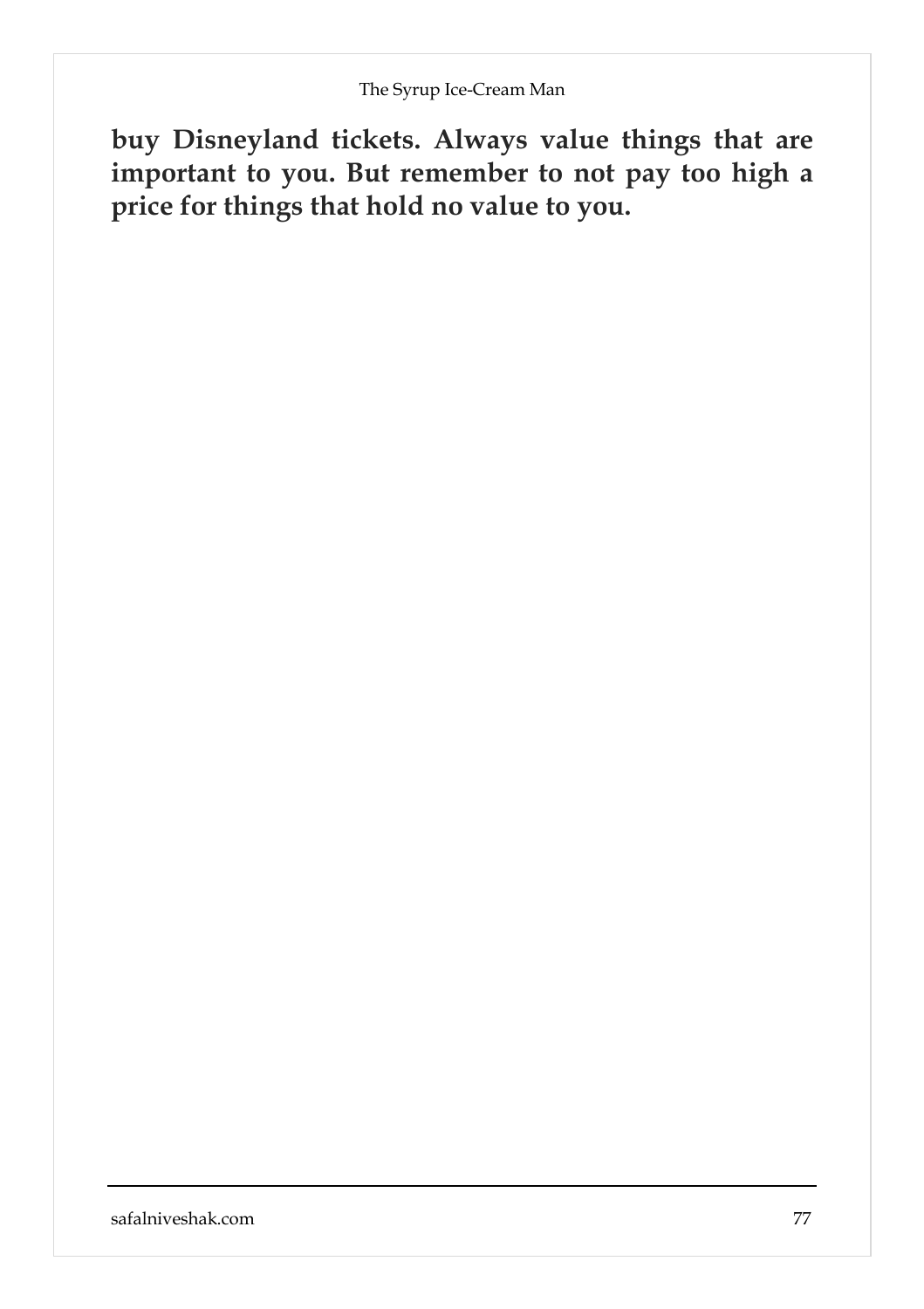## **Afterword**

Dear Young Believer,

I hope the stories you have read in this book have helped you learn some of the most important ideas you need to become wiser and happier in life.

If you liked what you read, I would love to see you share these stories with your friends and others whom you think would benefit from these.

I would also love to hear from you – your feedback, thoughts, and suggestions on the stories in this book, which will help us write better ones in the future.

Send me your love and thoughts by email to – vishal@safalniveshak.com.

Here's to your wisdom and happiness.

Love, Vishal *Safalniveshak.com*